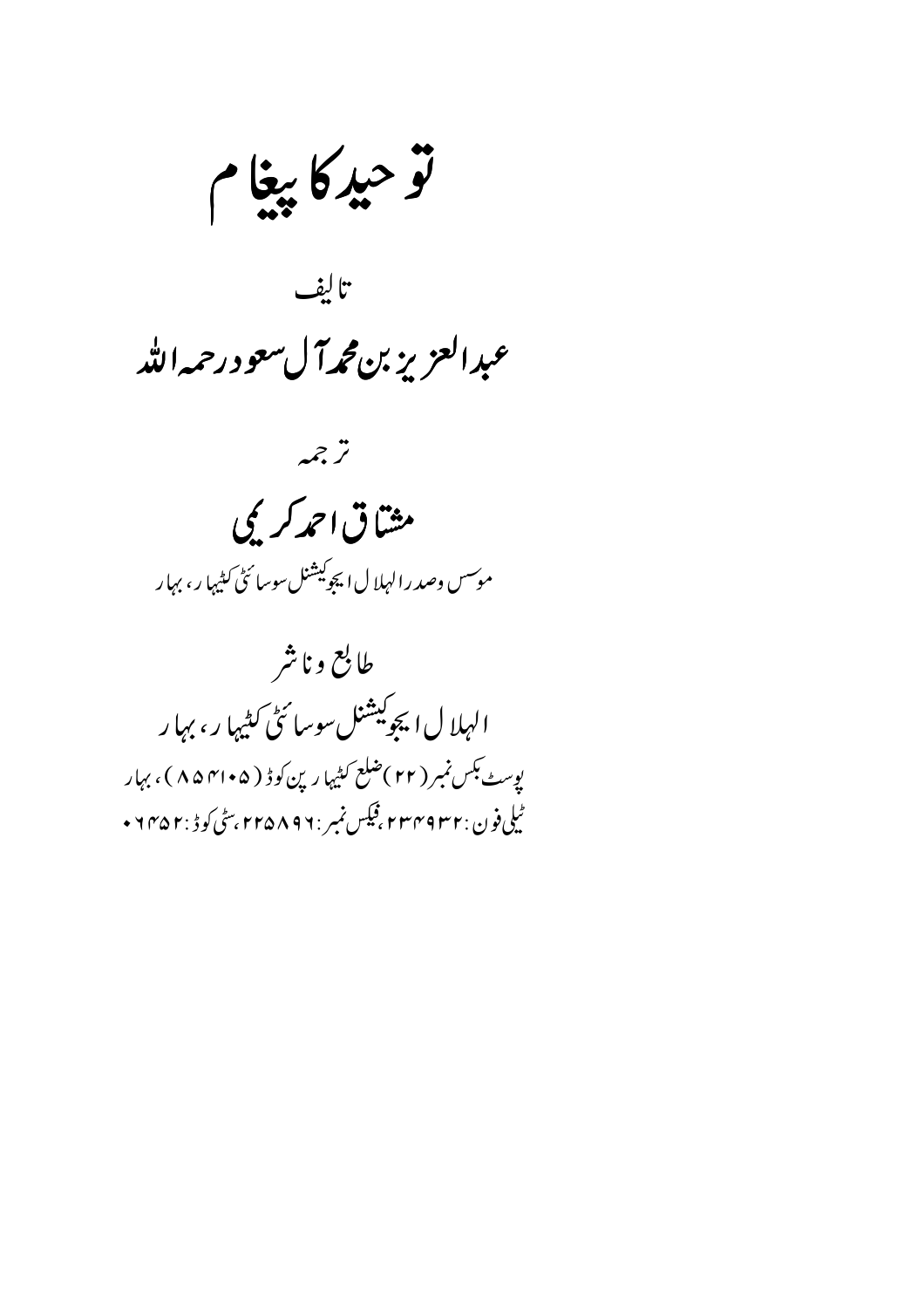جمله حقوق نجق متر جمحفوظ ہیں سلسله مطبوعات الهلال ايجوكيشنل سوسائڻي کثيها ر ( ١۴ ) نام *كتا*ب : **توحيد كاپيغام** صفحات : ٢۵ تعداد ۱۱۰۰ تقسیم کار : معہد حفصہ بنت عمرحاجی یور، کٹیہا رے ۸۵۴۱۰۵ يروڈ<sup>سش</sup>ن : الہلال ايجو<sup>کيشن</sup>لسوسائڻ *کي*ڀهار، بہارفون ٢٢۵٨٩٢ طابع : سرورق ڈیزائن : قيت : ۳۰روپځ

ملنے کا پتہ: ا۔ معہد حفصہ بنت عمر جا جی پور، کثیہا ر، بہار ۴۱۰۵ ۸۵ – ۲\_ اینا کتب خانه،ایم جی روڈ کٹیہا ر، بہار ۴۱۰۵۴۱۰۵\_ ۳۔ جزل کتاب گھر ،ایم جی روڈ کٹیہا ر، بہار ۴۱۰۵۴۱۰۵۔ ۴ ۔ مکتبہتر جمان ،مرکز ی جمعیت اہل حدیث ۲۱۱۶ جا مع مسجد د ہلی ۲ ۔ ۵ ۔ مکتبہ جا معہا بن تیمیہ،مسجد کا لے خان ، دریا گنج ،نئی د ہلی ۔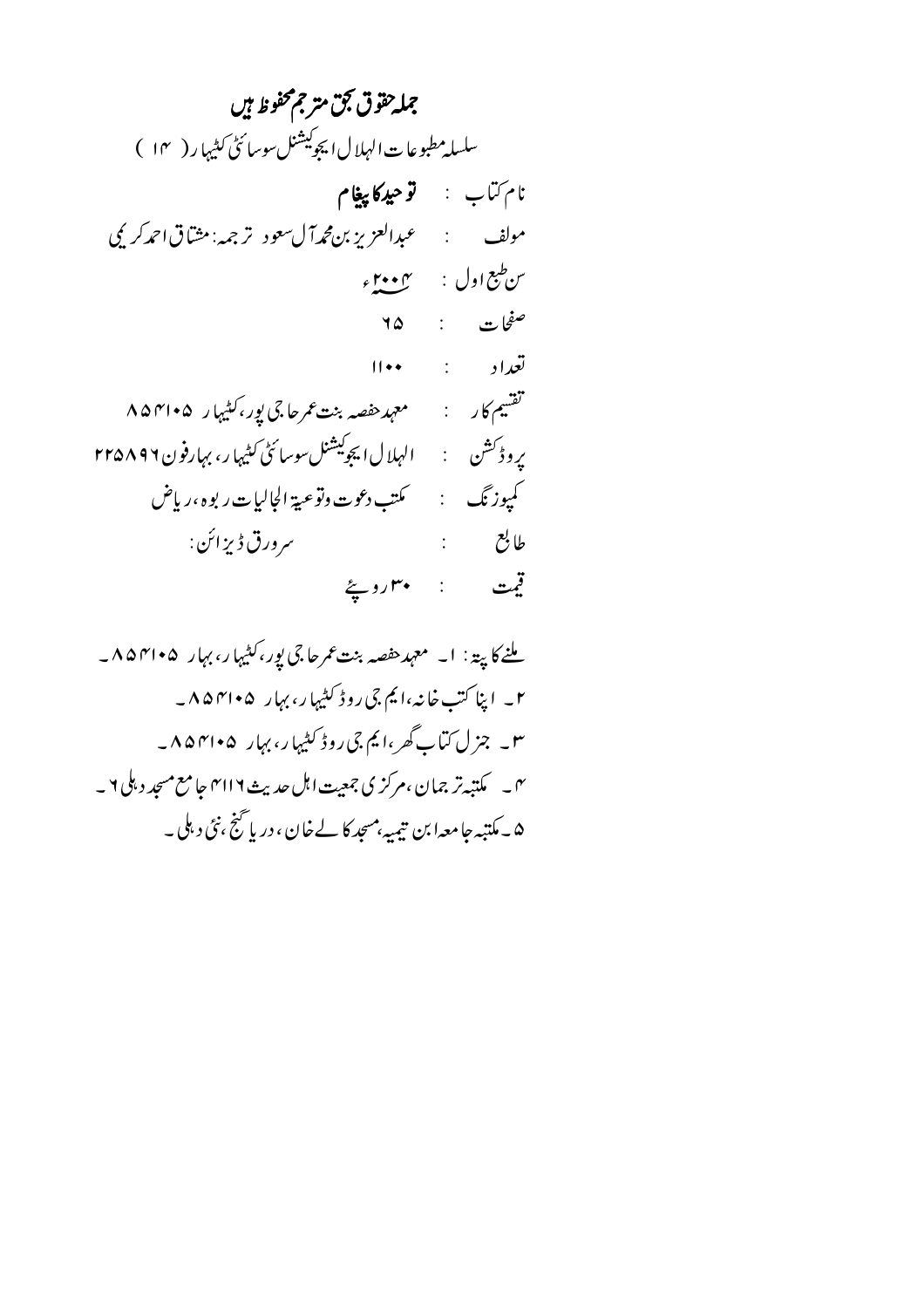بسم الله الرحمن الرحيم مقدمهازناشر

إن التحتمند لبله نحمده ونستعينه ونستغفره ونعوذ بالله من شير ور أنتفسينا وسيئات أعمالنا، من يهده الله فلا مضل له ، ومن يـضـلل فلا هادي له، وأشهد أن لا إله إلا الله وحده لاشريك له، وأشهد أن محمداً عبده ورسوله.

اولاً: اس بیغام کوایک عالم نے علماء مسلمین کے نام لکھا، جسے اللہ تعالیٰ نے خیر بلاد (جزیرۃ العرب ) میں اپنے بندوں کی زمام حکومت عطا کی تھی اور جس نے حالیس سال تک حکومت کی باگ ڈ ورسنہجال رکھی تھی اور جو قر ون ثلثہ کے بعد بہترین حکومت تھی۔اللہ تعالیٰ نے اس عالم حکمراں کو وافر مقدار میں بہت سی ایسی نعمتیں عطا کر دی تھیں جوائمہ مسلمین میں بہت سارےلوگوں میں وہ با تیں بہت کم ہی جمع ہوتی ہیں ۔شریعت کاعلم عمل صالح ، بصیرت کے ساتھ دعوت الی اللہ، جہاد فی سبیل اللہ ، تا کہ اللہ کا کلمہ سر بلند ہو، سب اس کے اندر بدرجہ اتم یائے جاتے تھے، یہائنک کہ اللہ تعالیٰ نے اس کے ذیر بعیہ (نیز اس کے والد اور اس کی اولا داور اس کے مثائخ کے ذریعہ) جزیرۃ العرب میں دین ودعوت علی منہاج النبو ہ پرمسلمانوں کی شرازہ بندی کردی تھی اور ان کے ہاتھوں قبروں کے اوثان، مقامات،مشاہد ومزارات کومسارکرا دیا تھااور پورے ملک کےطول وعرض میں یمن سے عراق تک اور بحراحمر سے خلیج فارس تک بدعات وخرافات اورفتنوں کی کمرتو ڑ کر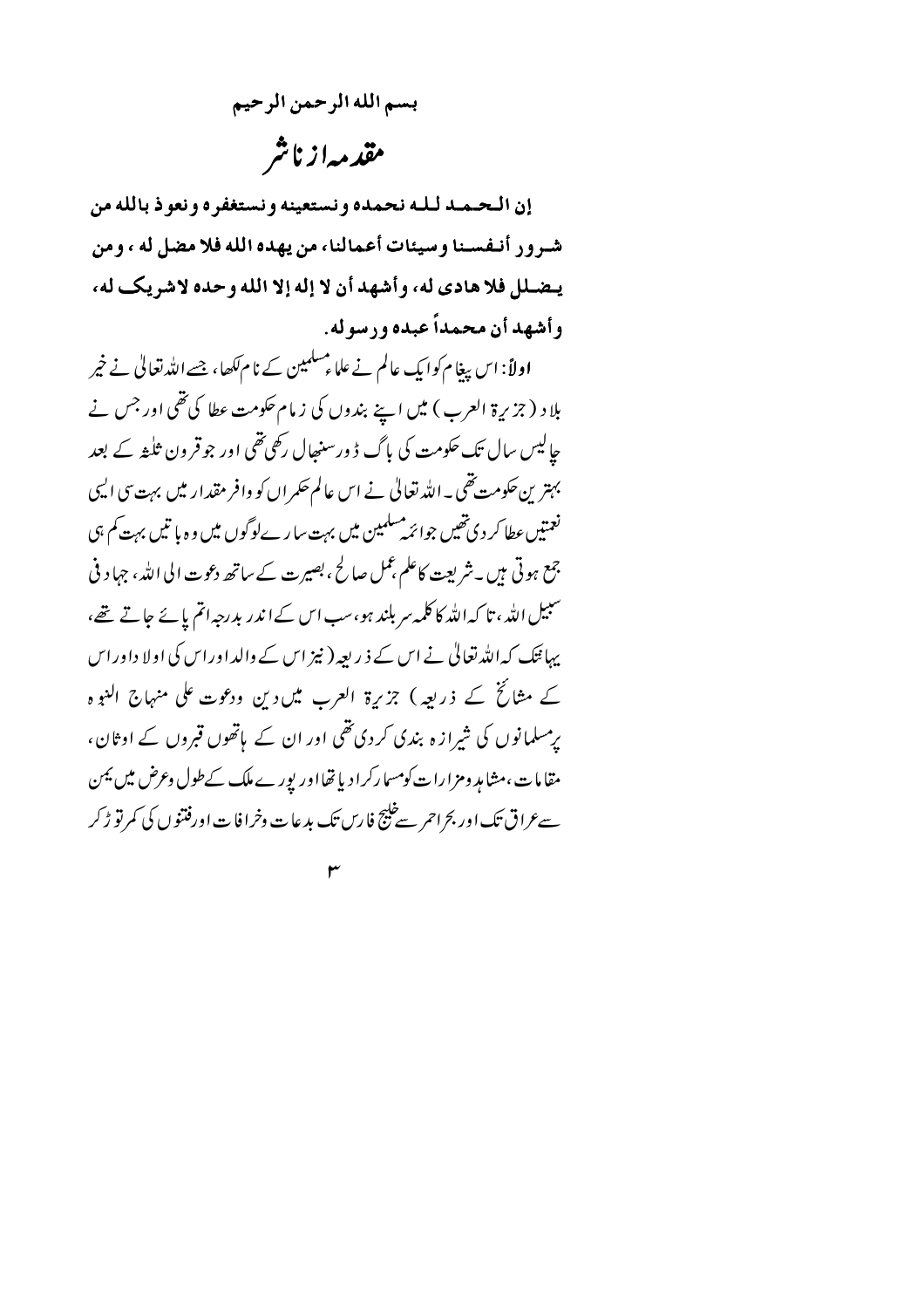ر کھ دی تھی اور ان کے بدست اللہ تعالیٰ نے ایپی نے نظیر سلطنت قائم کر دی تھی جس کی قر ون اولیٰ کی حکومتوں کے بعدکوئی مثال نہیں ملتی ،اور جس کی بنیا دصرف تو حید کی دعوت پر قائم کې گڼې تقي ( جوټما مړسولوں کې دعوت تقي ) ، نيز اس راه ميں زيان ونلوار کے ذ ریعہ جہاد یرتقی، یہائک کہ فتنہ باقی نہ رہے اور پورا دین صرف اللہ کے لئے ہو جائے ،جیسا کہ رسول اللہﷺ نے مشرکین کے ساتھ جہاد کیا تھااورا بوبکر رضی اللہ عنہ نے مرتدین اور مانعین زکو ۃ کےساتھ کیا تھا۔

اور جب ان کی وفات کا وقت قریب آیا،تو وہ اپنےمٹی اور کھجور کے تنوں سے ہنے گھر سے ابنی پٹی تھجور کی شاخوں سے بنی مسجد کے لئے نکلے تا کہ وہ لوگوں کوعصر کی نمازيڑ ھا ئىيں ۔اور بحالت نمازان پرایک کافر نے حملہ کر دیا جوخودکو بڑ اگوشہ نشین عبادت گزار ظاہر کرتا تھا۔اس نے ان کوخبخر سے زخمی کر دیا جواس پلید نے اپنے کپڑ وں کے اندر چھپا رکھا تھا۔اس نے یہ مذموم *حرک*ت عراق کے بعض اوثان کا انقام لینے کے لئے کی تھی جسے دوسال قبل تو حید کے نشکروں نے انہی کی قیادت میں مسما رکر دیا تھا۔اس طرح ان کی موت اسی طرز پر ہوئی جس طرز پر خلیفہ را شدعمر بن الخطاب رضی الله عنه کی ہوئی تھی ،لیجنی الله کی راہ میں شہا د ت کی موت ۔ ثانیاً:ان کی وفات پر دوصدیاں بیت گئی ہیںاور پیرمقد مہ لکھنے کے وقت تک اللہ کےفضل وکرم سے اس مبارک دعوت کے اثرات سے جزیرۃ العرب برابر مستفیض ہوتا آ ر ہا ہےاور بیہ ملک دوسر ےاسلامی ملکوں اور بلا دکفر سے درج ذیل

امور میں ممتاز ہے :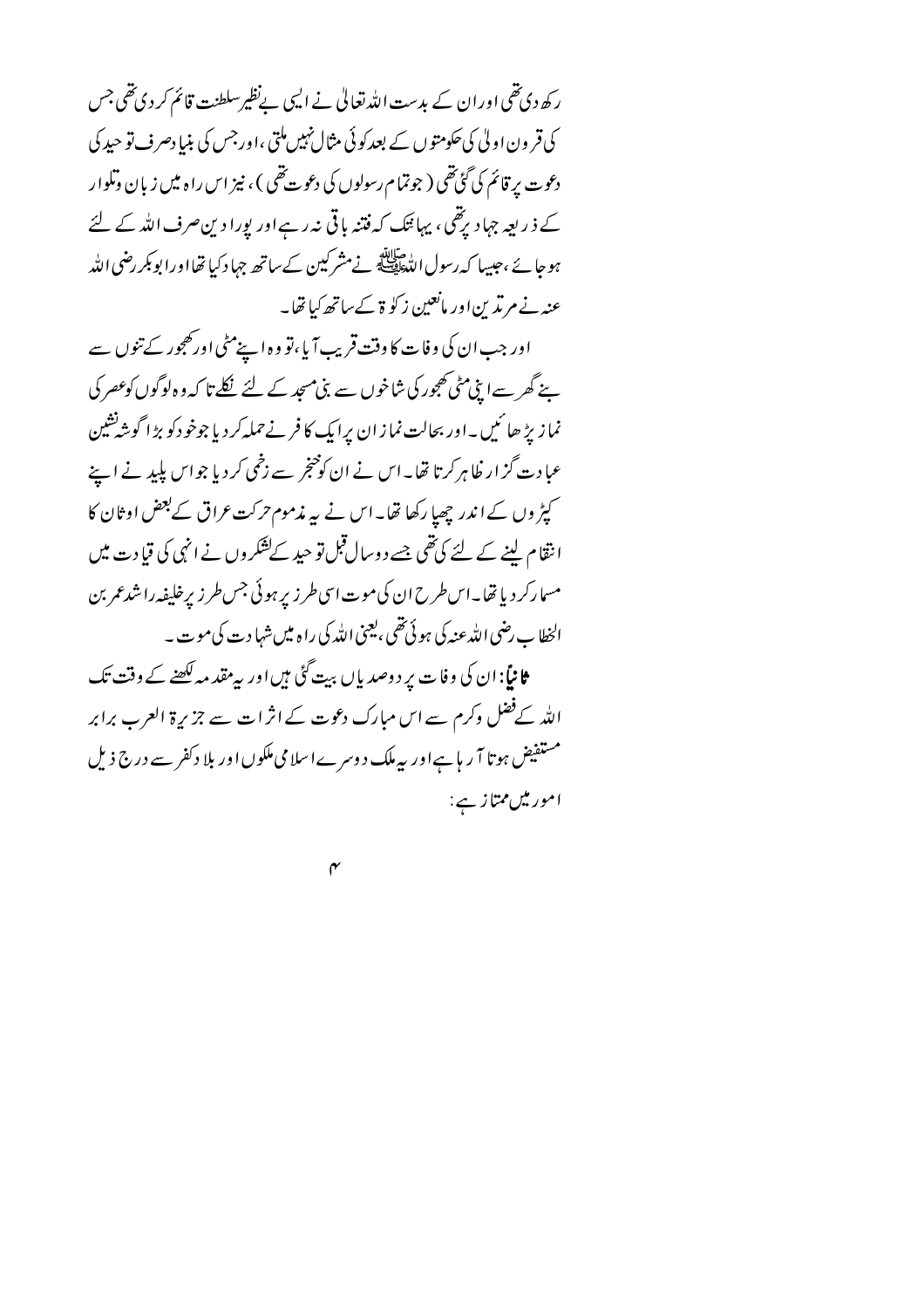ائِلُم تَوْحِيهِ ﴿ لَا إِلَهَ إِلَّا اللَّهَ مَحْمَدٌ رَسُولَ اللَّهُ ﴾ كَا لَمْ بِلَنْدِكِ، جَبَدَا ل کے مقابلہ میں طاغو تی حجنڈ ے یہاں سرگوں ہیں ۔ ۲۔لوگوں کے مابین احکام شریعت کےمطابق فیصلہ۔ ۳ \_ حد و د الله یعنی قصاص ، رجم ، ہاتھ کا ٹما ،سو لی پر چڑ ھا نا اورتغزیر وغیر پر ىمل عمل۔ یں۔ وی الٰی کے مطابق شرک وکفر سے پاک عقیدہ کی تعلیم ، نیز بدعات وخرافات سے خالی *عب*ادت کی تمام مراحل تعلیم میں عملی تربیت ۔ ۵ ۔مسلمان <sub>گ</sub>ورتوں پر حجاب ویر د ہ کامکمل نفاذ ،اور د ونوں عنسوں کے لئے تعلیم و من کاالگ الگ انتظام ۔ ۲ ۔حکومت کی طرف سے امر بالمعر وف ونہی عن الممکر کے مستقل شعبہ کا قیام ۔ ے ۔حکومت کی جانب سےعلی منہاج النبو ت فتو ٹی ، دعوت اور بحوث شرعیہ کے مستقل ا دار وں کا قیام،جس کا دائر ہمل داخل وخارج مملکت د ونوں ہے ۔ ۸۔ اللہ کی شریعت پرعمل کرتے ہوئے غیرمسلموں کے لئے پہاں شہریت اختیارکرنے برکمل پابندی۔ ۹ ۔ یہاں یہودیوں کا کنیسہ ہے، نہ نصرانیوں کا گر جا، نہ بت پرستوں کا مندر اور نہ خو دساختہ تصوف کی خانقا ہیں۔ ۱۰۔ یہاں کی مسجد یں قبروں ، مثامداور مزاروں کے اوثان سے پاک ہیں۔ (یعنی جاہلیت اولی کےاوثان سے پاک ہیں )۔

 $\boldsymbol{\Delta}$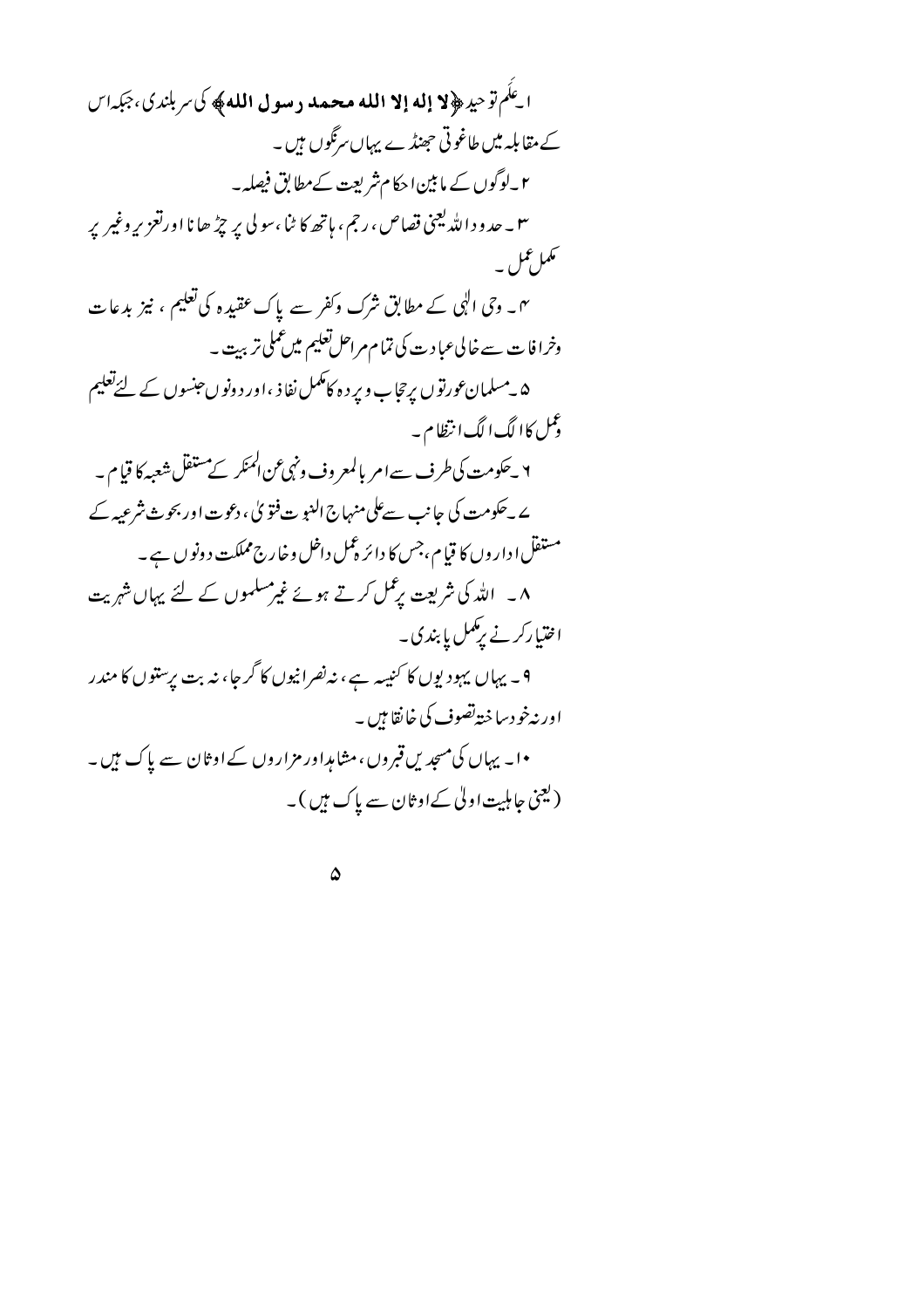اا۔ یہاں کے میدان اور سڑک قائدین اور لیڈروں کے جسموں سے پاک ہیں۔(جوجا ہلیت اولٰی کے بت ہیں )۔ ۱۲۔ پہاں کے بازاراورتجارتی مراکز شیطانی سامانوں سے پاک ہیں ( یعنی شراب، جوااورطوا ئف خانہ دغیر ہ سے )۔ ۱۳ ـ یهاں کا معاشرہ گروہ بندی،فرقیہ بندی ، نیز دینی وساسی فرقیہ بندیوں سے پاک ہے، جومسلمانوں کےانتشار دافتر اق کا سبب ہے۔ ۱۴۔ یہاں دونوں اسلامی عیدوں کے علاوہ کوئی قومی یا عالمی عید س اور خوشیاں نہیں منائی جا تیں ۔ ۱۵۔ یہاں اذان کے بعدنما زختم ہونے تک خرید وفر وخت اور دوسرے کا موں برگمل پا بندی عا ئد ہےاورا ذان ہی حکومت کی طرف سےاس کا رسمی اعلان ہے۔ ثالثاً: یہاں کی سب سے بڑی دولت بدعات وخرافات سے پاک وصاف دین وشریعت ، قابل رشک امن وامان اور بے مثال خوشحا لی و دولت کی فراوانی ہےاور یہ نتیجہ دم ہون منت ہےاس کےاللہ کےساتھ *عہد* و پہان پراستقامت وثبات قدمی کا اور جس کا اعلان اس حکومت کے بانیوں امام محمہ بنءبدالو ہاب اور امام محمہ بن سعود رحمہما اللہ نے کیا تھا۔اس کی حفاظت کی ذیبہ داری اہل اقتد اراورحکومت کے شعبوں یر ہے،گویا بیہ برملا کہا جاسکتا ہے کہ یہاں قانو ن سا زی علماء دین ( علماء کی اعلیٰ تمیٹی ) کے ہاتھ میں ہے،تواس قانون کا نفاذ اہل حکومت واقتد ار کے ہاتھ میں ۔ جزيرة العرب كى بيصورت حال تقى جب امام عبد العزيز بن محمه رحمه الله نے په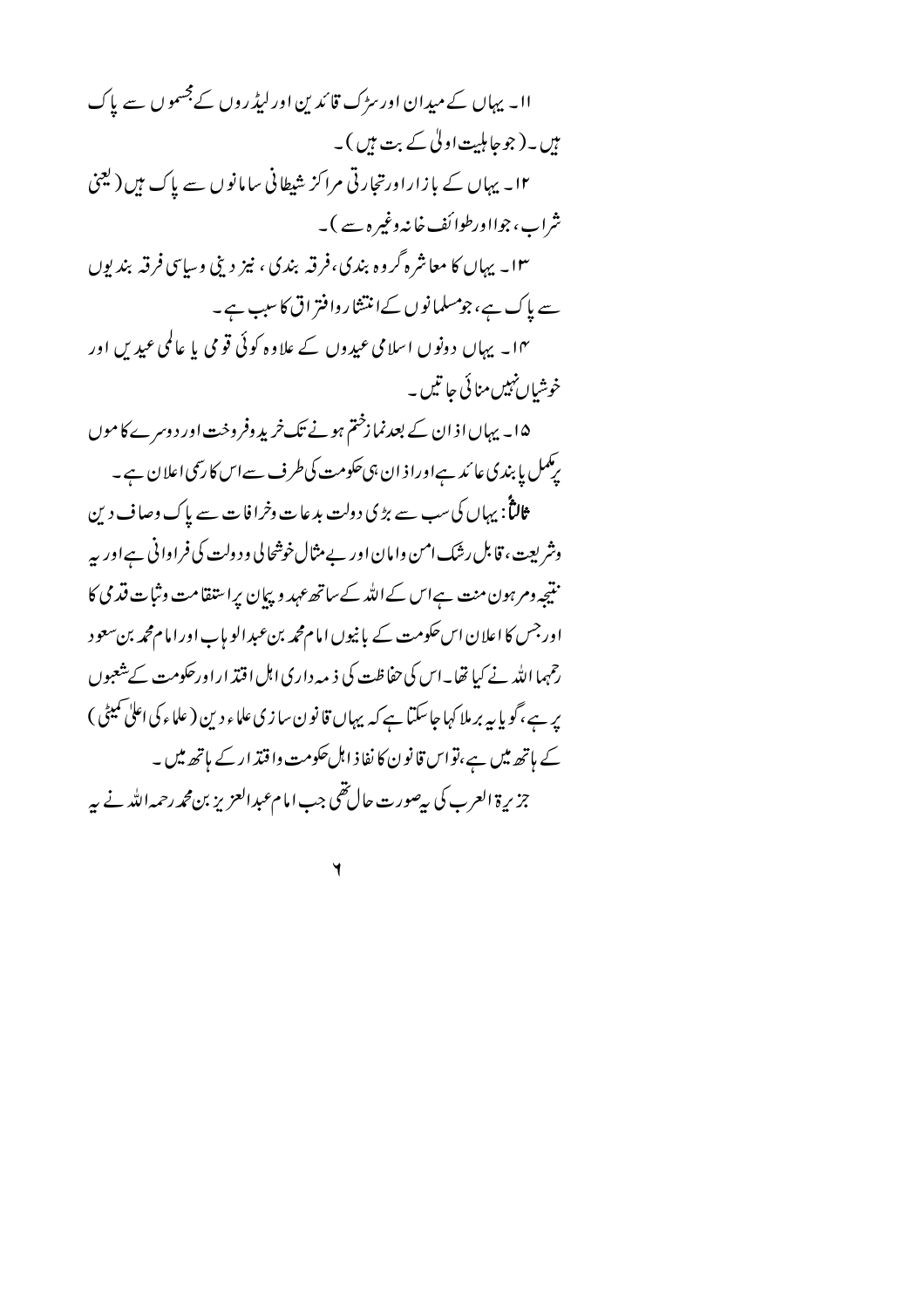رسالہ لکھا تھااور یہی صورت حال اس حکومت کی تر قی واز دیار کے تمام زیانوں میں ى<br>ئىقى اور ہے ۔ ہم اللہ تعالیٰ سے بیردعا کرتے ہیں کہ مسلمانوں کے لئے بطورنمونہ جزیرۃ العرب کی حفاظت فرمائے اور اسے اور دوسرے تمام مسلمان ملکوں کو شرک و بد عات، گناه ومعاصی ،فتنوں اور فتنہ با ز وں سے پاک کرے،آ مین ۔ وصلى الله على نبينا محمد وعلى آله وصحبه والتابعين له باحسان الى يوم الدين.

 $\angle$ 

سعدالحصين  $\mathcal{L}(\mathbf{r}/\mathbf{r}/\mathbf{r})$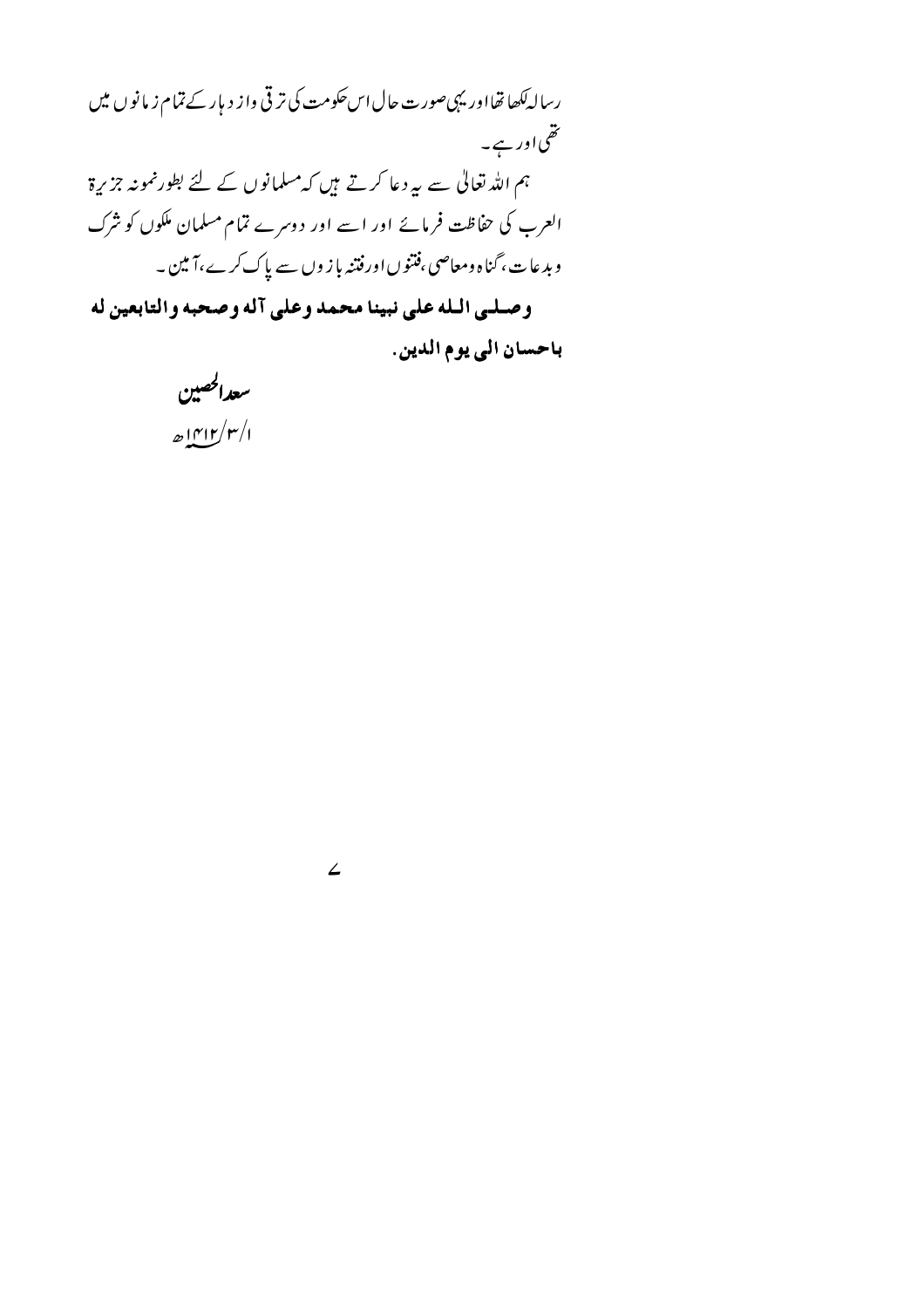## بسم الله الرحمٰن الرحيم

البحيميد ليله رب العالمين، والعاقبة للمتقين، ولا عدوان إلا عـلى الظالمين، وصلى الله على خاتم الأنبياء والمرسلين محمد وعلى آله وصحبه أجمعين . ''عبدالعزیز بن مجم*ر بن سع*ود کی طرف سے تر مین شریفین ،شام ،مصر،عراق کے علاءوقضا ۃ کے نام، نیزمشرق ومغرب کےتمام علاء کے نام' ۔ السلام عليم ورحمة الله وبركاية ،اما بعد : الله جل شانہ وتعالیٰ سلطانہ نےمخلوق کوعبیۃ نہیں پیدا کیا اور نہ اسے بے مقصد چھوڑ دیا، بلکہاس کوا بنی عبا دت کے لئے پیدا کیا ۔اس لئے اس کوا بنی اطاعت کاحکم د یااورا بنی نافر مانی سے ڈ رایااوراس کو پہ بتلا دیا کہ کہ جزاوسز الامحالہ وا قع ہوگی اور وہ یا تو جہنم ہوگی جواللہ کا عدل وانصاف ہے ، یا جنت ہوگی جواس کا رحم وکرم ہے۔ اس بات کوالٹد تعالیٰ نے اپنی ہراس کتاب میں بیان کیا جواس نے نازل کی ہےاور ہراس رسول کی زبانی بتایا جسے اس نے مبعوث فرمایا، جیسا کہ قر آنی آیات بتاتی ہیں اوراحاديث نبوبي<sup>ہم</sup>يںخبرديق <del>ہ</del>يں۔ارشادر بانی ہے:﴿**ومِساحَسلقت الم**عبين والإنسس إلا ليعبدون﴾ (الذاريات:٥٢ )''ميں نے جنات اورانسانوں کو محض اسی لئے پیدا کیا ہے کہ وہ صرف میری عبادت کریں''۔ نیز ارشاد الہٰی ہے: کلوقیضی دیک اُلا تعبدوا إلا إياه﴾ (الابراء:٢٣)''اورتيراپروردگار صاف صاف حکم دے چکا ہے کہ تم اس کےسواکسی اور کی عبادت نہ کرنا''۔

 $\lambda$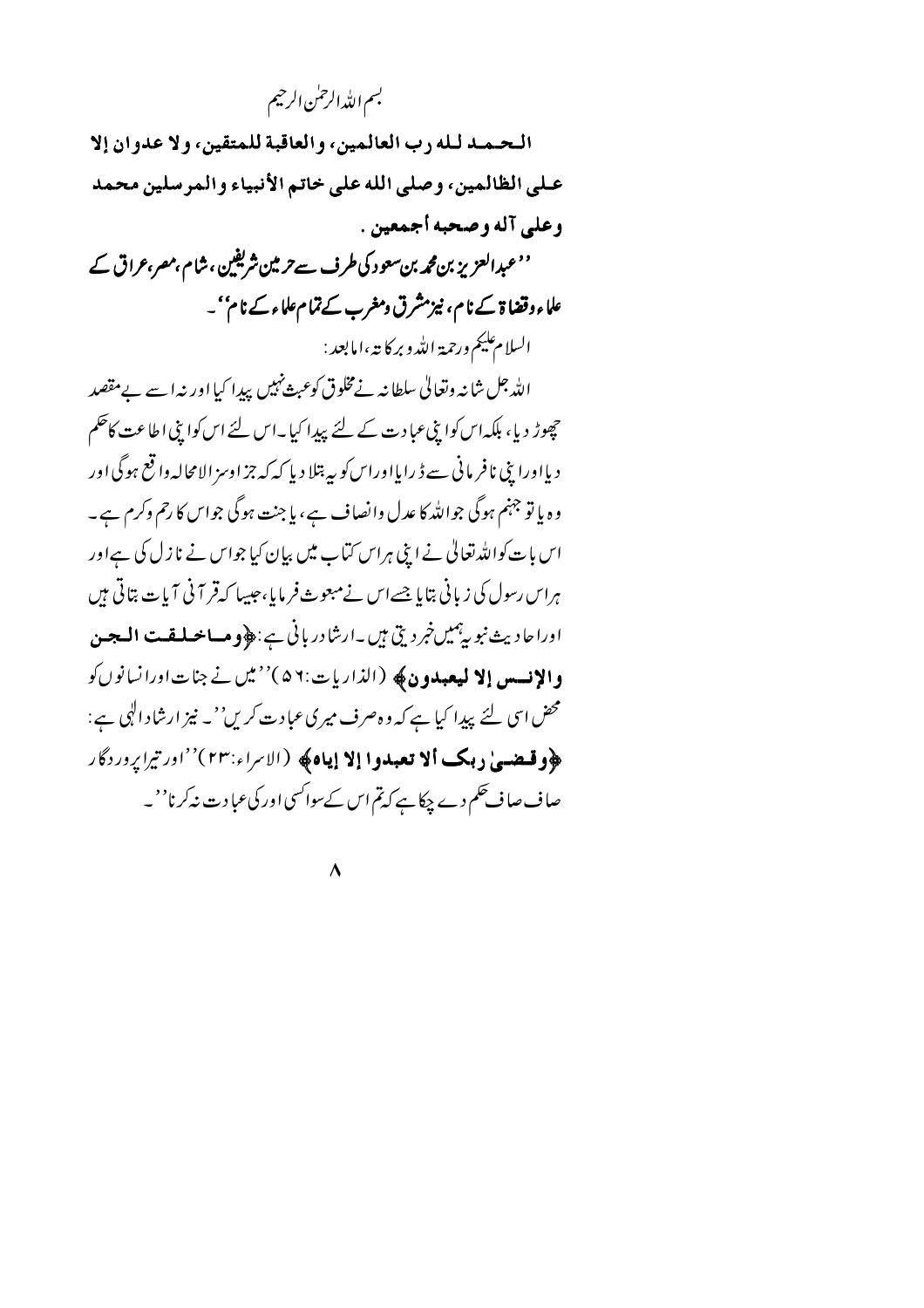''عبادت'' ایک جامع لفظ ہے جو ہراس قول ڈنمل کوشامل ہے جواللہ تعالیٰ کو پسند ہےاور جس سے وہ خوش ہوتا ہےاور جواس کی عظمت وجلال کے ساتھ خاص ہے۔عبادت ہی وہ غایت ہے جواس کومحبوب ہےاوراس کے پہاں پسندیدہ ہے۔ اسی کے ساتھ اس نے تمام رسولوں کو بھیجا، جیسا کہ نوح علیہ السلام نے اپنی قوم سے كها: ﴿ اعتِيدُوا اللَّهُ مَا لَكُمْ مِنْ إِلَهُ غَيْرِهِ﴾ (الأَعْرَاف:٥٩)''اسے ميري قوم! تم الله کی عبا د ت کر و،اس کےسوا کو ئی تمہارامعبو د ہونے کے قابل نہیں''۔اور يېې دعوت ہو ، صالح ،اورشعيب عليهم السلام وغير ه رسولوں نے بھي دي: ﴿اعبدو ا المله ما لكم من إله غيره﴾ (الاعراف:٩٥٩ه)''تم الدكي عبادت كرو، اس کےسوا کوئی تمہارامعبود نہیں''۔

اس کی دجہ ہیہ ہے کہ''الہٰ'' کا اطلاق معبودحق اورمعبود باطل دونوں پر ہوتا ہے،اور معبود برحق صرف الله تعالى ہے،ارشادر بانی ہے:﴿فلساعسلسم أنسسه لا إلسه إلا **المله ﴾ ( مُحر:١٩) ''سو ا**ے نبی! آپ یقین کرلیں کہاللہ کےسواکوئی معبودُنہیں''۔ نیز ارِثَادالِهِي بِيَنِهِ وَلَمِصْدِ بِمِعْنَا فِي كُلِّ أُمَّةٍ رِسُولاً أَنْ اعْبِدُوا اللَّهِ وَاجْتِنِبُوا **السطساغيوت ﴾ (انحل: ٣٦)''ہم نے ہرامت میں رسول بھیجا کہ لوگو! صرف اللہ کی** عبادت کرواوراس کےسواتمام معبودوں سے بچوُ'۔ نیز ارشاد باری ہے:﴿**وما أد مسلنا** من قبلك من رسول إلا نوحي إليه أنه لا إله إلا أنا فاعبدون﴾ (الانبياء: ۲۵)'' تجھ سے پہلے بھی جو رسول ہم نے بھیجا اس کی طرف یہی وحی نازل فرمائی کہ میر ےسواکوئی معبود برحق نہیں، پس تم سب میری ہیءبادت کر و''۔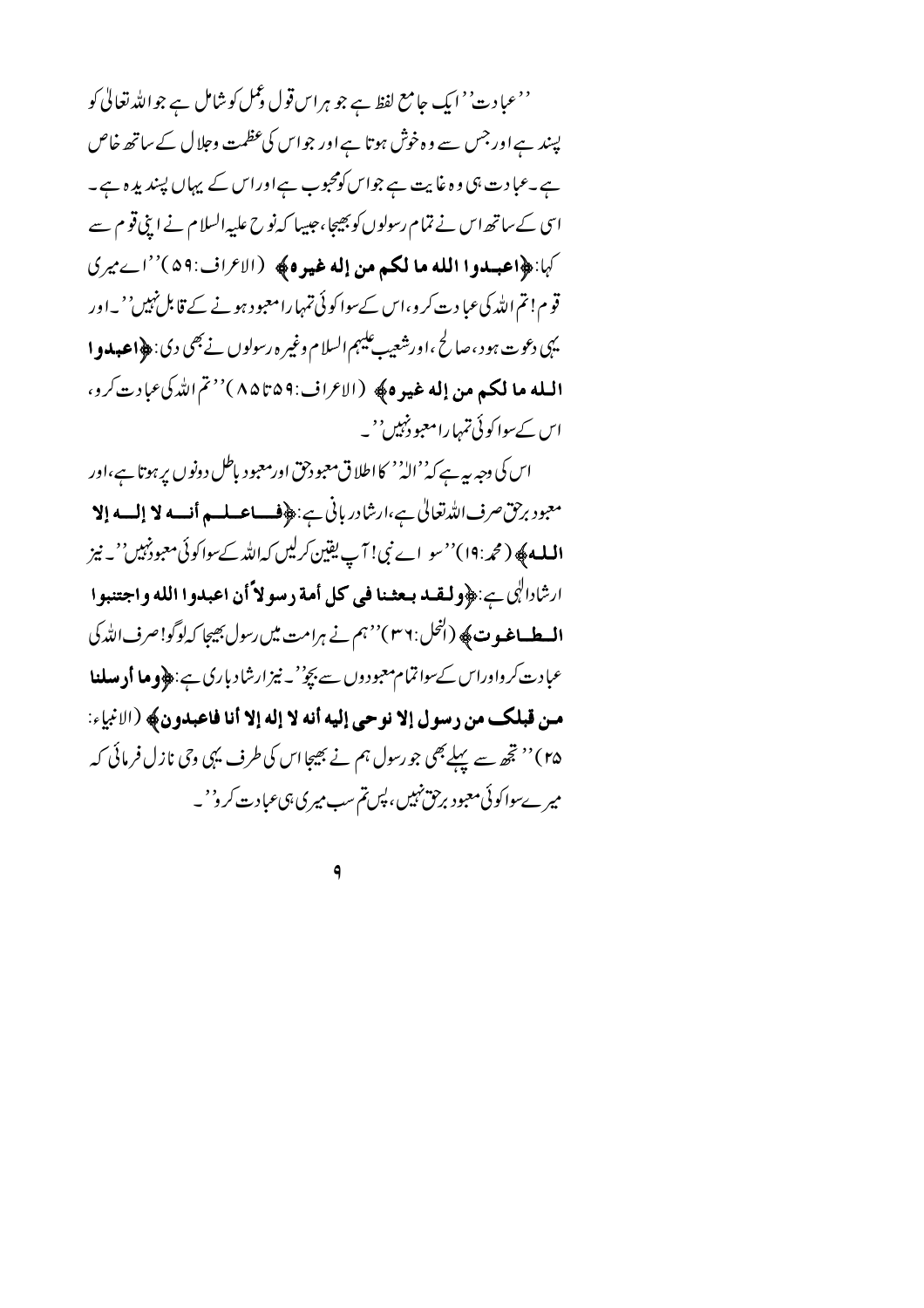فعل

جب ہم کلام اللہ ،سنت رسول اللہ اور ائمّہ ار بعہ ا بوحنیفہ، ما لک ، شافعی ، احمد رضی اللّٰه عنہم وغیر ہ ائمَہ سلف کے اقو ال سے بیرجان گئے اورسمجھ گئے کہ ﴿ لا إِلْمِسْسِهِ **إلا المله» كامعنىٰ الله كےسواسارےمعبودان باطله كوچھوڑ نا ہےاورصرف اسى** کی خالص عبا د ت کرنا ہے ۔

اور'' توحیدعبادت'' ہیرہے کہ بندےاپنے تمام افعال واقوال میں اپنے رب کو خاص کرلیں جنہیں کرنے کا اس نے اپنی کتاب میں اور اس کے رسولﷺ کی ز بانی حکم دیا ہے۔ اگر ان افعال کو اللہ تعالیٰ کے علاوہ کسی دوسرے کے لئے کیا حائے ،نواللہ کےساتھ اس کومعبود بنانا شار ہوگا خواہ و ہ ایباعقبید ہ نہ رکھتا ہو۔ کیونکہ مشرک تو مشرک ہی ہوتا ہے،خواہ وہ ایبا جا ہے، یا نہ جا ہے۔اورتو حیدصرف اللہ تعالیٰ کے اپنے افعال میں تنہا و یکیا ہونے کا نام نہیں ہے،مثلاً آ سان وز مین ، رات ودن کی تخلیق، بندوں کورزق دینا اور بندوں کےسارےامور کی تدبیر کرنا وغیرہ، کیونکہ اس تو حید کا اقرار تو مشرکین بھی کرتے تھے،مگر اس کے سبب وہ اسلام میں داخل نہیں سمجھ گئے اوراس تو حیدکو'' تو حیدر پو بہت'' کہتے ہیں ۔

عبا د ټ کالغوی وشرعی معنیٰ :

لغت میں''عبادت'' کامعنیٰ ''عاجز کی وانکساری'' ہے۔ اور شریعت میں ''عبادت'' بندوں کےان تمام افعال واقوال کو کہتے ہیں،جن کا اللہ تعالٰی نے حکم دیا ہے اور جو نہ بطورعرف عام ہواور نہ بطور تقاضا یحقل ہواور جواس کے جلال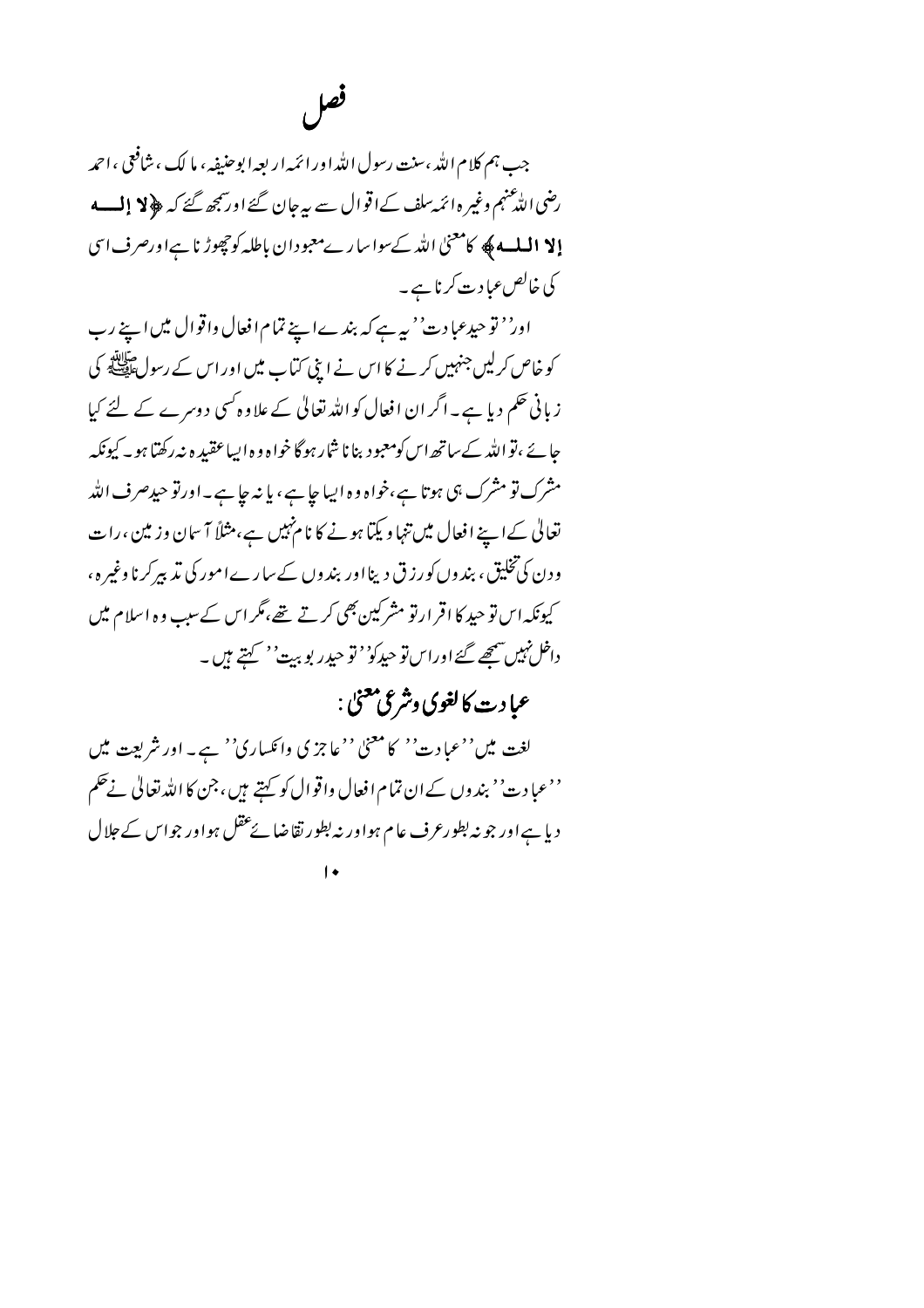وعظمت کے ساتھ خاص ہوں ، جیسے اللہ تعالیٰ کوحصول نفع یا دفع ضرر کے لئے پکار نا ، جس پرصرف الله ہی قا در ہو، پااس سے امید رکھنا اور اس پرتو کل کرنا ، جانور ذ بح کرنا، نذ ر ما ننا،اسی کی طرف متوجہ ہونا،اسی کےآ گے جھکناوغیر ہ ۔ بہ بیا رےا عمال الله تعالى كي عظمت وجلال كے ساتھ خاص ہيں ،جس طرح سجد ہ اورشبيح وتبليل خاص میں اور مذکور ہ تمام اعمال **﴿ لا إِله إِلا الله ﴾** کے معنیٰ میں داخل ہیں ۔اور د ونو ں تو حیدا یک د وسر ےکولا زم وملز وم ہیں اور د ونوں میں سے سی کو د وسر ے سے الگ نہیں کیا جا سکتا، یہائنک کہا بک کی صحت دوسرے برموقوف ومنحصر ہے ۔ جب ہم نے اس بات کوانچھی طرح سمجھ لیااوراس کے لئےعملی اقدام کیا تو اہلِ اہواء ہارےخلاف صف آ را ہو گئے ،ہمیں خار جی بنادیا اور بدعتی قرار دے دیااور ہمارےاور ہمارے تبعین کے مقابلہ میں یہود ونصاریٰ کے شرکو کمترقرار دیا، جبکہ ان کے ساتھ ہمارا پزاغ نہ جملہ معاصی کے بارے میں تھااور نہ اجتہادی مسائل میں ۔ بلکہ ہمارےاوران کے درمیان ان با توں میں بالکل اختلا ف نہیں تھا،اختلا ف تھا تو صرف عبادت اوراس کےاقسام، نیز شرک اوراس کی جملہ قسموں کے بارے میں تھا۔ فعل

ہم کہتے ہیں کہالڈرتعالیٰ کےسوامخلوق کا نیکوئی ولی ہے، نیہ مدد گا راور نیہ کا رسا ز ، اورتمام شفاعت کرنے والے جن کے سرخیل اور جن میں سب سے افضل ہمارے نی کر پمﷺ ہیں اور ان سے کمتر شفاعت کرنے والے ،کسی کے لئے شفاعت نہیں کریں گے، پہائیک کہ ان کواللہ تعالٰی کی طرف سے اذ ن مل جائے ،ارشا د ریانی

 $\overline{11}$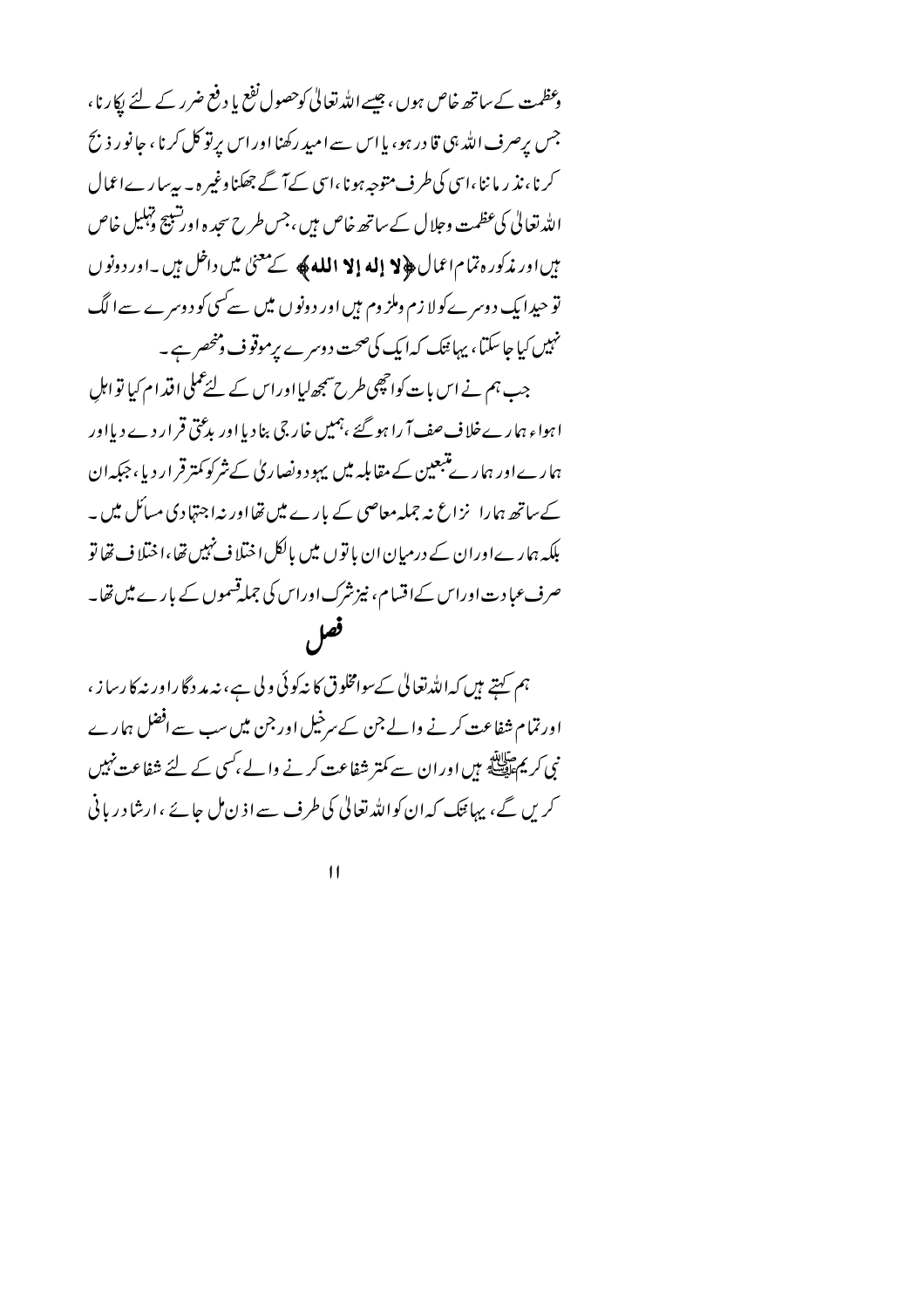بِ: ﴿ مِن ذا الَّذِي يشفع عنده إلا بإذنه﴾ (التِّره: ٢٥٥)''كون بِ جو اس کی اجازت کے بغیر اس کے سامنے شفاعت کر سکے''۔ نیز ارشاد الٰہی ہے: ﴿أَفْحَسَبِ الْذِينِ كَـفْـرِوا أَنْ يتخذُّوا عِبادي من دوني أُولياءَ﴾ (الكہف:١٠٢)'' کیا کافر پہ خیال کئے بیٹھے ہیں کہ میرےسواوہ میرے بندوں کواپنا حمايتي بناليں گے؟''۔نيز ارشاد باري ہے:﴿**ولا پشفعون إلا لم**ين **اد تضي**ٰ وهسم مسن خشيتسه مشيفيقون﴾ (الانبياء:٢٨)''وهڪن کي بھي سفارشِنهيں کرتے بچزان کے جن سے اللہ خوش ہو، و ہ تو خود ہیت الٰہی سےلرزاں وتر ساں بين'-نيزارشادرباني-: ﴿قبل لله الشفاعة جمهعاً﴾ (الزم:٢٢) '' کہہ دیجئے کہ تمام سفارش کا مخاراللہ ہی ہے''۔ نیز ارشادالٰہی ہے : ﴿ **و کہ ہ مین** ملك في السـمـوات لاتـغـني شفاعتهم شيئاً إلا من بعد أن يأذن المله لمعن يشاء ويوضىٰ﴾ (الجم:٢٢)''اوربہت سےفرشتے آ سانوں ميں ہیں ، جن کی سفارش کچھ بھی نفع نہیں دےسکتی ،مگر پیراور بات ہے کہ اللہ تعالیٰ اپنی خوثتی اوراینی جاہت سےجس کے لئے جا ہےاجاز ت دے دی'۔ اور جب بہ بات متعین ہے ، تو درحقیقت ساری شفاعت کا اختیارصرف اللہ تعالیٰ کوحاصل ہےاوراس کے دَ ر میں اللہ کےسواکسی سے بھی ما نگانہیں جائے گا۔ اس لئے تمام انبیاء واولیاءکواللہ تعالیٰ اوراس کےمخلوق کے مابین حصول خیریا د فع شر کے لئے وسیلہ یا واسط پہیں بنایا جائے گا اور نہ اللہ کے تق میں سے کچھ بھی ان کے لئے کیا جائے گا ، کیونکہاللہ تعالیٰ کاحق الگ ہےاورا نبیاء کاحق بالکل جدا۔

 $\mathsf{I}$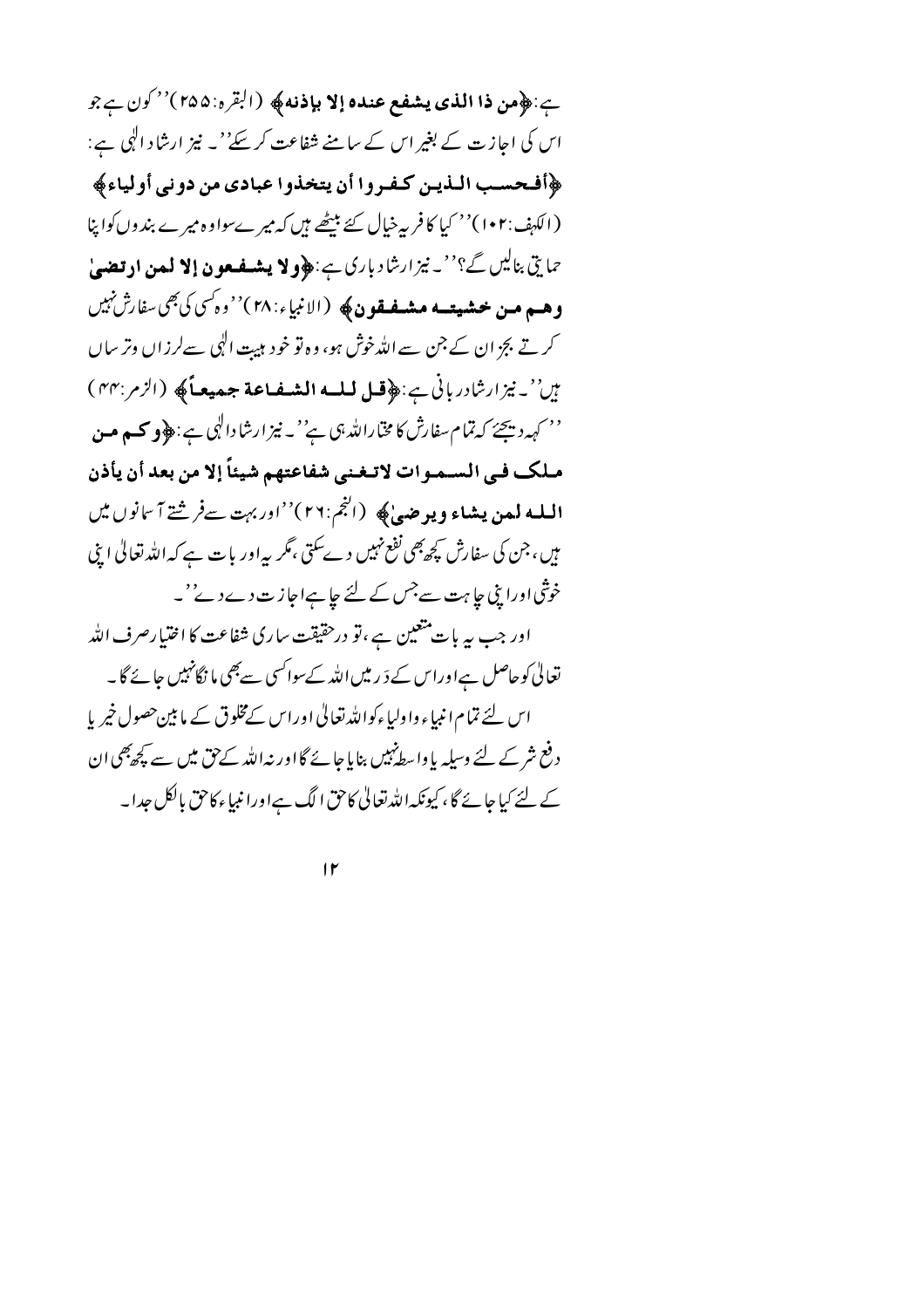اوراللہ تعالیٰ کاحق اپنی تمام قسموں کے ساتھ صرف اسی کی عبادت کرنا ہے، جواس نے اپنی کتاب قر آن کریم میں مشروع کیا ہےاوراپنے رسول کی زبانی امت کو بتادیا ہے۔اورانبیاء کیہم السلام کاحق ان پراوران کی لائی ہوئی شریعت پراپمان لا نا،ان سے دوئتی رکھنا،ان کاادب واحتر ام کرنا،اس نور کاا نتاع کرنا جواس کے ساتھ نا زل کیا گیا،اوران کی محبت کوا پنےنفس ، مال ،اولا داورتمام انسانوں پر مقدم کرنا ہے۔ اوران سے سچی محبت کی دلیل ان کے بتائے ہوئے طریقہ پر چلنااوراللہ تعالیٰ کی طرف سے ان کی لائی ہوئی شریعت پرایمان لا ناہے،ارشادر بانی ہے: ﴿ ق**سل** إن كنتم تحبون الله فاتبعوني يحببكم الله﴾ (آل عمران:٣١)''كهر دیجےُ؛اگرتم اللہ تعالیٰ سےمحبت رکھتے ہو،تو میری تابعداری کرو،خود اللہ تعالیٰ تم سے محبت کرے گا''۔ نیز ان کے معجزات پرایمان اوراس بات پرایمان کہ انہوں نے اپنے رب کے پیغام امت کو پہنچا دیئے ہیں اور اس امانت کوادا کر دیا ہے اور امت کواس کی نصیحت کر دی ہے ۔اور یہ کہ ہمارے نبی محمط ایک پی تمام انبیاء میں سب سے افضل اور آ خری نبی ہیں ، نیز ان کی شفاعت کو ثابت ما ننا جواللہ نے اپنی کتاب میں ثابت کیا ہےاور وہ یہ ہے کہاللہ کےاذ ن کے بعد آ پے پہلائی اہل تو حید کے لئے جس سےاللہ خوش ہو، شفاعت کریں گے۔ اور'' مقام محمود'' جس کا ذکر اللہ تعالیٰ نے اپنی کتاب میں کیا ہے اور جس کی

بہت بڑی شان ہے و ہصرف ہمارے نبی محمطی پیچھ کے لئے ہے ۔ نیز اولیاءکرام کاحق ان سےمحبت کرنا،ان سے راضی رہنااوران کےکرامات پراپمان لا ناہے۔ بیران کا

 $\mathsf{I} \mathsf{r}$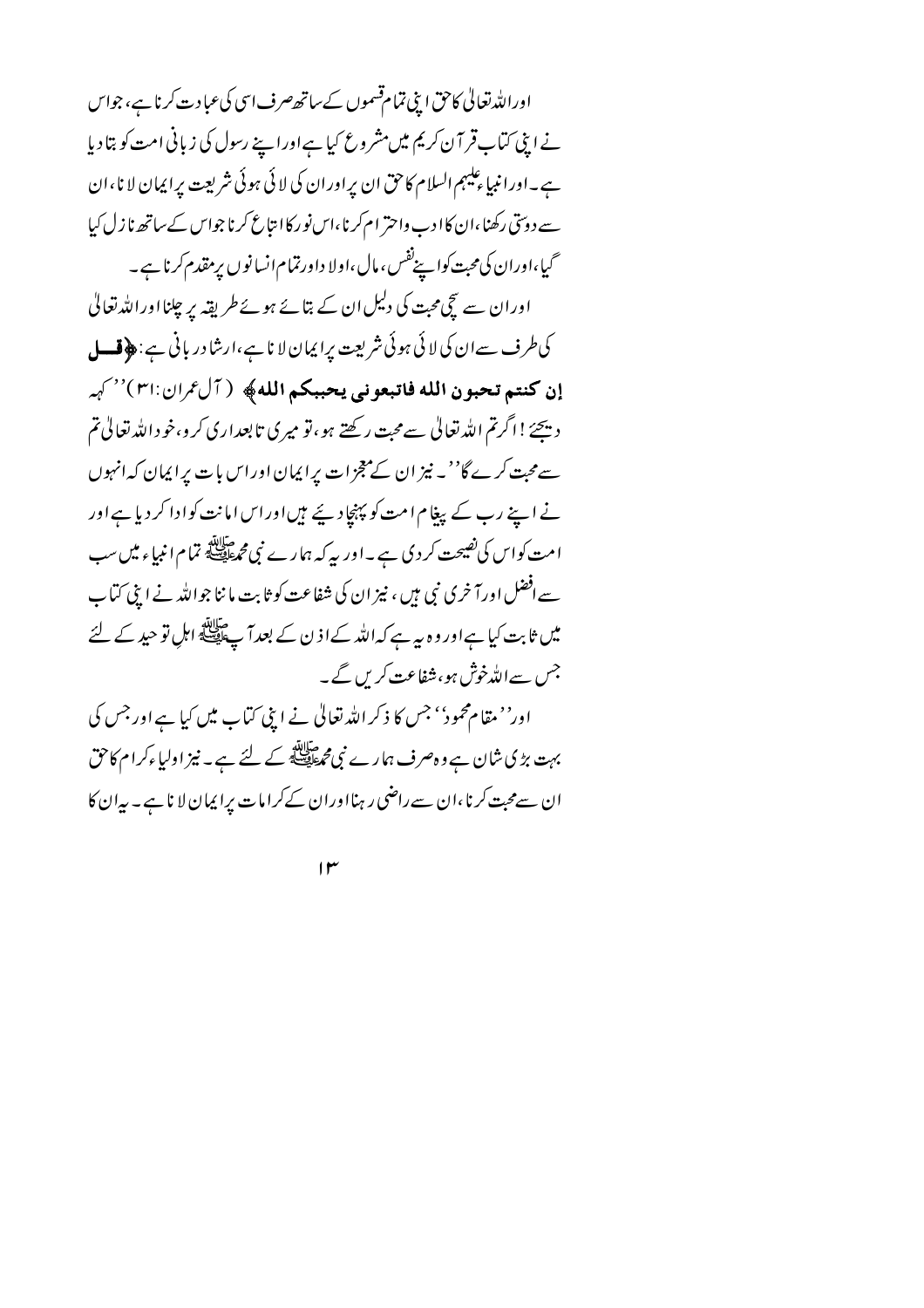ہرگز حق نہیں کہان سےفریا د کی جائے تا کہ وہ اپنے ما نگنے والوں کے لئے خیر و بھلائی لائنیں، جس پراللہ تعالیٰ کےسوا کوئی قدرت نہیں رکھتا، یا ان سے شرومصیبت دور کریں ، جس کے دورکرنے پرسوائے اللہ کےکوئی قادرنہیں، کیونکہ'' دعا وفریاد'' عبادت ہےاوراللہ ذ والجلال کے ساتھ خاص ہے۔

اور یہ بات بھی اس وقت ہے جب کسی خاص فر د کے بارے میں پیرامید کامل ہو کہ اس کو ولا پت کا درجہ حاصل ہو چکا ہے اور اس کی علامت ہیے کہ اس سے انتاع سنت کا ظہور ہواور وہ اپنے تمام حالا ت و معمولا ت میں تفویٰ وطہارت پر عامل ہو۔ ور نہ اس زیا نہ کا حال ہیرہے کہ لوگ اس شخص کو و لی مان لیتے ہیں جس کی تسبیح کمبی ہواوراس کے قمیص کی آ<sup>ستی</sup>ن چوڑی ہو،اس کا دامن پن<u>چ</u> تک لٹکتا ہواور وہ اپنا ہاتھ لوگوں کے بوسہ کے لئے دراز کرتا ہواور وہ مخصوص فتیم کا لباس پہنتا ہواور اپنے پاس طبلہ وسا رنگی رکھتا ہواور ولا بیت کے نام پر بندوں کا مال ناجا ئز اور ظالمانہ طور بركھا تا ہواورسنت رسول واحكام شريعت سےاعراض ومنہ موڑتا ہو۔جبكہ ہمارى دعوت کا خلا صہ ونیچوڑ قر آ ن کریم اور ذ کرحکیم برعمل ہے جوبصیرت کی نگاہ سےاس پر غور ویڈ بر کرنے والوں کے لئے کافی وشافی ہے۔ کیونکہ قر آن مجید اللہ کی حجت وبر ہان، اس کا عہد و پیان اور وعدہ ووعید ہے،اس لئے جواس پڑمل کرے گا وہ نیک بخت ہوگا اوراس کی سعادت ظاہر و باہر ہوگی اور جواس کےخلاف عمل کرے گا اورا پنےنفس کی پیروی کرے گا وہ کھلا ہوا گمراہ ہوگا۔ اورمسَله توحید میں نہ اجتہاد چلبا ہےاور نہ تقلیداور نہ ہی تکبر وعناد۔ہم کسی کوکا فر

 $1<sup>\alpha</sup>$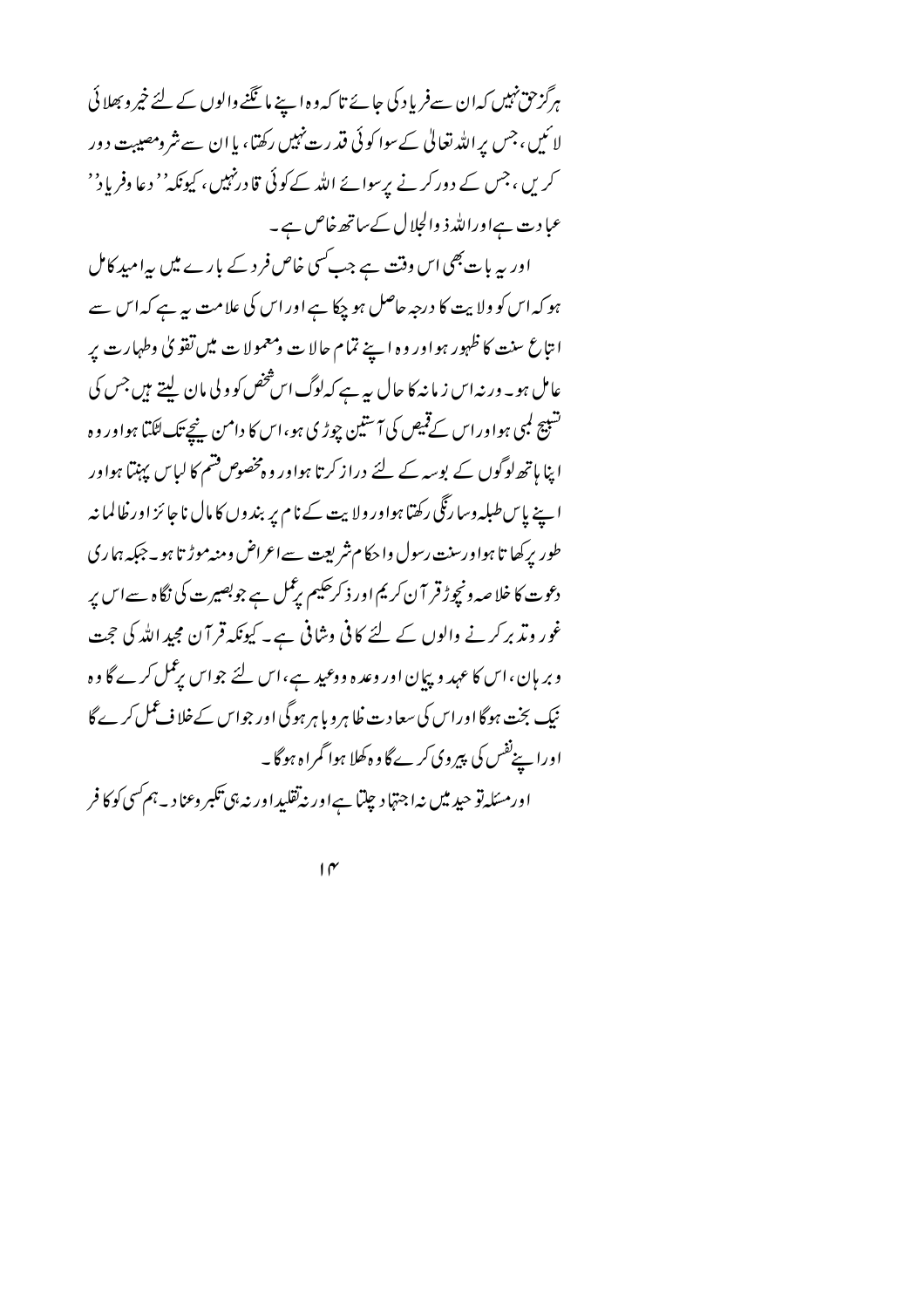نہیں گر دانتے ، ہاں!اگر کوئی ہمارےاس امر ونہی کاا نکارکرےاوراللہ تعالیٰ نے جو توحید نازل کی ہے اس پرعمل نہ کرے ، بلکہ توحید کی ضد ( شرک ) پرعمل کرے جو شرک ا کبر ہےاور ایپا گناہ ہے جس کی بخشش نہیں ہوتی ،اور اسی کو دین بنالےاور اسی کا نام بطورعنا د وعد وان وسیله رکھ لےاوراہل شرک سے د وسی رکھےاور ہما رے خلاف ان کی مد دکرے اور دین کے ارکان برعمل نہ کرے اور ہماری دعوت قبول کرنے سےا نکارکر دےاورہم سے جنگ کاحکم دےاورہمیں اللہ کے دین سے پھیر کراس شرک پرلوٹا نا جا ہےجس پر وہ قائم ہےاوران تمام با توں پڑکل کرے جن سے رب العباد ناراض ہوتا ہے ،تو بیراور بات ہے ۔''اور اللہ ا نکار کی ہےگر اسی بات کا کہا پنانور پورا کر دے گوکا فرناخوش ہوں''۔

اور ہمارےخلاف ان کی دلیل اس کے سوااور کچھ نہیں کہ جس ( و لی ) کو پکارا جا تا ہے وہ شفیع ہنے گا یا وسیلہ۔اور ہم کہتے ہیں کہ یہ پکار نے والے جومُر دوں اور غائب زندوں کو پکار تے ہیں،ان سے تکلیف دورکرنے ،مصیبت ٹالنے، بیار کی شفا یانے ،رزق کی فراوانی وکشادگی دیئے ، بحروبر کے دشمنوں کےخلاف مد د کی فریاد تک کرتے ہیںاورمسَلہ شفاعت ووسیلہ پراکتفانہیں کرتے۔اور ہمارےقول کا خلاصہ بیہ ہے کہ شفاعت گر چہآ خرت میں ہوگی،گراس کے بہت سارےاقسام ہیں جو بخو ف طوالت یہاں ذکر نہیں کئے جاسکتے ۔اس کی تفصیل اپنی جگہوں سےمعلوم کریں ۔ اور ہرمسلمان پر نبی کریمﷺ کی شفاعت بلکہآ پ کےعلاوہ دیگرانبیاءواولیاء کی شفاعت پرایمان لا نا واجب ہے۔اورشفاعت دصف کے ساتھ ثابت ہے، څض

 $1\Delta$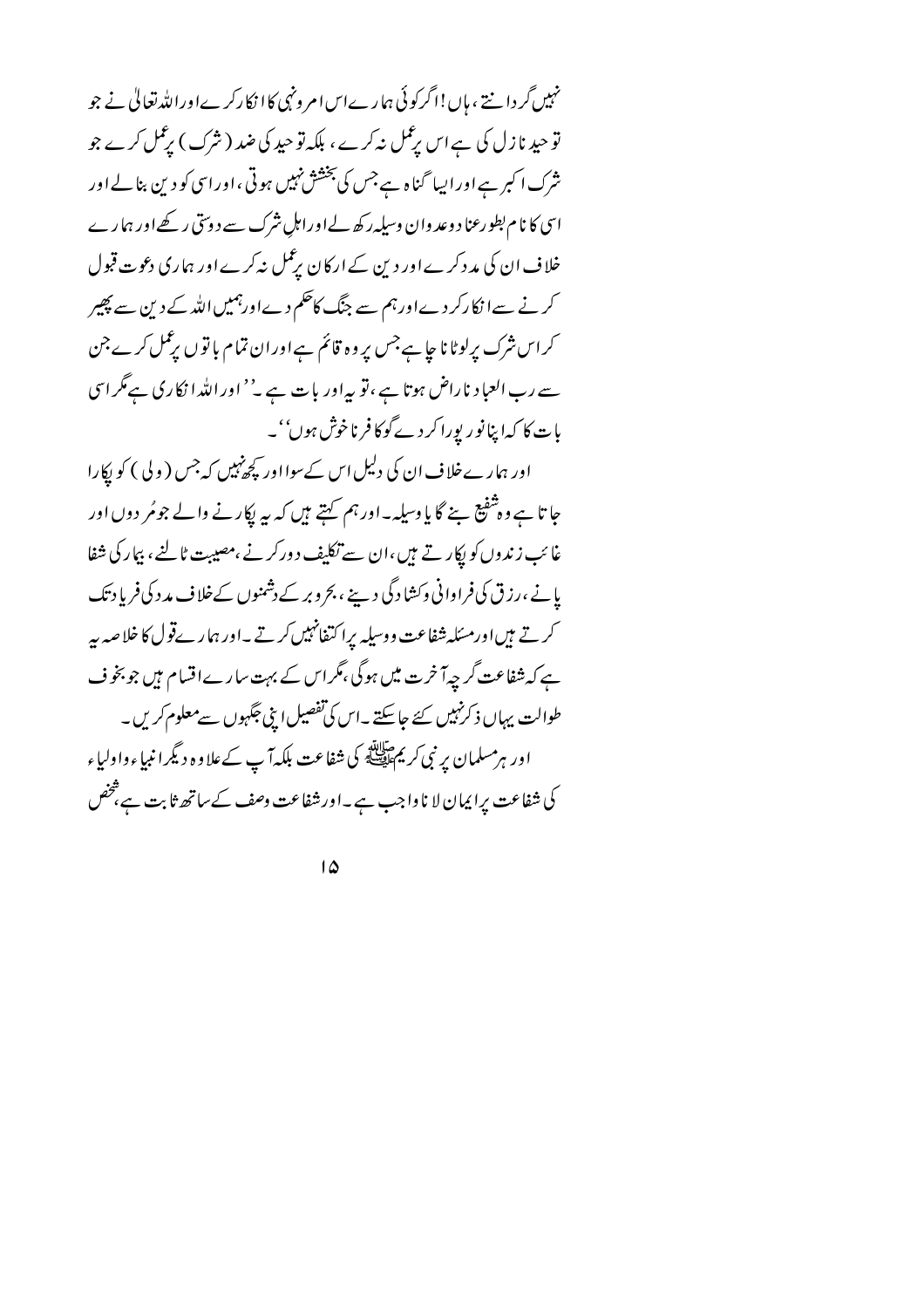کے ساتھ نہیں۔ البتہ شفاعت عظمٰیٰ تمام اہلِ موقف کے لئے عام ہوگی۔ اور اس شفاعت میں ہرگز وہ بات نہیں ہے جو پیادگ مراد لیتے ہیں ۔اور وصف کا مطلب پہ ہے کہ جوثخص اس حال میں فوت ہو کہ اس نے اللہ تعالٰی کے ساتھ کسی بھی چیز کو شر یک ندَگھہرا یا ہو،تواس کے لئے شفاعت ثابت ہوگی ۔

جبیبا کہ بخاری شریف میں ابو ہریرہ رضی اللہ عنہ سے مروی ہے کہ نبی کریم مَالِلَةِ نَے ارشادِفر مایا:﴿لَكُمِلْ نُبِسِي دَعَـوَةٌ مُستَجَبًابِيةٌ، وَإِنِّسِي خَبِيًّاتِ دعوتبي لأمتبي، وهي نائلة منكم إن شاء الله من مات لايشرك **بسالىلە شەپباَپ**چە ''ہر نبى كى ايك خاص د عا ہو تى ہے جو با رگا ہ الٰہى ميں قبول ہوگى ، اور میں نے اپنی بیرد عاا پنی امت کی شفاعت کے لئےمحفوظ رکھ لی ہے،اور و ہ اللہ نے جا ہا تو ،تم میں سے ہراس ؓخص کو ملنے والی ہے، جواس حال میں مرا ہو کہ اس نے اللہ تعالیٰ کے ساتھ کسی بھی چِرْ کوشر یک نہ کھُہرایا ہو' ۔ نیز اس کا ذکر انس بن ما لك رضي الله عنه كي شفاعت والي <sup>ل</sup>بي حديث مين ہے اور'' حديث ذ راع'' ميں بھی ہے جوابو ہریرہ رضی اللہ عنہ کی متفق علیہ *جد پ*ث ہے ۔ اور جب شفاعت وصف کے ساتھ ہوگی ، تو اللہ تعالیٰ سے پیردرخواست رکھنا کہ وہ ا ہے نبی اقلیقے کو ہماراشفیع بنا دے، یہی مطلوب ہے۔ فعل

اس لئے ہرمسلمان پر بیفرض ہوجا تا ہے کہ وہ اپنے تمام پختہ ارا دوں اورعزائم کواپنے رب تارک وتعالیٰ کی طرف پھیر دے،اسی کی طرف متوجہ ہواوراسی پر

 $\mathsf{I}\mathsf{Y}$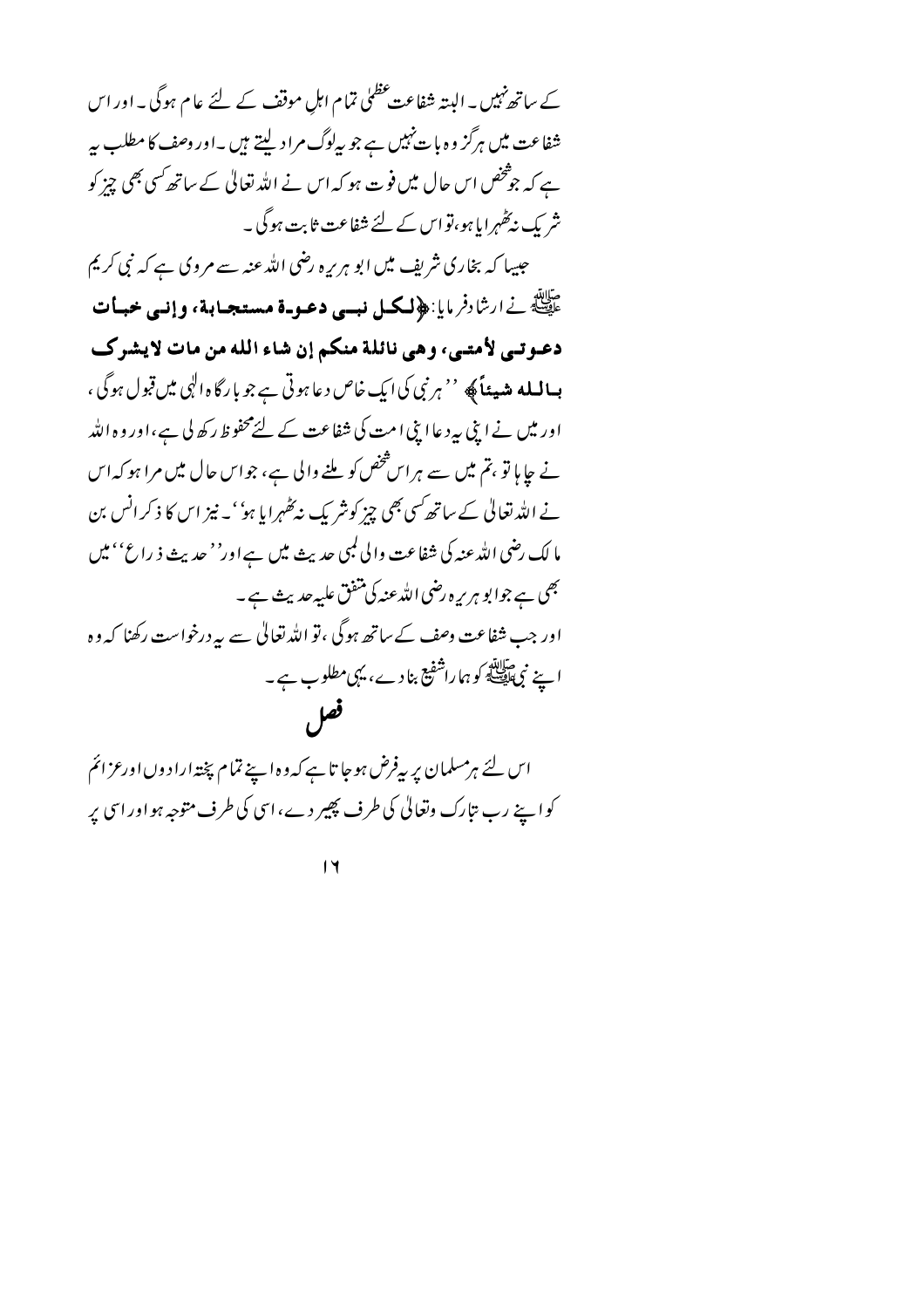تو کل کرےاور حق عبو دیت کواللہ ہی کے لئے ثابت مانے ،تو جب وہ موجد مرے گا تواللہ تعالیٰ اس کے لئے اپنے نبیﷺ کوشفیع بنا دے گا۔ اس کے برخلاف جوثخص اس معاملہ میں اہمال کا مظاہر ہ کرے،اس کوچھوڑ دے اورغیراللہ برتو کل کرے،غیراللہ کی طرف متوجہ ہواوراس سےالیں امیدر کھے جس بر اللہ کےسوا کوئی قا درنہیں ، اس کی طرف رجوع کرےاوراس کی شفاعت پریقین کر ےاوراسی کی طرف متوجہ ہو، براہ راست نبی کر یہ ایک یا دیگراولیاء سے شفاعت کا طالب ہواور اس میں اسی کی طرف راغب ہواور اس سے جواللہ ہی کے لئے عبادت کوخاص کرنا اور شفاعت طلب کرنا مطلوب ہے ،اس کا تارک ہو،تو ہے بعینہ مشرکین کاعمل وعقید ہ ہےاور دینامیں شرک کا وجود ہی اسی عقید ہ کےسب ہوا ہے ۔ یہی دجہ ہے کہ اللہ تعالیٰ نے شفاعت کا ماد ہ اس کے اذ ن کے بغیر ہرکسی سے کاٹ دیا۔اس لئے کوئی بھی اللہ کے بغیراس کے پاس شفاعت نہیں کرے گا، نہ ملائکہ، نہ نبی اور نہ کوئی دوسرا۔ کیونکہ جو شخص کسی کے پاس اس کی اجاز ت کے بغیر شفاعت کرتا ہے،تو گویا وہ اس چیز کےحصول میں اس کا شریک ہوتا ہےاور وہ اپنی شفاعت کے ذ ریعہ اس پراپنا دیا ؤ ڈال ریا ہے،خصوصاً جب اس کی اجاز ت کے بغیر شفاعت کرر ہاہو۔اس طرح وہ اسے وہ کام کرنے پرمجبورکرر ہاہے جواس نے طلب کیا ہے،اوراللہ تعالٰی کا کسی بھی معنیٰ میں کوئی شریک نہیں ہے،اور جوْ څص کسی معاملہ میں دوسر ےکا تعاون کرے،تو گو پااس نے اس معاملہ میں اس کو جفت ( جوڑ ا ) بنایا، جبکہ اللہ تعالیٰ طاق ہے،اس کو<sup>س</sup>ی بھی معنیٰ میں جفت بنانا درست نہیں ۔اسی بنیا دیراللہ

 $\overline{12}$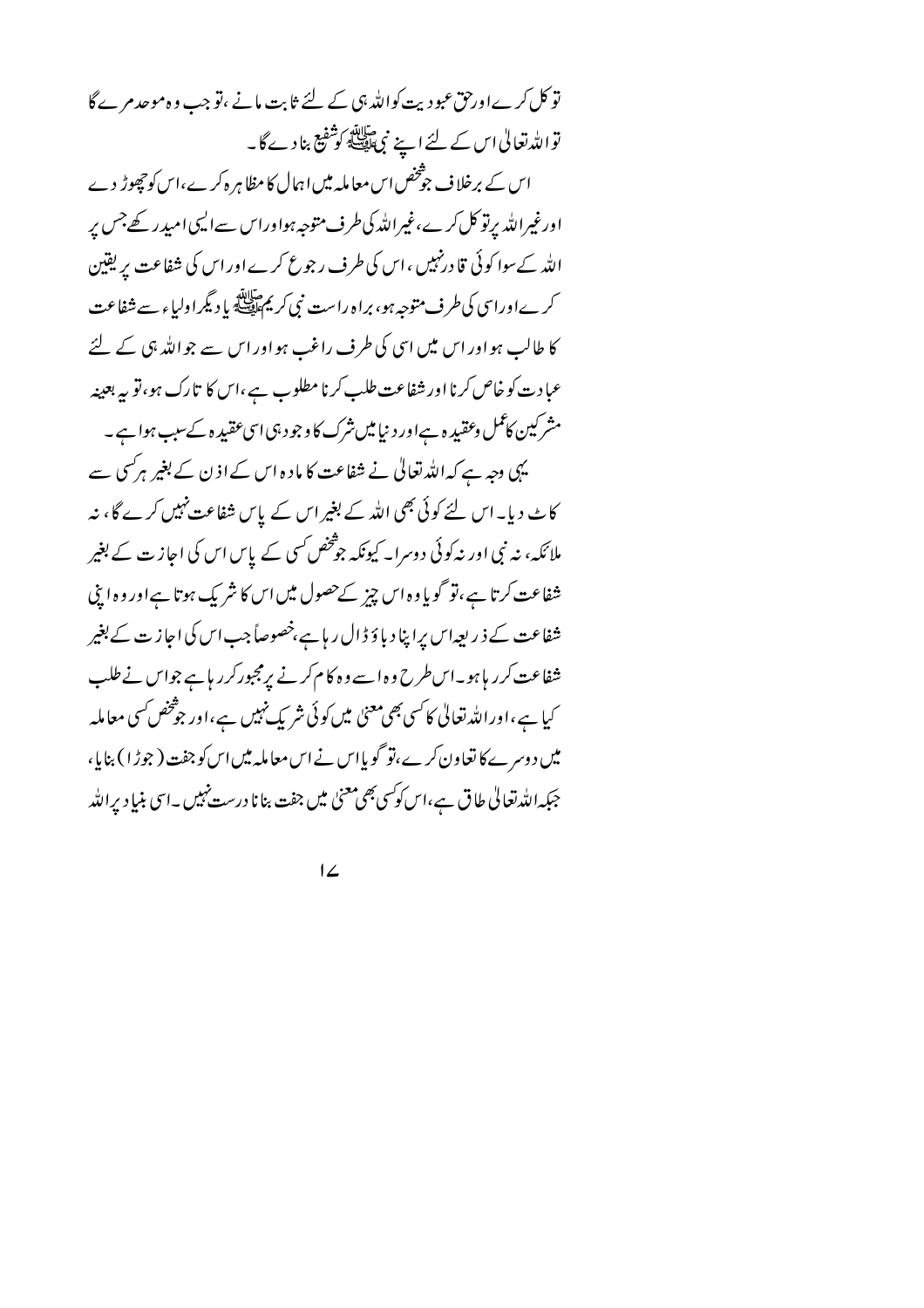تعالى نےفرمايا:﴿قبل لله الشفاعة جمعيعاً﴾ (الزمر:۴۴)'' كهدد يجحَ كه تمام سفارش کامخآرالله ہی ہے' نے نیز ارشادر بانی ہے:﴿ولقلہ جسٹتہونیا فیرادیٰ كما خلقناكم أول مرة وتركتم ما خولناكم وراء ظهوركم وما نرئ معكم شفعاء كم الذين زعمتم أنهم فيكم شركاء، لقد تقطع بينكم وضل عنكم ما كنتم تزعمون﴾ (الانعام:٩٣)''ادرتم بهارے پاس تنہا تنها آ گئے جس طرح ہم اول بارتم کو پیدا کیا تھااور جو کچھ ہم نے تم کودیا تھااس کواپنے پیچھپے ہی چھوڑ آ ئے اور ہم تو تمہار ے ہمراہ تمہار ےان شفاعت کرنے والوں کونہیں دیکھتے جن کی نسبت تم دعویٰ رکھتے تھے کہ وہ تمہارے معاملہ میں شریک ہیں۔ واقعی تمہارے آپس میں توقطع تعلق ہوگیااور وہ تمہارادعویٰ سب تم سے گیا گز را ہوا''۔ اس لئے جو څخص غیرالله سے شفاعت طلب کرے ،گویاوہ بہ پیچھ ریا ہے کہ الله کی رضا واذ ن کے بغیر شفاعت جائز ہے ، جبکہ اللہ تعالٰی نے اس کی تر دید میں فر مایا: ، ها لكم من دونه من ولي ولا شفيع، أفلا تتذكرون؟ (الهجده:٢) '' تمہارے لئے اس کےسوا کوئی مد دگاراورسفارشی نہیں ،کیا پھربھی تم نصیحت حاصل تہیں کرتے''۔نیزاللہ تعالیٰ نےفرمایا:﴿وانسلودِ بِسهِ اللَّذِينِ يَتَحَافِيونِ أَن يتحشيروا إلى ربهتم ، ليتس لهتم مين دونه ولي ولا شفيع، لعلهم **يتەقسون ﴾ (**الانعام:۵۱)''اوراپسےلوگوں کوڈ راپئے جواس بات سےاندیشہ ر کھتے ہیں کہ اپنے رب کے پاس ایپی حالت میں جمع کئے جا ئیں گے کہ جتنے غیراللہ ېېں نه کوئی ان کامد د گار ہوگا اور نه کوئی شفیع ہوگا،اس امیدیر که وه ڈ رجا ئیں''۔

 $\overline{1\Lambda}$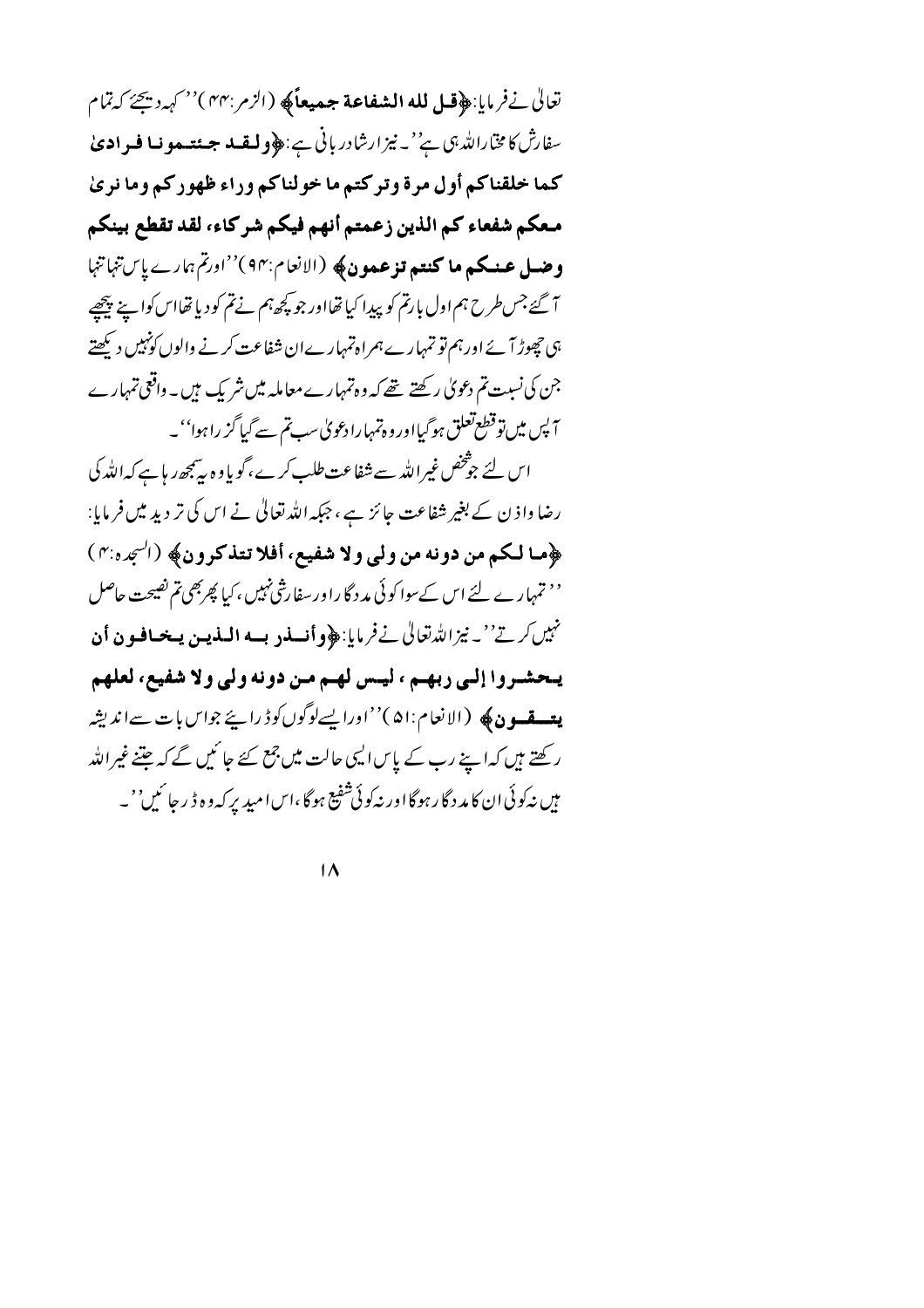نصوص میں لفظ کے عموم کا اعتبار ہوتا ہے،خصوصی سبب کا اعتبار نہیں کیا جا تا۔ ہاں!اسی پرانحصار کئے بغیراس کالحا ظ رکھنا بہتر ہوتا ہے ۔

قصل

ہاں!اگر دوسرے کے لئے اللہ تعالیٰ سے دعا کی جائے ،تو اس بارے میں یہ سنت جار ہہ ہے کہ زندہ ڈخص سے وہ تمام چیز طلب کی جاسکتی ہےجس پر وہ قا در ہے ۔ اورایک مسلمان د وسر ےمسلمان بھائی کے لئے دعا کرے تو بیمستحب ہے،اس سلسلہ میں صحیح مسلم وغیر ہ میں صحیح حدیث وارد ہوئی ہے ۔اگرمُر دے کے لئے دعا کی حائے تو اس کی مزید تا کیدا کی ہے۔ نبی کریمﷺ مُر دےکو دفن کرنے کے بعد قبر کے پاس کھڑے ہوکرفر ماتے تھے:﴿امیت فیفیروا لأ حیہ کسم وامساً لیوا لیے **التثبيت، فيانيه الآن يسأل ﴾** '' تم اسےٰ بِھائی کے لئے مغفرت طلب کرواور اس کے لئے ثبات قدمی کی د عاکر و، کیونکہ اباس سےسوال کیا جائے گا''۔ ثابت ہوا کہ مُر دہ تد فین کے بعد دعا کا زیاد ہختاج ہے، جب مسلمان اس کی جناز ہ کی نماز بڑھنے کے لئے کھڑے ہوتے ہیں تو اس کے لئے دعا کرتے ہیں اور نماز بڑھ کراللہ سے اس کے لئے شفاعت کرتے ہیں ، نہ کہ اس کو پکار تے ہیں اور اس سےفر یا دکرتے ہیں ۔اب اہل شرک و ہدعت نے اس کے لئے دعا کواس سے فریا د داستغا شاور مصیبت کے دقت اس کے نام کی ایکار سے بدل دیااوراس ذات کو چھوڑ دیا جس کے ہاتھ میں ہر چیز کی بادشاہت ہے،وہی ذات سب کو پناہ دیتی ہے اوراس کےخلاف کوئی سی کو بنا ہٰبیں دےسکتا۔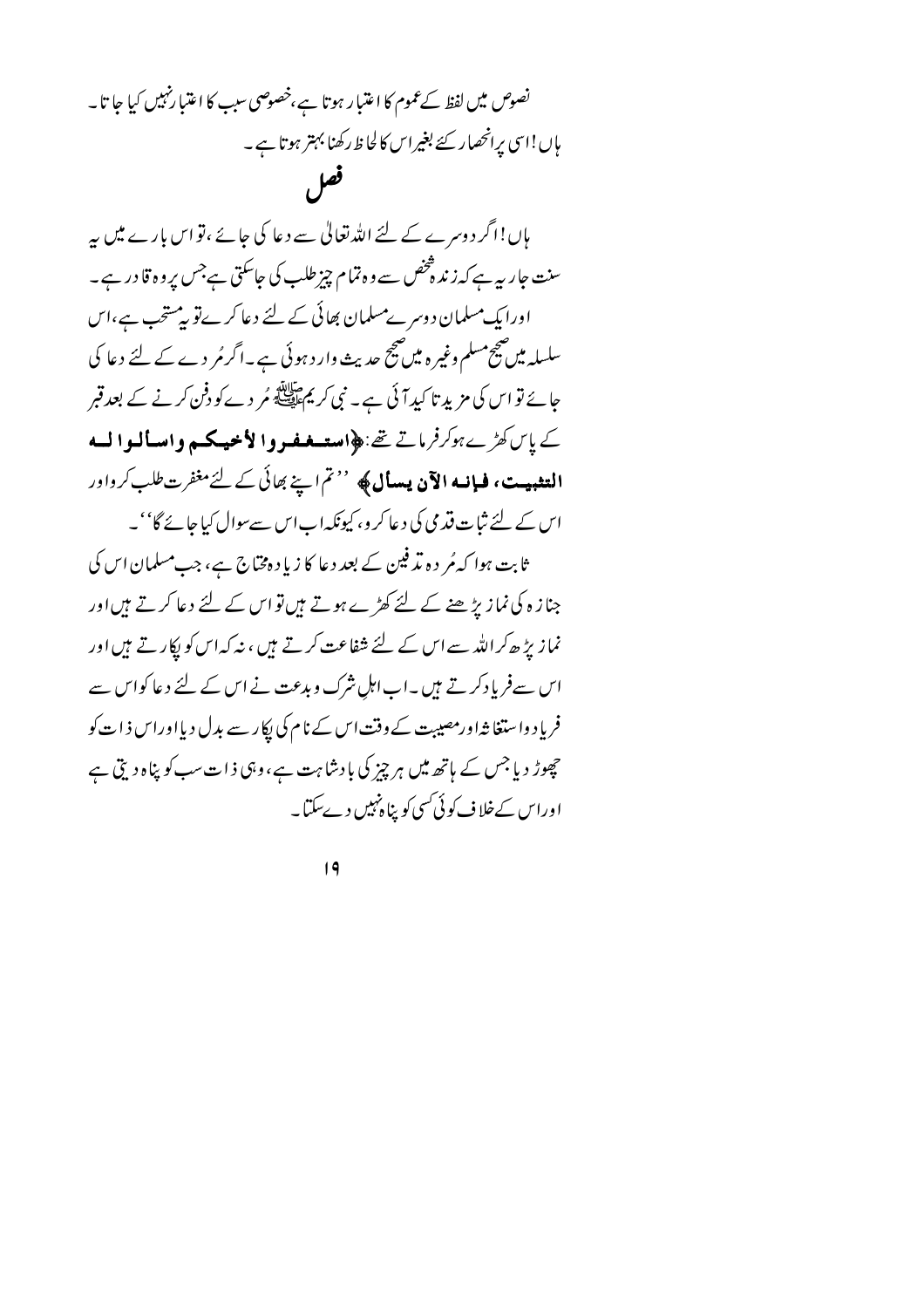اسی طرح اہل شرک و بدعت نے زیارت قبرکو جسے نبی کریمﷺ نے میت پر احسان اورآ خرت کی یا د د مانی کے طور پر جائز قرار دیا تھا،خو دصاحب قبر سے سوال وفریا د سے بدل دیااوراس کی قبرکو دعا وسوال کے لئے خاص کرلیا جسےعماد ت کا مغز کہا گیا ہے ،اور و ہاں نماز ومسجد سے بڑ ھ کرا بنی حضورقلبی اورخشوع وخضوع شروع کر دیا ۔اور جب کہ تمام مومنوں کے لئے دعا کرنا جائز ہے، تو نبی کریم علاقلہ اس بات کے زیاد ہ حقدار ہیں کہآ پ پر درود وسلام پڑ ھاجائے اور آ پے ﷺ کے لئے اللہ سے وسیلہ نا می مقام طلب کیا جائے ۔

جیسا کہ نبی کریم عقلاتیہ سے صبح حدیث میں ثابت ہے کہ آپ علیللہ نے ارشاد فرمايا: ﴿ إِذَا سَسْمَعْتُمُ الْمُؤْذِنِ فَقُولُوا مِثْلِ مَا يَقُولُ الْمُؤْذِنِ، ثُمَّ صَلُّوا على فإنه من صلى على مرة صلى الله عليه بها عشراً، ثم سلوا الله لـى الـوسيلة فإنها درجة في الجنة لاينبغي أن تكون لعبد من عباد البله وأرجو أن أكون ذلك العبيد، فيمين سأل الله لي الوسيلة حيلت له شفاعتي يوم القيامة﴾ ''جبتم موزن كي اذان سنو،توجوموزن کہتا ہےتم بھی وہی کہو، پھر مجھ پر درود پڑھو، کیونکہ مجھ پر جوا یک بار درود پڑ ھتا ہے، الڈرتعالیٰ اس کے بدلہ اس پر دس رحمتیں نا زل فر ما تا ہے، پھرتم اللہ سے میرے لئے ''وسپلہ'' طلب کرو، کیونکہ''وسپلہ'' جنت میں ایک مقام ہے جواللہ کے بندوں میں سےصرف ایک ہی بندہ کے لائق ہےاور مجھےامید ہے کہ وہ بندہ میں بنوں گا،اس لئے جواللہ سے میرے لئے''وسلہ'' طلب کرے ،اس کے لئے قیامت کے دن

 $\mathsf{r} \bullet$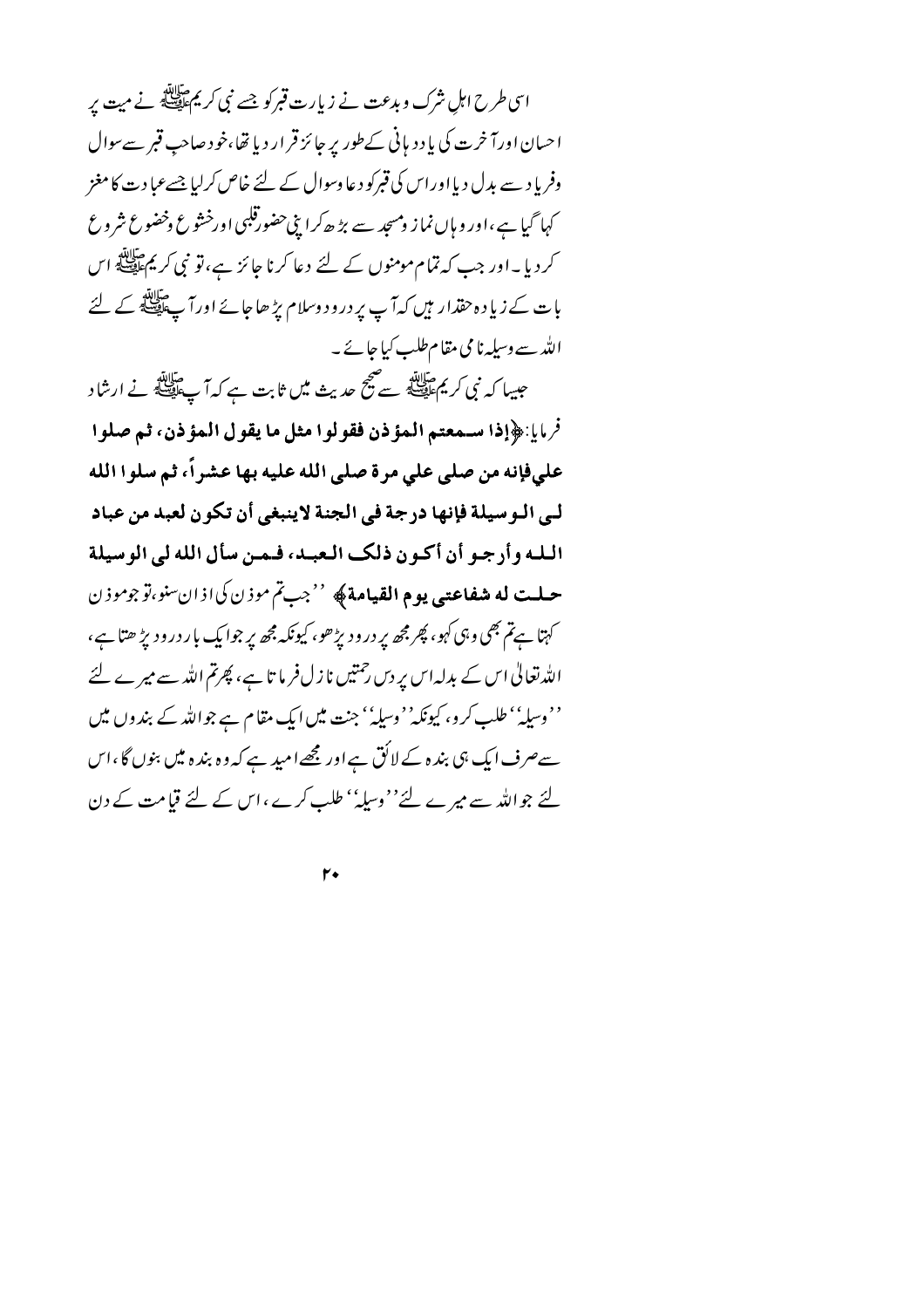میر کی شفاعت واجب ہوگئی''۔

اور بندہ کا د نیا میں اللہ سے شفاعت طلب کرنا،تو یہ سب اختیارکر نے کےقبیل سے ہے، تا کہ اسے قیامت کے دن اللہ کے رسولﷺ کی شفاعت نصیب ہو،حبیبا کہ حدیث مذکور میںآ پاہےاور یہ بات قولاً دعملاً د ونو ںطرح سے ہو نی جا ہے ۔ ر ہا رسول اللّٰہﷺ کے لئے'' وسیلہ'' کی دعا ما نگنا ، جبکہ آ ۓ لَیْکَ کُمْ' وسیلہ'' ملنا یقن<br>نثینی ہے،تو یہ آپ پاپس<sup>چھ</sup> کی قدر دمنزلت کی عظمت اور آپ کے ذکر کی رفعت کے لئے د عا ہےاورآ خرکاراس کا نواب ہارے ہی طرف لوٹے گا۔ یہی ماٗ نوْ ر د عا ہےاور یہی اس د عا کے درمیان تفریق کرتی ہے جوآ پ ایک کومحبوب تھی ،اوراس د عا کے ما بين جس سے ٱپﷺ نے منع فر مایا تھا۔

ہمار پے علم کےمطابق ائمّہ ار بعہ اوران کےعلاوہ کسی دوسرےائمّہ سلف نے بہر نہیں کہا ہے کہ نبی کریمﷺ سےآ پ کی وفات کے بعداستغفار ، یا اور کوئی دوسری چیز طلب کرنا جائز ودرست ہے۔

علا مہ اساعیل بن اسحاق رحمہ اللہ نے''مبسوط'' میں اور قاضی عیاض رحمہ اللہ نے''الثفاءُ''اور''مشارق الانوار'' میں امام ما لک رحمہاللہ سےان کا بیرقولنقل کیا بِ:"لا أرىٰ أن يتقف عند قبير النبي ءَلِيِّكِ يدعو، ولكن يسلم **ویسے مضیے''** '' نبی کریمﷺ کی قبر کے پاس کھڑے ہوکر دعا کرنا میں جائز نہیں سمجھتا، بلکہآ پے اللہ پر سلام پڑھےاورگز رجائے''۔اورمبسوط میں امام ما لک رحمہ الله سےان کا بہ قول بھی منقول ہے :'' جو شخص سفر سے آئے ، یا سفر کا ارا د ہ کر ےاس

 $\mathsf{r}$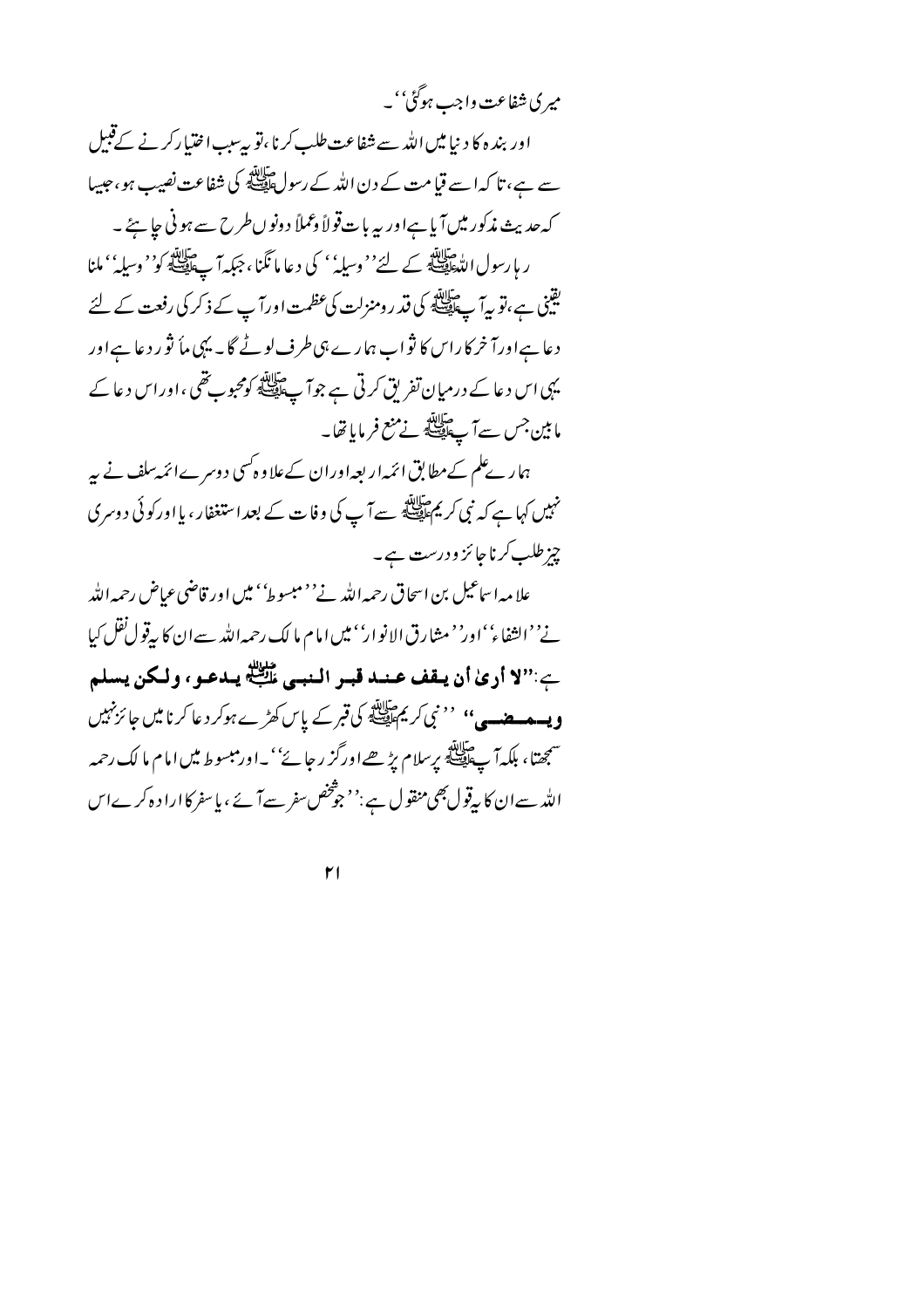کے لئے کوئی حرج نہیں ہے کہ وہ نبی کر پم علاقلہ کی قبر کے پاس کھڑے ہوکر آپ پر درود وسلام پڑھےاورآ پ کے لئے نیز ابوبکر وعمر رضی اللہ عنہما کے لئے دعا کر پے''۔ امام موصوف سے بہرر بافت کیا گیا کہ بعض اہل مدینہ نہ سفر سےآتے ہیں اور نہ سفر کا ارادہ رکھتے ہیں، ہلکہوہ دن میں ایک بار پا کئی بارآ پے پھیلاتی کی قبر کے پاس آ تے ہیں اورآ پ پر درود وسلام پڑھتے ہیں اور پھر کچھ دیر د عالجھی کرتے ہیں ،تو امام موصوف نے جواب میں فرمایا:''ہمارےشہر کے اہل فقہ میں سے کسی سے یہ بات مجھےنہیں سپنچی، نہ صحابہ کرام سےاور نہ تابعین سے ۔اوراس امت کے متاخر <sup>من</sup> کی اصلاح اسی طریقہ پر ہوسکتی ہے،جس طریقہ پر متقدمین کی اصلاح ہوئی تھی۔اور مجھےاس امت کےادائل سے یہ بات نہیں پیچی کہ دہ ایپا کرتے تھےاور بار بارقبر کے پاس آتے تھے، اس کے برعکس وہ لوگ اس بات کو ناپسند کرتے تھے، ہاں! جوسفر سے آتا، با سفر کا ارادہ کرتا،نواس کے لئے وہ جائز پچھتے تھے'' انتہا ۔ فعل

اورآيت:﴿ولو أنهم إذ ظلموا أنفسهم﴾ (النباء:٦٣)''اوراگريه لوگ جب انہوں نے اپنی جانوں پرظلم کیا تھا'' ، کی تلاوت اور نبی کریم ﷺ کی قبر مبارک کے پاس استغفار کرنا،گر چہ متاخرین فقہاء کی ایک جماعت نے جائز کہا ہے،مگرانہوں نے بھی بہٰنیں کہا کہ صاحب قبر اللہ کو ایکارا جائے ،اس کے برعکس ان سے ہیہ بات محفوظ چلی آ رہی ہے کہ مُر دہ اور زندہ غائب سے کسی بھی چیز کا سوال جائز ودرست نہیں ہے، نہ استغفار کا سوال جائز ہےاور نہ دوسری سی بات کا۔اور

٢r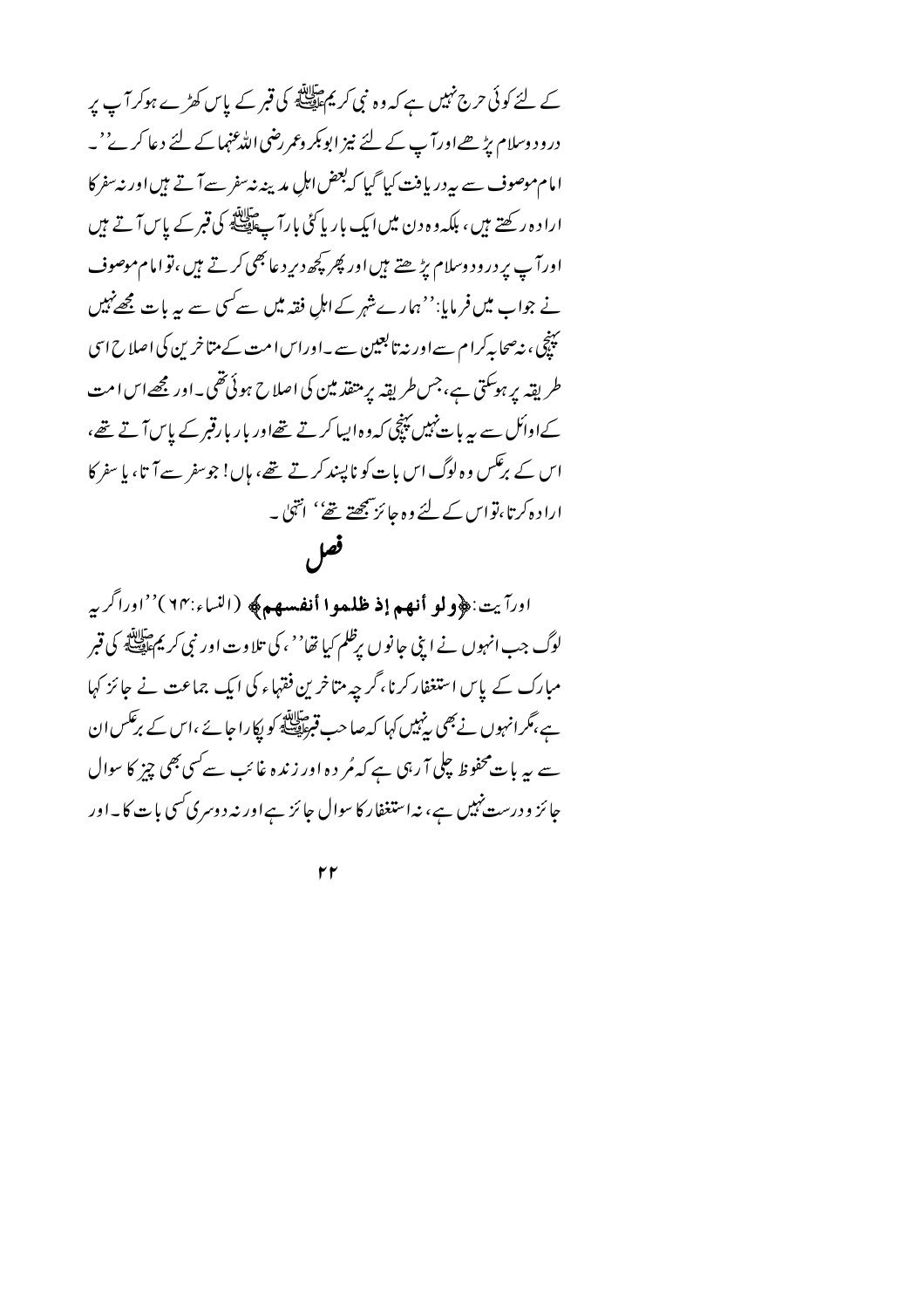نی کریم ﷺ ابنی قبر مبارک میں حیات برزخی کے ساتھ زندہ ہیں جواس بات کا مقتضی نہیں ہے کہ آپ ﷺ سے دعا وفریاد کی جائے۔اورآپ کےصحابہ کرام رضی اللهْ عنهم اس بات کوہم سے زیاد ہ بخو پی جانتے تھےاوران میں سے ایک بھی صحافی ایپا نہیں تھا کہ آپ اپنے کی قبر مبارک کے پاس اس غرض سے آئے کہ آپ سے کچھ سوال کرے، یا آپ سے سی بھی قسم کی مد د کا طالب ہو۔

اور نبی کریم اینڈ<br>اور نبی کریم ایسلی سے سر بات ثابت ہے کہ آ پ ایسلی نے قبر کوعیدگا ہ ، یا میلہ بنانے سےمنع فر مایا ہے۔امام اپویعلیٰ موصلی اپنی مسند میںعلی بن حسین رضی اللہ عنہ سے روایت کرتے ہیں کہ علی نے کہا:'' میں تم کوایک حدیث ساتا ہوں جو میں نے اپنے باپ سے سااورانہوں نے میرے دادا سے سا کہ رسول اللّٰہِ اللّٰہِ اللّٰہِ عَلَيْ اللّٰہِ کے ارشاد فرمايا:﴿لاتشخـذوا قبـري عيداً، ولا بيوتكم قبوراً وصلوا على فإن تىسلىيەھىكى**م يېلىغىنىي أين كنتىم** پ<sup>ە ، ت</sup>ىم ميرى قبرك<sup>و</sup> يدىگاندا در نەاپنے گھر وں کوقبرستان ۔اورتم مجھ پر درود پڑ ھا کر و، کیونکہ تمہارا سلام مجھ تک پینچ جائے گا،خواہ تم کہیں سے بھی پڑھو''۔اسےامام ابوعبداللہ محمہ بن عبدالوا حدمقدسی نے اپنی ''مخ<sub>ی</sub>ارات'' میں بھی روایت کیا ہے۔

اور امام سعید بن منصور نے اپنی سنن میں ابوسعید مولی ہروی سے روایت کی ہے،انہوں نے کہا کہ رسول الڈ علاقات نے ارشادفر مایا: ﴿ لا تع**سے فسادو الْفُبِسو ي** عيداً، ولا بيوتكم قبوراً وصلوا على حيثما كنتم فإن صلاتكم **تېه بلهغنې په** ''ميري **تب**رکوعيد گاه بنا دَاور نه اپنے گھر وں کوقبرگاه ،اور مجھ ير درود پڑھو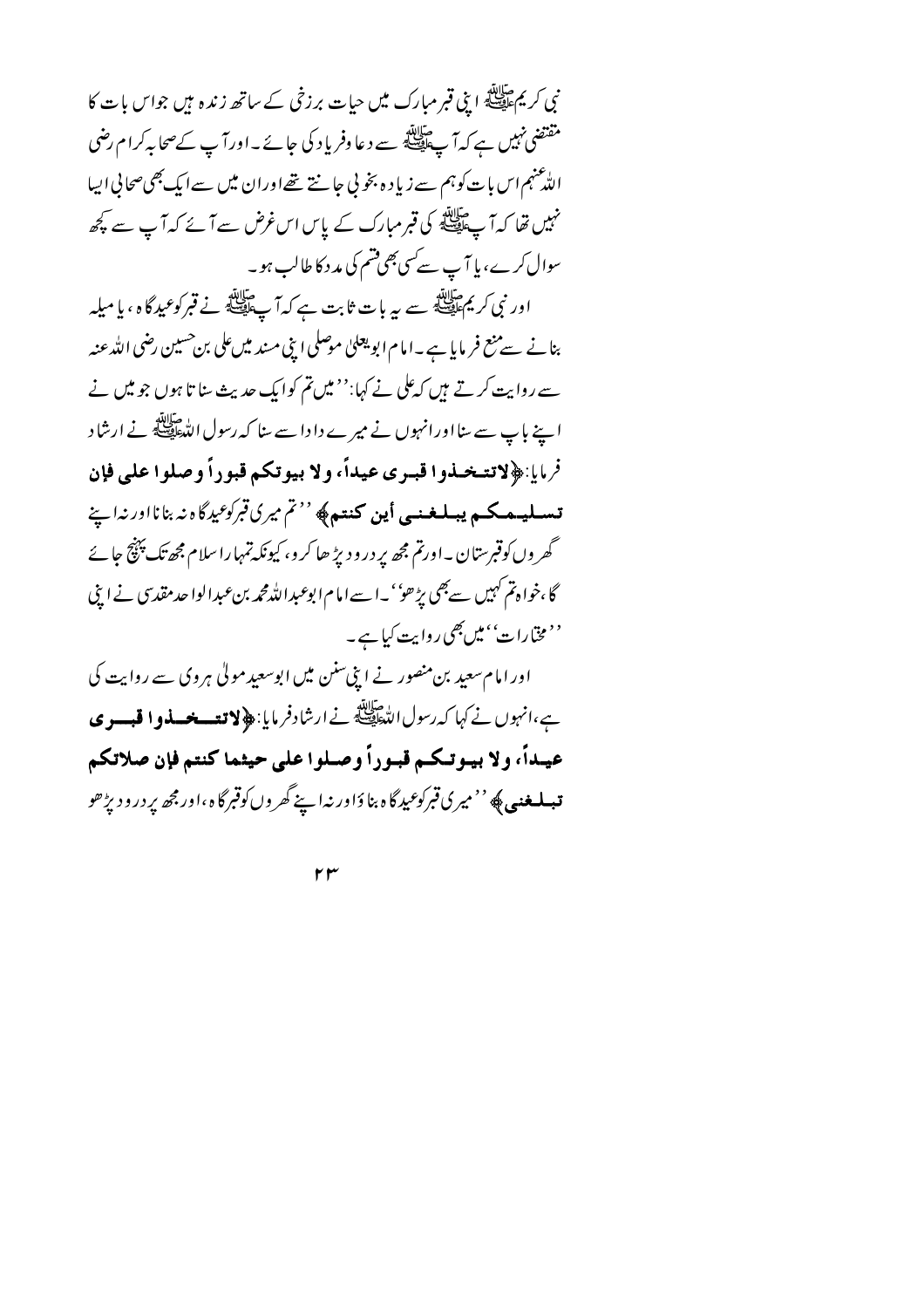خواہ تم کہیں بھی رہو، کیونکہ تمہاری درود مجھ تک پنتج جاتی ہے' ۔اسے امام ابو داؤد نے ابو ہریرہ رضی اللہ عنہ سے روایت کیا ہے۔ نیز اسے امام سعید بن منصور نےحسن بن حسن بن علی رضی الله عنه سے روایت کیا ہے۔ یہ احادیث گر چہ مرسل ہیں گران کو ابو ہریرہ رضی اللہ عنہ کی مرفوع حدیث جو بخاری دمسلم میں ہے ،تقویت پہنچاتی ہے۔ ابو ہریرہ وابوسعید رضی اللّٰہ عنہا روایت کرتے ہیں کہ نبی کریمﷺ نے ارشادفر مایا: ﴿لا تشيد البرحيال إلا إليي ثلاثة مسياجيد: اليمسجد الحرام والممسجد الأقصبي ومسجدي هذاكة ''رخت سفرنه باندراء كأرتين مسجد وں کی طرف ،ایک مسجد حرام ، د وسری مسجد اقصلی اور تیسر ی میری پیمسجد''۔اور بپرحدیث با نفاق اہلِ علم ثابت ومقبول ہے۔اور اگر اس حدیث کا بی<sup>معن</sup>یٰ ہے کہ تم رخت سفرمساجد میں سے *کسی مسجد* کی طرف نہ با ند*ھو،مگر*صرف حدیث میں مذکور تین مساجد کی طرف، تو ان نتیوں مساجد کی طرف سفران میں نماز ودعا، ذکر ، قر اُ ت قر آن اور اعتکاف کی نیت سے ہوگا جواعمال صالحہ میں سے ہیں۔اور ان نتیوں مساجد کے علاوہ یا تفاق اہل علم سی بھی مسجد کی طرف سفر کرنا جا ئزنہیں ہوگا ، پہانتک کہ میچدقباء کا قصد مدینہ منورہ جیسی قریب جگہ سےمستحب ہے، دور درا ز سے اس کے لئے رخت سفر یا ندھ کرآ نا جائز نہیں ہے۔اوراسی سبب سے نبی کر یم ﷺ ہر تنیچ کو پیږل یا سوار قبا کی مسجد آ تے تھے اورعبد الله بن عمر رضی الله عنہما بھی ایسا ہی کر تے تھے،جیسا کہ پیج بخاری میں ہے۔ اور جس طرح مسجد قباء کی بنیا دتفو پی پررکھی گئی ہے،اسی طرح نبی کر پم سابقہ کے

 $r \gamma$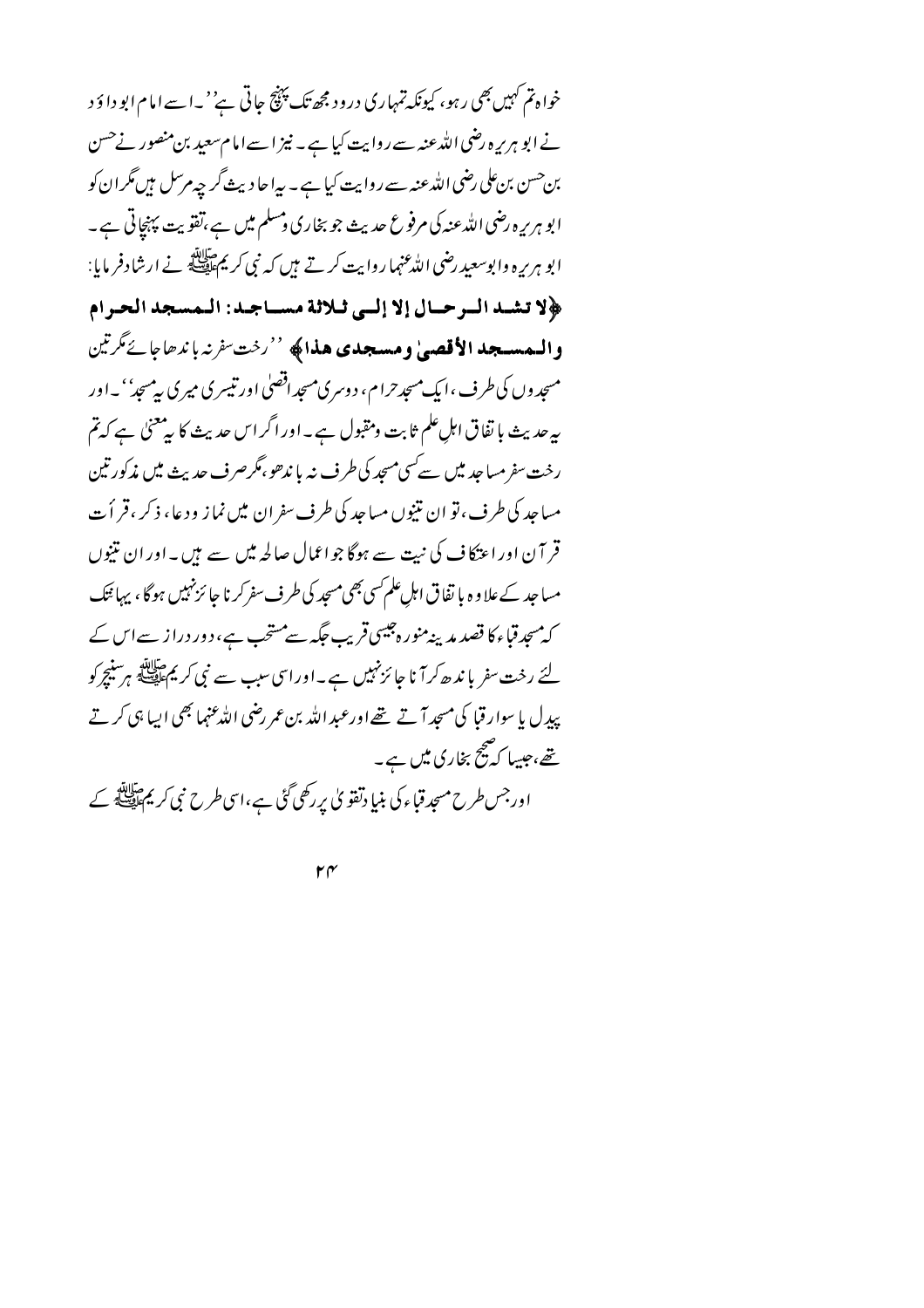مسجد کی بنیا د اس سے کہیں بڑ ھ کرتفو ٹی پر رکھی گئی ہے، جیپا کہ بخاری شریف کی حدیث سے ثابت ہے کہ نبی کر یم ﷺ سے اس مسجد کے بارے میں دریافت کیا گیا جس کی بنیا دتقویٰ پررکھی گئی ہے،تو آ پائی ایک فرمایا:'' وہ میری مسجد ہے''۔ پس دونوں مسجد وں کی بنی<u>ا</u> دتقو کی بر رکھی گئی ہے،لیکن آ <sub>ہے گل</sub>یلاتھ کی مسجد کو پی**ا متیا**ز حاصل ہے کہ وہ د وسری مسجد کے مقابلہ میں اس وصف کا حامل کامل ہے ۔ نبی کریم ۔<br>علیمت ابنی مسجد میں جمعہ پڑھتے تھےاور سنیچر کومسجد قباء جاتے تھے۔ اور جب ان نتیوں مسجد وں کے علاوہ کسی دوسری مسجد کے لئے سفرشر عاً ممنوع ہے ، جبکہ شہر کی مسجد کا قصد اس شہر والوں کے لئے بھی واجب ہوتا ہے اور بھی مستحب ۔اورمساجد کے قصد کے بارے میں بےشارفضیات وارد ہیں ،تو صرف قبر

کے لئے سفر کرنا بدرجہ اولیٰ ممنوع ہے۔اورلوگوں کی کثر ت عادات فاسدہ سے دھو کہ نہیں کھا ناچا ہئے ، جوعوام اوران جیسےلوگوں نے ایجا دکرلیا ہے۔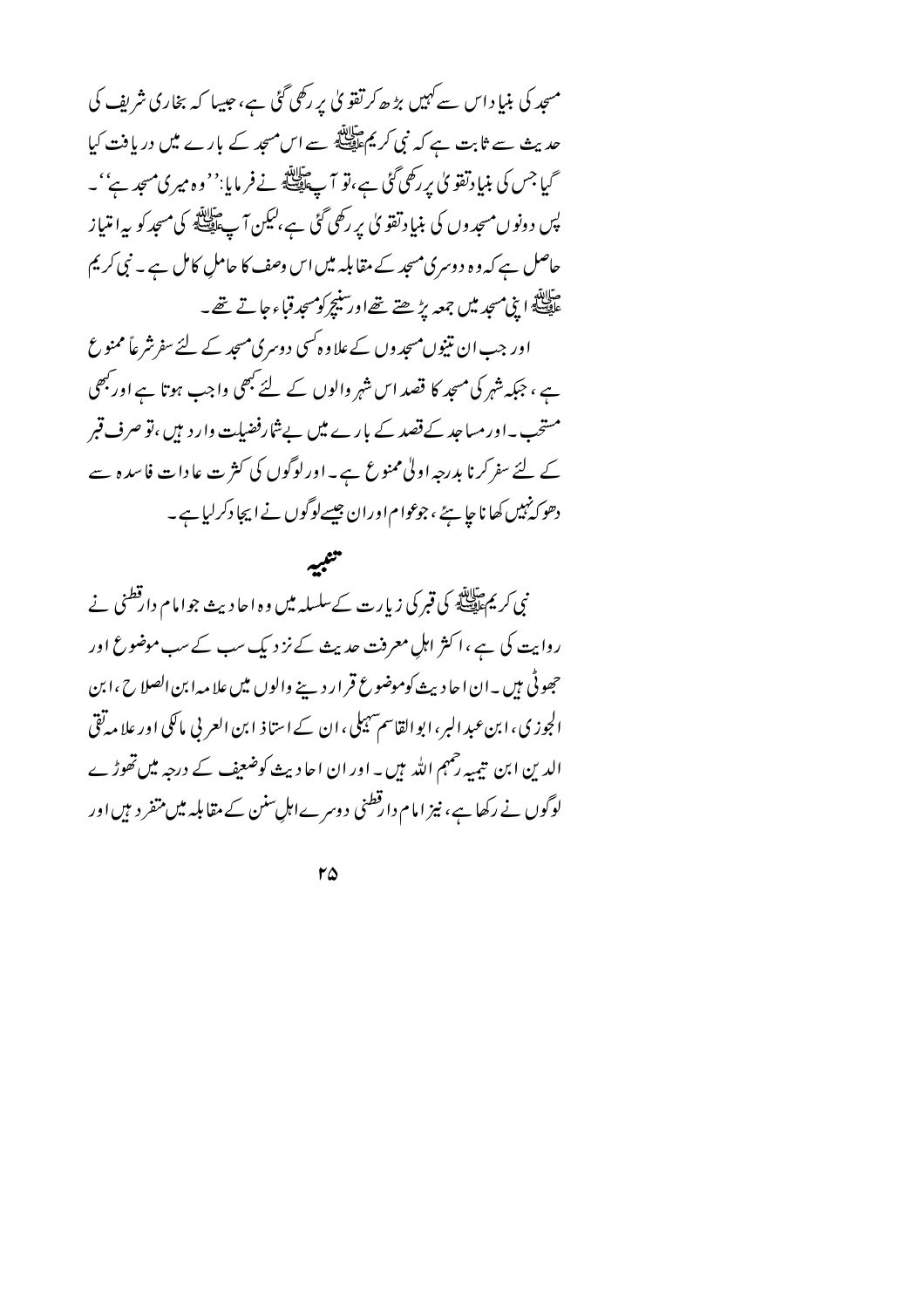تمام دوسرےائمٰہان کےخلاف رائے رکھتے ہیں۔ اوراس سلسلہ کی سب سے اہم حدیث جومروی ہے وہ امام ابو بکر بزار اورمحمہ بن عسا کر کی حدیث ہے۔اصول حدیث کے ماہرین نے یہی بیان کیا ہے، جیسے علا مەقشىرى اورعلا مەتقى الدين ابن تيمىيەدغىرە -اور نبی کریم ایشان نے پہلے مطلقاً قبر کی زیارت سے منع کرنے کے بعد اس کی اجازت دی ہے،لیکن بلا رخت سفر یا ند ھےاوراس کی طرف سفر کئے بغیر جیسا کہ صحیح بخاری میں ہے،ان احادیث کی وجہ سے جواس سے منع کےسلسلہ میں وارد ہوئی میں تفصیل گز رپچکی ہے۔ فعل

اور جب نبی کریم مقاب<sub>ل</sub>تھ کی مسجد میں نما زیڑ ھنے کی غرض سے سفر کرنا جا ئز ہے ، تو آ پے اپنے کی قبر کی زیارت اس کے ضمن میں داخل ہے ، کیونکہ تنہا قبر کی زیارت غیر مقصود ہے۔اورالیمی صورت میں نبی کریمﷺ کی قبر کی زیارت جائز اور بالا تفاق مستحب ہے، بشرطیکہ قبر کے پاس ناجائز افعال نہ کئے جائیں، جیپا کہ امام مالک رحمہاللہ کا قول گز رچکا ہے۔ اورا مام غزالی رحمہ اللہ اور متاخرین فقہاء میں ان کے مؤیدین نے جو بہ بیان کیا ہے کہ صرف زیارت قبر کےاراد ہ سےسفر جائز ہے،تواس سےان کی مراد و ہ سفر ہے جوعبا د ت ،نما ز اوراس کےآ س پاس د عاوغیر ہ کے لئے نہ ہو، بلکہ نبی کر یم علائقی ہے پر درود وسلام پڑھےاورآپ کے لئے وسیلہ طلب کرے، پھرابو بکر وعمر رضی اللہ عنہما

 $\mathsf{r}\mathsf{y}$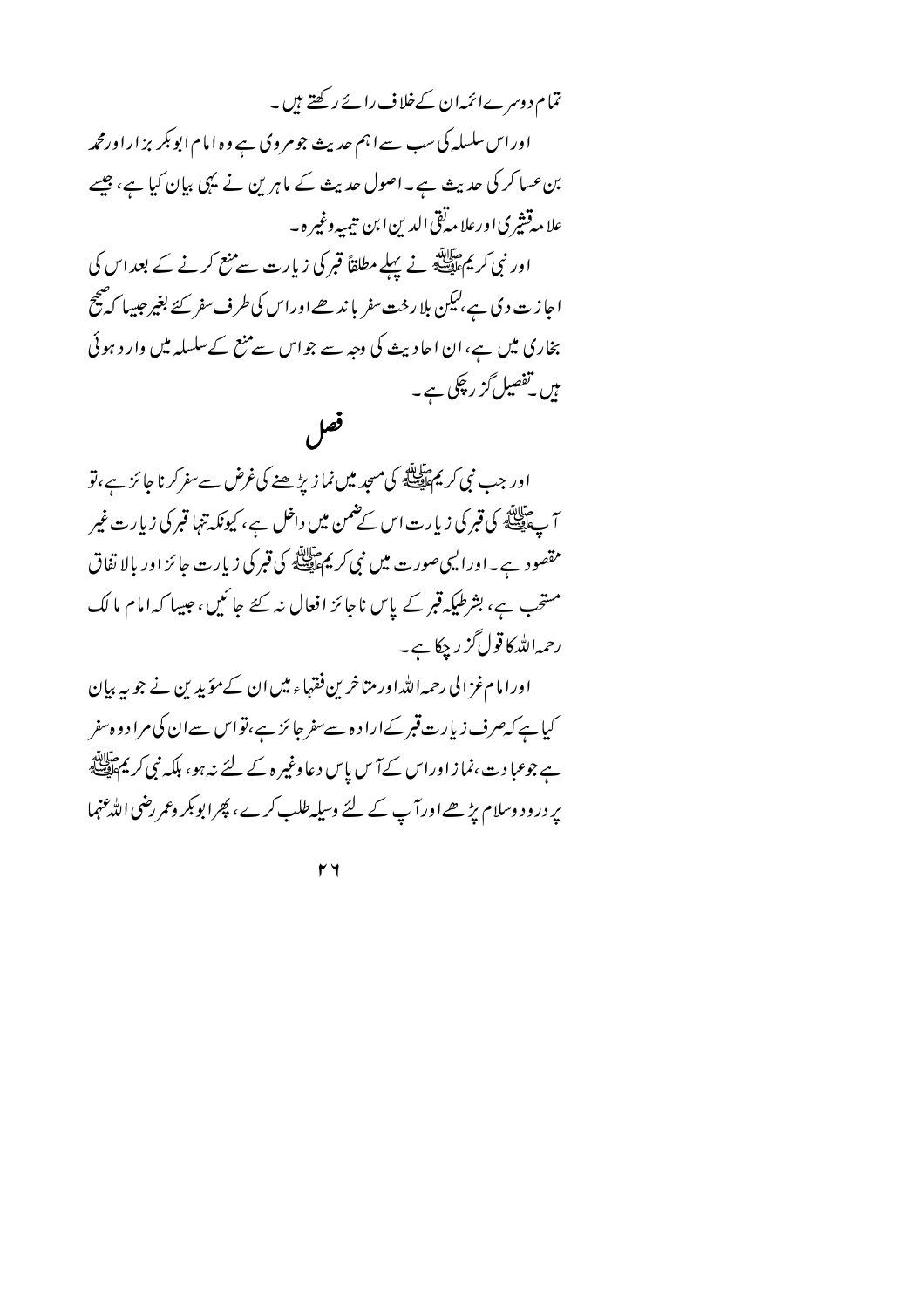یر بالتر تیپ سلام پڑھے اورقبر کے پاس نماز پڑھنے کا قصد نہ کرے، کیونکہ نبی کریم ۔<br>علیمنگ نے انبیاء کی قبروں کومسجد بنانے والوں پرلعنت کی ہے ۔اورلعنت کا لفظ اللہ اوراس کے رسولﷺ کے کلام میں گناہ اورحرمت کےسوااورکسی چیز کوشامل نہیں ہوتااور اس سے صرف مکروہ ہو نانہیں سمجھا جا تا۔اور قبر کے پاس نماز پڑ ھنا نبی کریم مثالِلہ کے اس فرمان کے سبب بھی منع ہے، آپ علیللہ نے ارشاد فرمایا: ﴿اللهم لاتجعل قبري وثنياً يعبد، اشتد غضب الله على قوم اتىخىلدوا قېبور أنېيسائهم مىساجدۇ ''اےالله! تۆمپرىقېركۆ' دِثن'' نە بنا نا کہ اس کی یوجا ہونے گئے ۔اس قوم پر اللہ کا سخت غضب نا ز ل ہوا جس نے اپنے انبياء کی قبروں کومسجد بناليا تھا''۔

حافظ ابن حجر رحمه الله نے اپنی کتاب ''الامسداد المسمسو مسوم بیشسو ح **الا د میں د '' میں کی ا**ہے کہ: زائر نبی کر پر سابق کے مسجد کی طرف سفر کی نبیت کرے، اور اسی کے لئے رخت سفر یا ندھے، تا کہ اس ضمن میں قبر نبوی کی زیارت بھی ہوجائے'' انتہجا ۔

ا نبیاء واولیاءکرام کی قبروں کومسجد بنانا ہی بہت ساری امتوں کے شرک اکبر، پا کم از کم شرک اصغر میں مبتلا ہوجانے کا بڑا قو ی سب ہے ، کیونکہ لوگوں نے نیک لوگوں کی مورتیوں کے ساتھ ہی شرک شروع کیا ہے، جیسے''وڈ'،''سواع''، ''یغوث''اورستاروں کےطلسموں کی تصویریں اور اس جیسی چیزیں ان کےعقیدہ کےمطابق وہ ان سے مخاطب ہوتے ہیںاوران کے لئے شفاعت کرتے ہیں۔

 $\mathsf{r}\mathsf{L}$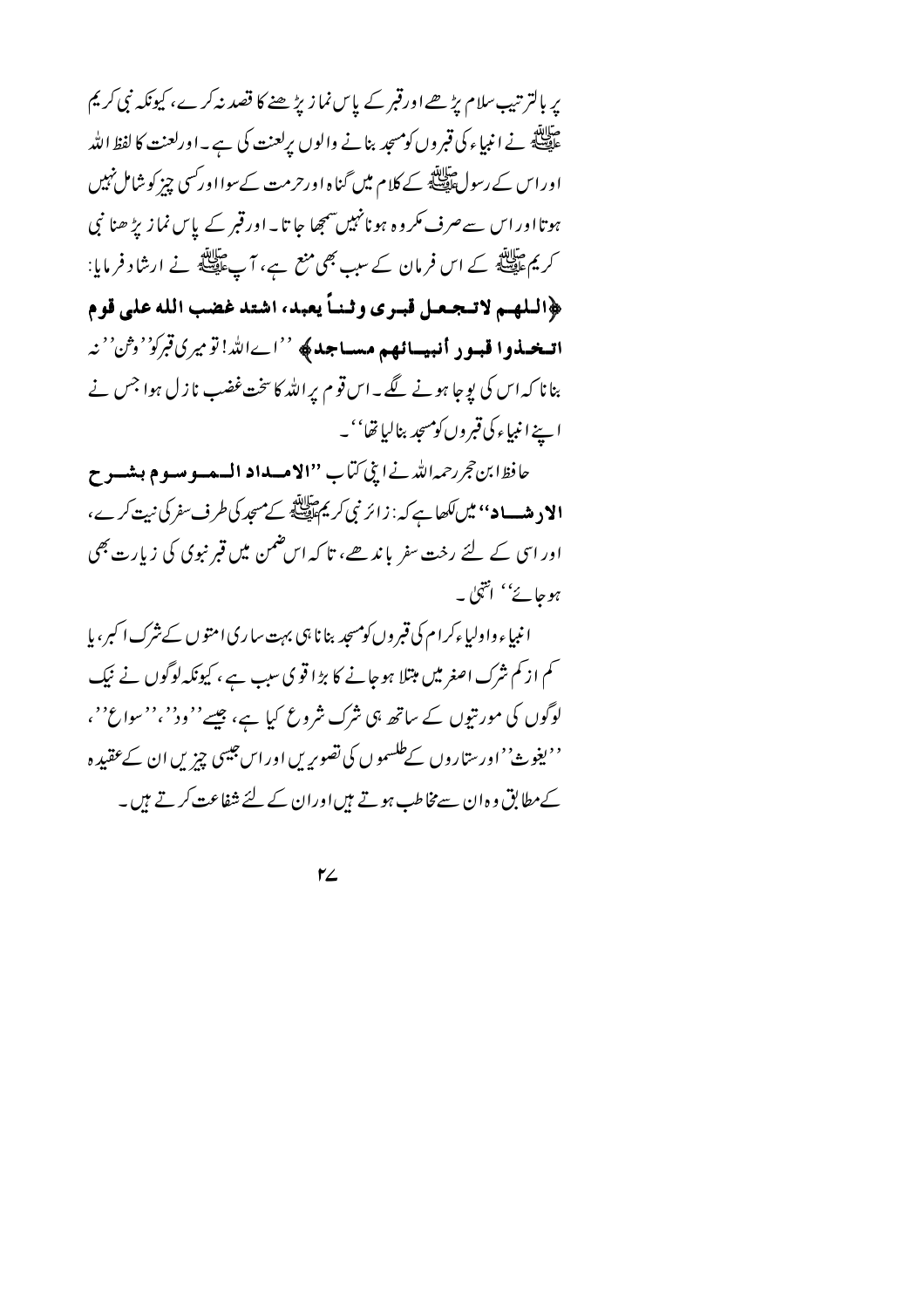آ دی کانفس لکڑی یا پتھر کے ساتھ شرک کے مقابلیہ میں نبی کریم عقالِتھ کی قبر کے ساتھ شرک ،اس بز رگ کے ساتھ شرک جس کے تفویٰ ویر ہیز گا ری کالوگ اعتقا د ر کھتے ہیں ، کے زیاِ د ہ قریب ہےاور یہی وجہ ہے کہ آپ بہت سےاہل شرک کو پائنیں گے کہ وہ قبر کے پاس ایسی آ ہ وز اری اور عاجز ی وائکساری کرتے ہیں جووہ اللہ کے لئے نماز میں بھی نہیں کرتے ،اور وہ صاحب قبر کی عبادت کرتے ہیں ،اس لئے کہ انہی سے سوال کرتے ہیں ،ان سے امیدیں وابستہ کرتے ہیں،ان سے مدد کے طلب گار ہوتے ہیں،ان سےاپنے دشمنوں کےخلاف فتح پانی طلب کرتے ہیں،ان سے رزق پا کشاد گی رزق کا سوال کرتے ہیں ،ان سے صحت وعافیت اورقرض کی ا دائیگی کی فریا دکر تے ہیں ،ان کے لئے نذ ریں مانتے ہیں ، تا کہ وہ ان کوان کی پیند کی اشاءعطا کر دیں ، یا ان کےخوف وڈ ر والی با توں کو د ورکر دیں ،اس کے ساتھ ساتھ وہ وہاںعرس ومیلہ لگا تے ہیں ،ان کی قبروں کا طواف کرتے ہیں ،قبروں کو بوسہ دیتے ہیں ،مَس کرتے ہیں اورقبروں پراپنے رخسار رگڑتے ہیں وغیر ہ عبادت کے مراسم ادا کرتے ہیں اوران سے وہی درخواست کرتے ہیں جو بت پرست اپنے اصام واوثان سے کرتے تھے، تا کہ وہ ان کے رب کے یہاں شفاعت کردیں۔ یہی بات پہلوگ اپنی جاجت اور تکلیف سے عافیت کا ان سے سوال کرتے ہیں اور مصیبت کے وقت ان کا نام پکار تے ہیں جیسے ایک مضطر ومجبور شخص اللہ کا نام لیتا ہے۔ نیز وہ سرعقیدہ رکھتے ہیں کہ ان کی سرزیارت گناہوں کی بخشش اور جہنم سے نجات کا موجب ہے۔اور پہ زیارت پچھلے سارے گناہوں کومٹادیں ہے۔ بات

 $\mathsf{r}\wedge$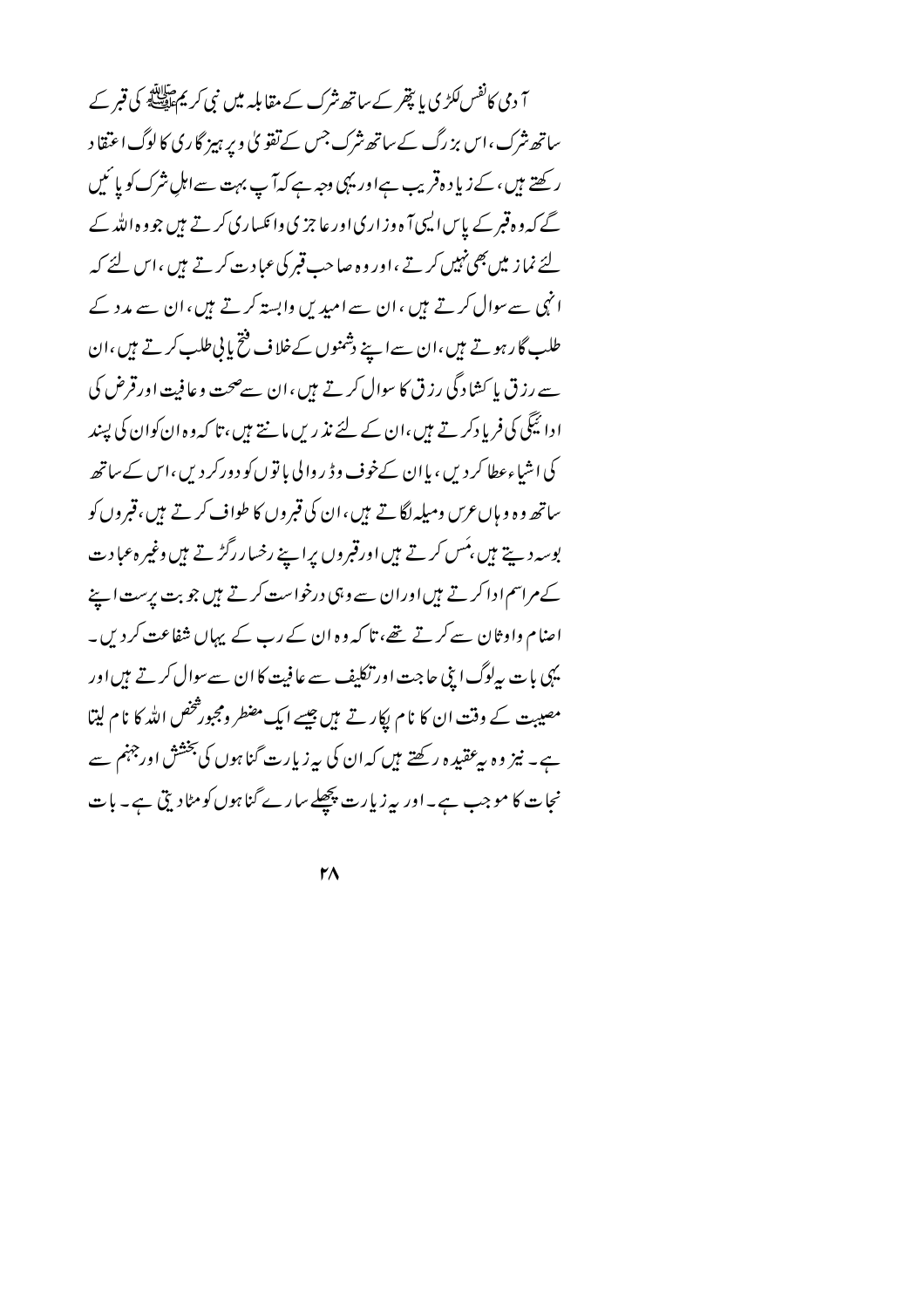یہیں برختم نہیں ہوتی ، بلکہ یہی عقید ہ و ہ درختوں اور غاروں کے ساتھ بھی رکھتے ہیں ، ان کا نام لیتے ہیں اور ان کی طرف ایسے ایسے واقعات منسوب کرتے ہیں جن پر سوائے اللہ رب العالمین کے کوئی قدرت نہیں رکھ سکتا، اور ایپاا کثر مصیبت وتکلیف کے وقت کرتے ہیں۔

اورالله عز شانہ نے اس دعا و پکارکوئی جگہوں پر پہ بتایا ہے کہ بیہ خالص عبادت بِ، چنانچهارشادفرمايا:﴿وقيسل لهم أين ما كنتم تعبدون من دون الله، هيل يسعسرونكم أو ينتصرون﴾ (الشعراء:٩٢ تا٩٣)''اوران سے يوچھا جائے گا کہ جن کی تم یوجا کرر ہے تھے وہ کہاں ہیں؟ جواللہ تعالٰی کےسوا تھے، کیا وہ تمہاری مد دکر تے ہیں؟ پاکوئی بدلہ لے سکتے ہیں؟ نیز ارشادر بانی ہے:﴿ إِنِسْكُمْ ۖ ومـا تـعبـدون مـن دون الـلـه حـصـب جهنم، أنتم لهـا واردون﴾ (الانبياء: ٩٨)'' تم اورالله كے سواجن جن كى تم عبادت كرتے ہو،سب دوزخ كا اپندھن بنو گے ،تم سب د وزخ میں جانے والے ہو' ۔ اورا نبہاء، ملائکہ اورصالحین جن کی لوگ عبا دیے کرتے ہیں،سب لفظ معبود کے عموم میں داخل ہیں، اسی لئے اللہ تعالیٰ نے درج ذیل آیت میں ان کو مشتئیٰ کیا : ﴿إِن اللَّذِينِ سَبِّقْتِ لَهِمْ مِنا الْحَسَّنِيِّ أُولَئِكَ عَنِهَا مَبْعَدُونِ﴾ (الانبياء:١٠١)''البتہ بے شک جن کے لئے ہماری طرف سے نیکی پہلے ہی َکھُہر چِکی ہے، وہ سب جہنم سے دور رکھے جا ئمیں گے''،حبیبا کہ اس آیت کا شان نز ول بتا تا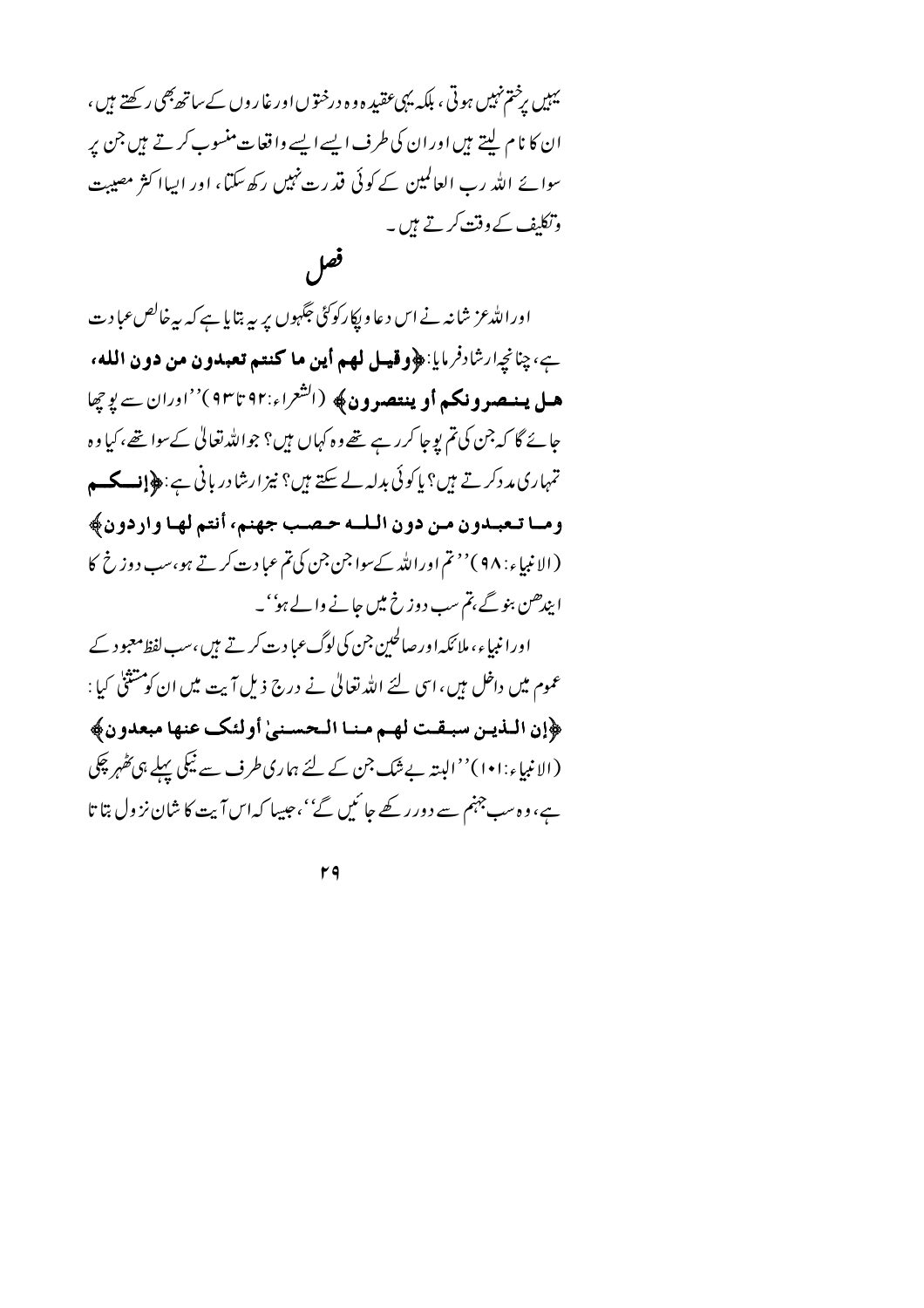ہے،ارشادالہٰی ہے:﴿لا أعبد ما تعبدون﴾ (الکافرون:٢)''ندمیں عبادت کرتا ہوں اس کی جس کی تم عبادت کرتے ہو<sup>''</sup>۔

ثابت ہوا کہ ان مشرکین کا اپنے معبود وں کو پکار نا ہی ان کی عبادت کرنا ہے، اور د وسری وجہ بہ ہے کہ جب ان پر مصیبت آتی تھی تو و ہ صرف اللہ تعالٰی کو پکار تے تھےاورا پنے معبو دوں کواس وقت بھول جاتے تھے ۔اس کےعلاوہ وہ اللہ سےابنی بعض حاجات ان کی قربت کے واسطہ سے ما نگتے تھےاوران سے شفاعت کےطلب گار ہوتے تھے،تواللہ نے بندوں کو یہ چکم دیا کہ وہ صرف اللہ کے لئے عبادت کریں اور ان معبودوں کو نہ اپکاریں اور نہ ہی ان سے شفاعت طلب کریں، کیونکہ ہیر مشرکین کا دین ہےاورانہی کے بارے میں ارشادر بانی ہے : ﴿ **قل ادعوا اللَّذين** زعـمتـم مـن دون الـله لايملكون مثقال ذرة في السموات ولا في الأرض ومـا لهـم فيهـما من شرك، وما له منهم من ظهير، لاتنفع الشفاعة عنده إلا لمعن أذن له﴾ (س):٢٢ تا٢٣ )'' كهرد يحيَّ كهالله ك سوا جن جن کاتمہمیں گمان ہےسب کو پکارلو، نہان میں سے سی کوآ سانوں اور زمینوں میں سےایک ذ رہ کا اختیار ہے، نہ ان کا ان میں کوئی حصہ ہے، نہ ان میں سے کوئی اللہ کا مدد گا رہے۔شفاعت بھی اس کے پاس کچھ نفع نہیں دیتی بجز ان کے جن کے لئے اجاز ت ہوجائے''۔ نیز ارشادال<sup>ل</sup>ی ہے : ﴿ **قسل ادعبوا اللہ بین ذعمتہ من** دونـه فـلايـملكون كشف الضر عنكم ولا تحويلاً، أولئك الذين يبدعون يبتغون إلىى ربهم الوسيلة أيهم أقرب ويرجون رحمته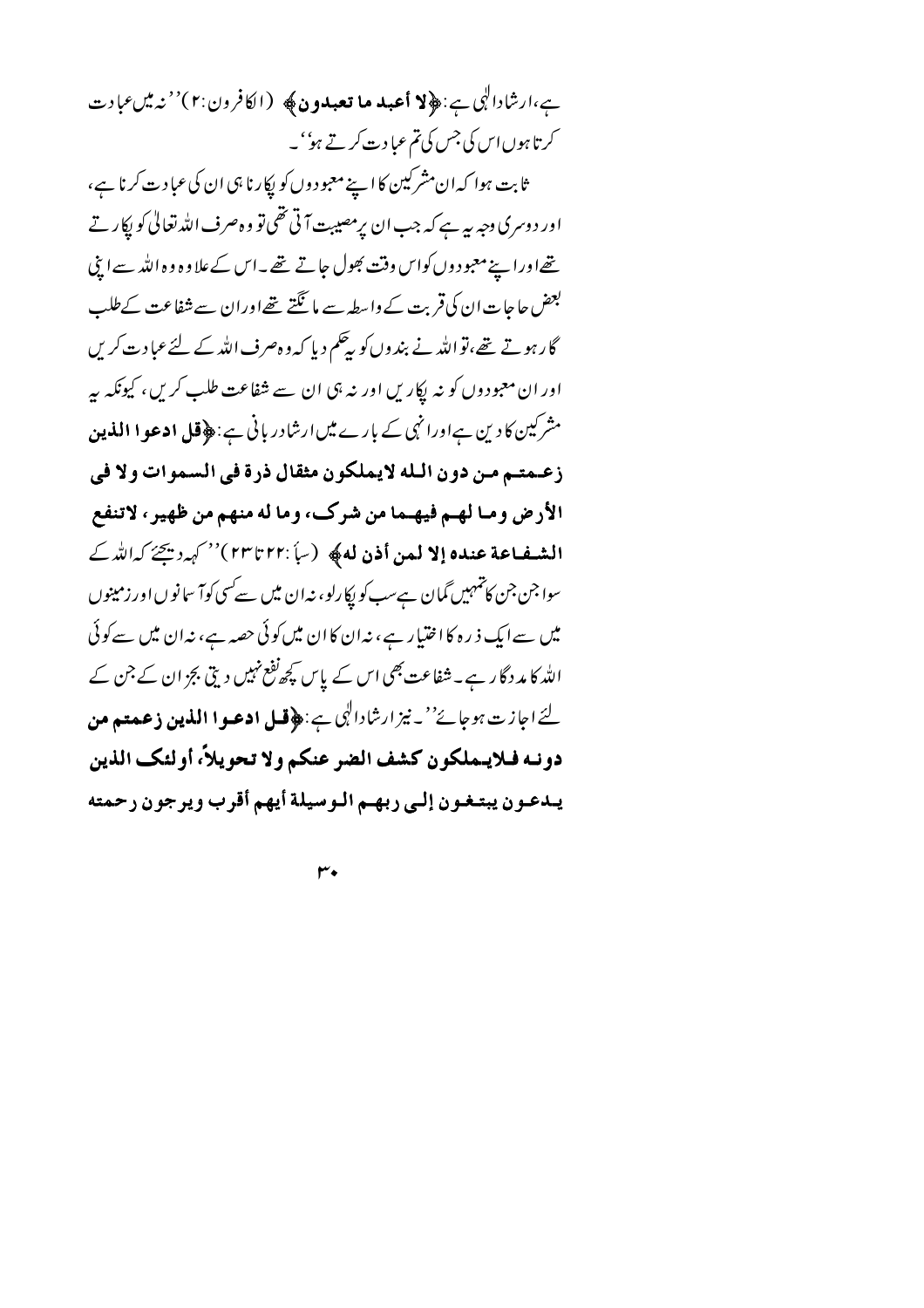ويخافون عذابه ، إن عذاب ربك كان محذوراً﴾ (الابراء:٥٦ ے۵ )'' کہہ دیجئے کہ اللہ کےسوا جنہیں تم معبود سمجھ رہے ہوانہیں پکار و،لیکن نہ تو وہ تم سے کسی تکلیف کو د ورکر سکتے ہیں اور نہ بدل سکتے ہیں ۔جنہیں بہاوگ پکار تے ہیں خود وہ اپنے رب کےتقر ب کی جنتجو میں رہتے ہیں کہان میں سے کون زیاد ہ نز دیک ہوجائے وہ خود اس کی رحمت کی امید رکھتے ہیں اور اس کے عذاب سے خوفز دہ ر بتے ہیں، بات بھی یہی ہے کہ تیرے رب کا عذاب ڈ رنے کی چیز ہی ہے''۔ اللہ تعالٰی نے ان کے بارے میں مذکورہ بات اس لئے بیان کی، کیونکہ مشرکین ملائکہ اورانبیاءکو پکار تے تھےاوران کی تصویریں بنا کررکھتے تھے، تا کہ وہ ان کی حاجت کے وقت ان کی شفاعت کریں۔اس کے کٹی طریقے ان کے یہاں رائج تھے۔ **ایک گروہ نے کہا کہ**: اللہ تعالٰی سے اس کی عظمت کے سب بلا واسطہ اس سے سوال کرنے اور امید رکھنے کی ہمارےا ندرا ہلیت وصلاحیت نہیں ہے،سوائے اس واسطہاور وسیلہ کے جوہمیں اللہ سےقریب کر دےاور ہمارے لئے شفاعت کرے۔ دوسر ہےگروہ نے کہا: انبیاء وملائکہ کا اللہ تعالٰی کے یہاں بہت بڑا مقام ومرتبہ ہے،اس لئے انہوں نے ان سےمحبت کے ثبوت کےطور پران کی تصویریں بنائمیں، تا که وه ان کوالله سےقریب کر دیں۔ تیسر کےگروہ نےان انبیاءوملا ئکہ کوا بی دعاوعبا دت کے وقت قبلہ بنایا۔ چو تھے**گروہ نے** پی<sup>و</sup>قید ہ رکھا کہ انبیاء وملائکہ کی صورت پر بنائی ہوئی تصویر کے لئے اللہ کے حکم سےایک وکیل مقرر ہوتا ہے،اس لئے جواس سے دعا ور جاءاوراس

 $r<sub>1</sub>$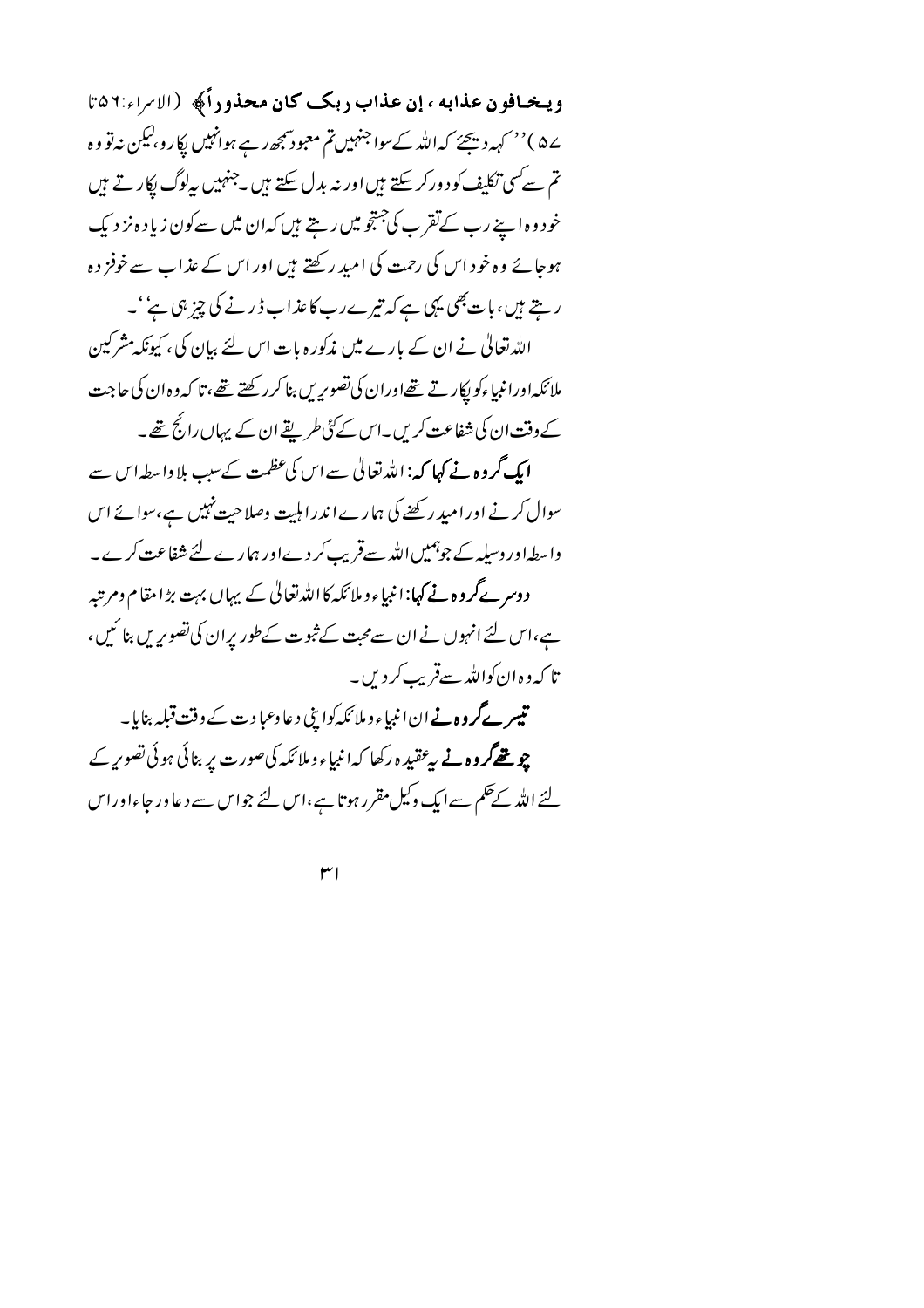کی طرف توجہ کرے، وہ وکیل اس کی مرا دکواللہ کے حکم سے یوری کر دیتا ہے، ورنہ اللہ کے حکم سےاس کوکوئی مصیبت لگ جاتی ہے۔ اس تفصیل سےمعلوم ہوا کہ مشرک غیراللہ سےالیں چیز کا سوال کرتا ہے جس پر الله تعالیٰ کےسوا کوئی قدرت نہیں رکھتا۔ وہ اسی سے امیدیں وابستہ کرتا ہےاوراسی سے جہٹے جا تا ہے تا کہ ان کےعقید ہ کےمطابق ان کو فائیدہ ملے ۔اور یہ فائیدہ اسی وقت ما نگنے سے حاصل ہوسکتا ہے جب اس ذ ات کےا ندر جا ریا تیں موجود ہوں۔ ا۔ ہا تو وہ اس چز کا ما لک ہو جواس سے اس کو لکار نے والا ما ٹک ریا ہے۔اگر وہ مالک نہیں ہے، ( ۲ ) تو کم از کم شریک ہواورا گرشریک نہ ہو( ۳ ) تو مد دگار ہو اوراگر مد دگا رنہیں ہے( ۴ ) تو شفاعت کرنے والا ہو۔اللہ تعالٰی نے ان جاروں مراتب کو درج ذیل آیات میں غیر اللہ سےنفی کر دی ۔ ملکیت ،نثر کت ،اعا نت اور شفاعت جس کے سب ہمارے خلاف عداوت ورشنی کا طوفان کھڑا ہوا۔ارشاد رباني ج:﴿قل الحمد لله الذي لم يتخذ ولداً ولم يكن له شريك ف المعلک کا (الاسراء:۱۱۱)''اور پہ کہہ دیجئے کہ تمام تعریفیں اللہ ہی کے لئے ہیں جو نہ اولا درکھتا ہے، نہ اپنی با دشاہت میں کسی کوشر یک وساحجھی رکھتا ہے''۔ نیز ارشادالی ہے: ﴿ فَعلِ الْمَلْهِمِ مِالْکِ الْمِلْکِ ﴾ ( آل عمران:٢٦)'' آپ کہ دیجئے اےاللہ! تمام جہان کے مالک'۔ نیز ارشادر بانی ہے : ﴿ لـــــوـــــو المملك اليوم، لله الواحد القهاد؟ (غافر:١٦)''7ج كس كي بادشاي ہے؟ فقط اللہ واحدقہار کی''۔ نیز ارشاد باری ہے :﴿پسو ۾ لا تسملڪ نے فسس

 $rr$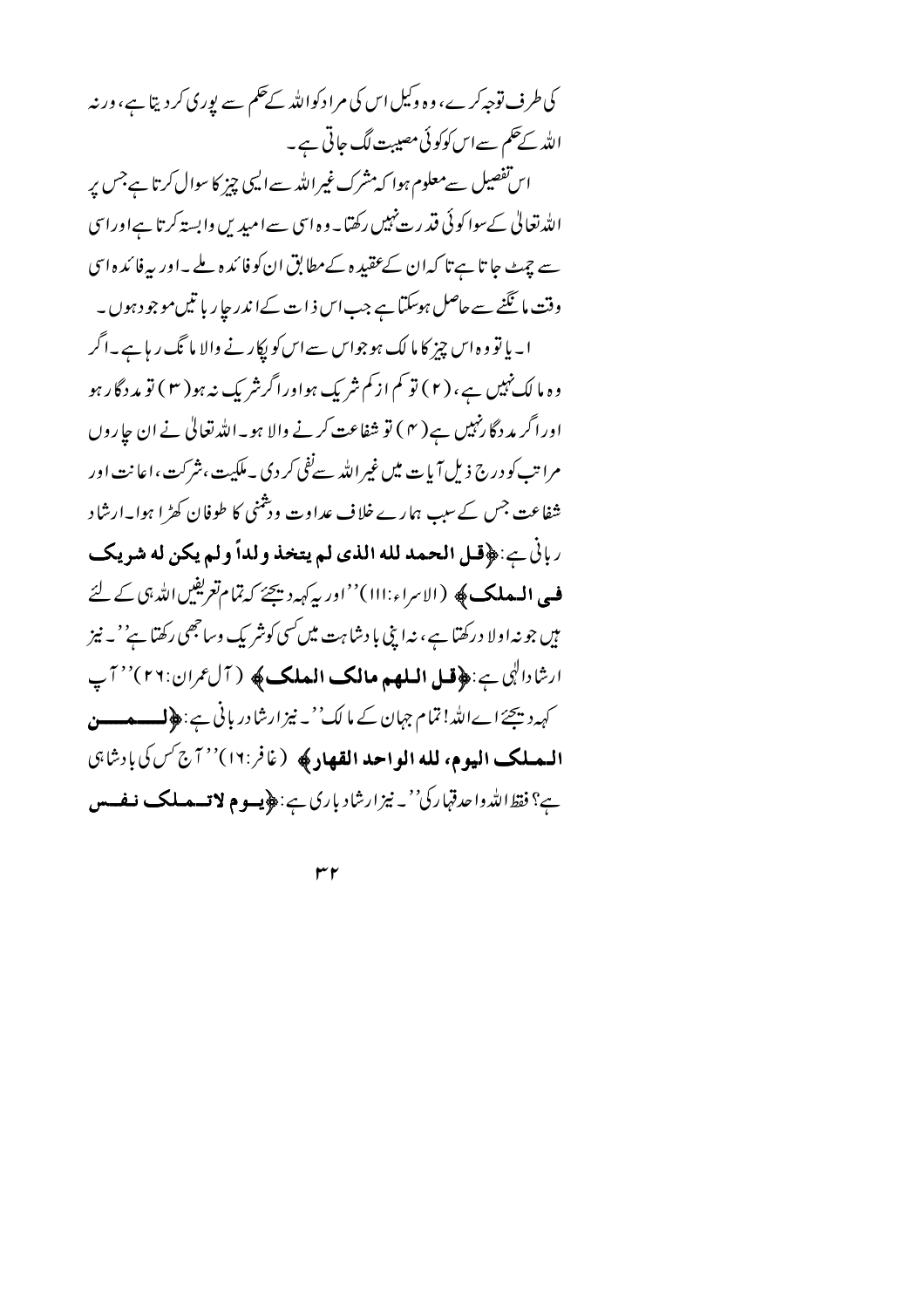لمنفس شيئاً والأمر يومئذ لله﴾ (الانظار:١٩)''جس دن كونَ ثَحْصَ سَ ہ<br>شخص کے لئے کسی چیز کا مختار نہ ہوگا ،اور تمام امور اس روز اللہ ہی کے لئے ہوں گے''۔نیزارشادربانی ہے:﴿وما له منهم من ظهير ﴾ (باً:٢٢)''ندان میں سےکوئی اللہ کا مدد گار ہے' نہ نیز ارشادالہٰی ہے : ﴿ و خیشہ مت الأصبوات للرحمن فلا تسمع إلا همساً، يومئذ لا تنفع الشفاعة إلا لمن أذن لمه الموحسن ودهيي له قولاكَ (ط:۱۰۸تا۱۰۹)''اورالله رحمٰن كے با منے تمام آ واز <sup>س</sup> پست ہوجا <sup>ئی</sup>ں گی سوائے گھسر پھسر کے تھے کچھ بھی بنائی نہ دے گا ۔ اس دن سفارش کچھ کام نہ آئے گی مگر جسے رحمٰن حکم دے اور اس کی بات پسند فرمائے' ۔

اللہ تعالیٰ نے بہ ثابت کیا کہ شرک کے لئے وہاں کوئی نصیب نہیں ہوگااور وہ بہر ہے کہاللہ کےا ذ ن سےاس کے لئے شفاعت ہوگی جس سےاللہ خوش ہو جائے ،اور الله تعالیٰ را ز و نیاز اور چیپی با توں کوبھی جا نتا ہےاوراس برکو ئی بھی چی<sup>ومخ</sup>فی نہیں ہے، نہ آ سانوں میں اور نہ زمین میں ۔

یہی وجہ ہے کہ جب صحابہ کرام رضی اللّٰہ عنہم نے کہا:'' کیا ہما را رب قریب ہے کہ ہم اس سے سرگوشی کریں؟ یا د ور ہے کہ اسے ہم پکاریں ،تو اللہ نے بیہآ بیت نا زل فرمائي:﴿وإذا يسألك عبادي عنى فإني قريب، أجيب دعوة الداع **إذا دعيان ﴾ (**البقره:١٨٦)''جب ميرے بندے ميرے بارے ميں آپ سے سوال کریں تو آپ کہہ دیں کہ میں بہت ہی قریب ہوں ، ہر ایکار نے والے کی ایکارکو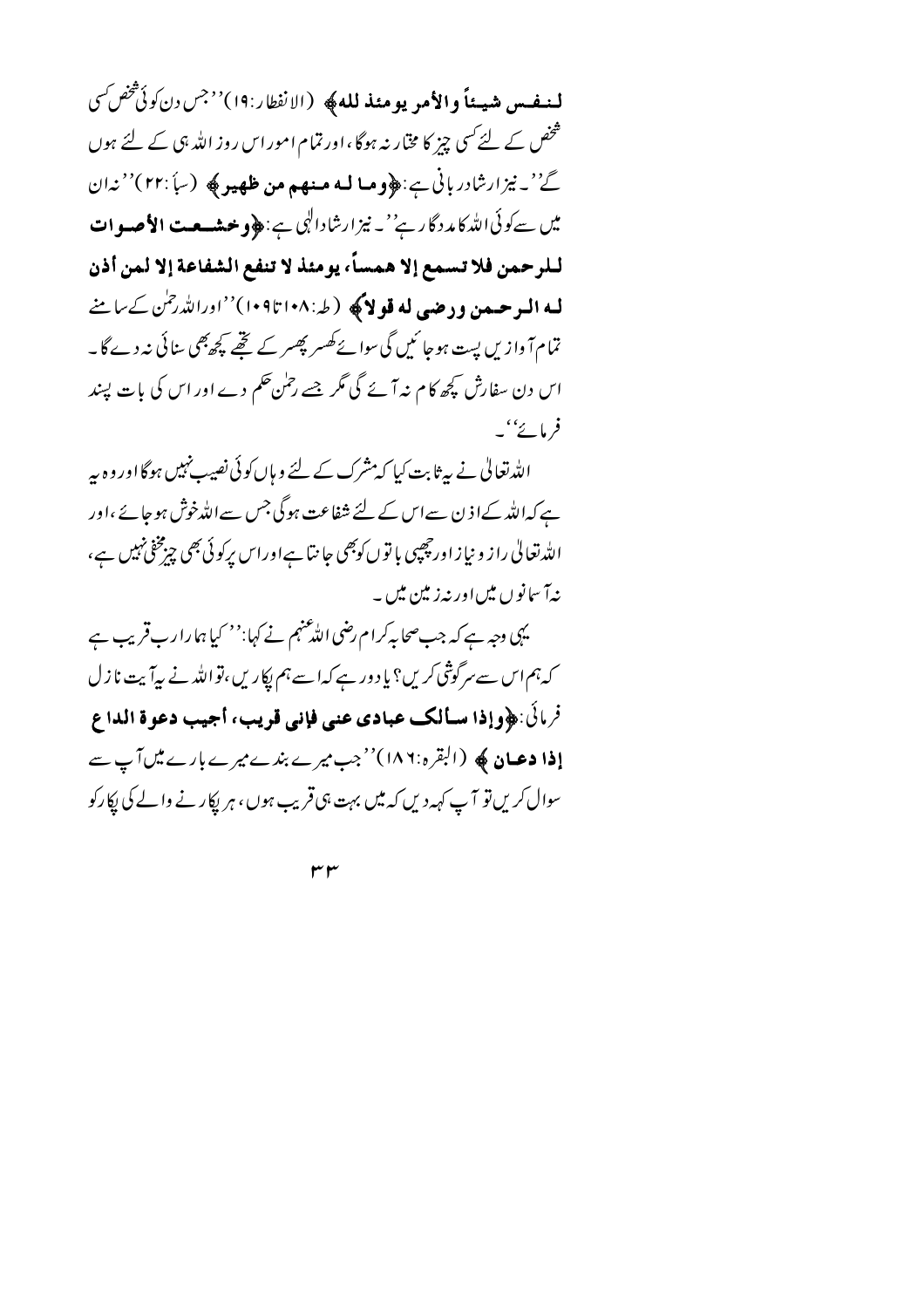جب مبھی وہ مجھے لکارے،قبول کرتا ہوں''۔ نیز ارشادر بانی ہے:﴿أم اقسے فسلوا مـن دون الله شـفـعاء، قل أولو كانوا لايملكون شيئاً ولايعقلون﴾ (الزمر : ۴۳) '' کہا ان لوگوں نے اللہ کےسوا اور وں کو سفارشی مقرر کررکھا ہے؟ آپ کہردیجئے! کہ گووہ کچھ بھی اختیار نہ رکھتے ہوں اور نہ عقل رکھتے ہوں''۔

موجد و دفخص ہے جس کا قلب ولسان اللہ تعالٰی کے لئے کیجا ہوجائے اوراس کے لئے الوہیت جوعبادت کامنقتضی ہے بالکل خاص کردے، جیسے محبت، خوف ور جاء،تغظیم وتکریم، استعانت ،توکل اور د عا وفریاد جس کےحصول و دفع پرصرف وہی قا در ہے۔اسی کے لئے دوسی اوراسی کے لئے رشنی ،ساتھ ہی خالق ومخلوق اور انبیاءواولیاء کےحقوق پرنظرر کھے،اور دونوں کےحقوق کے مابین فرق کرے۔ اور به قلبی علم وعرفان ،شهادت ، ذکر ،معرفت ،محت ، دوسّی اور طاعت و بند گی کے ساتھ واجب ہےاوریہی **﴿لا إِلَـهِ!لا الله﴾ کا**ھیج معنیٰ ہے، کیونکہ متفا<sub>س</sub>ین کے پہاں''الہ'' کامعنیٰ اس ذات کے ہے جس کی طرف قلب،محبت ،تغظیم اور خشوع وخضوع کے ساتھ متوجہ ہواور جوصرف اللہ ہی کے لئے درست ہوسکتا ہے ، ارِثَادِرِ بِانِّي جِ:﴿ومِنِ الناسِ مِن يتخِذِ مِن دونِ اللهِ أنداداً يحبونهم **ک یع الله کاپ** (البقرہ: ۱۶۵)'<sup>د بعض</sup> لوگ ایسے بھی ہیں جواللہ کے شریک اور وں کوَکھُہرا کران سےالیںمحبت رکھتے ہیں ،جیسی محبت اللہ سے ہو ٹی جا ہۓ''۔ نیز ارِثَادالِلِي بِ:﴿قا الْمَلْمُهُ إِنْ كَنَا لَفِي ضِلاَلِ مِبِينٍ، إِذْ نِسْوِيكُمْ بِرِبِ

 $\mathsf{r} \mathsf{r}$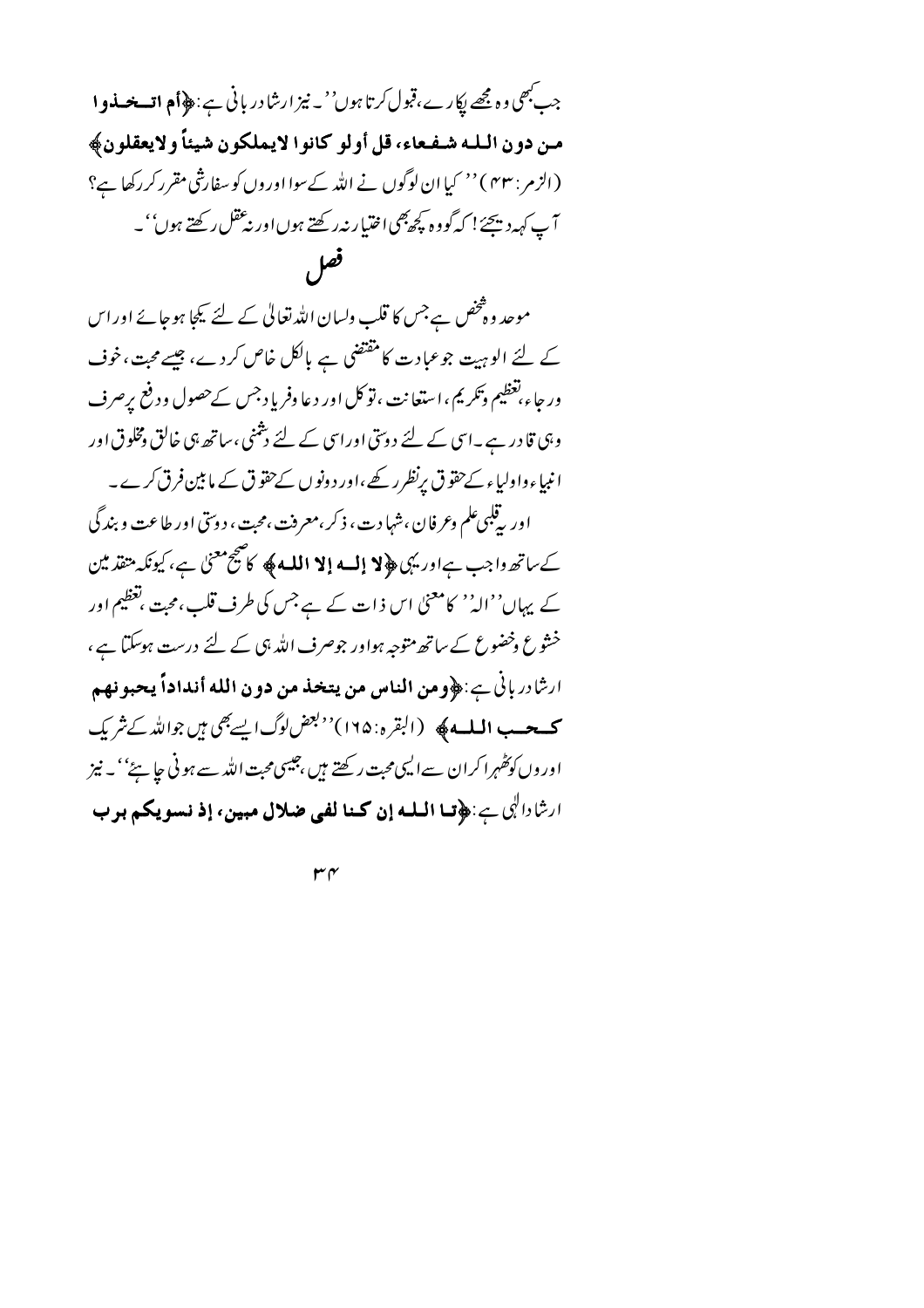حہمیں رب العالمین کے برابر ی<u>جھ</u> بیٹھے تھے' ۔

اوران مشرکین نے ان شریکوں کواللہ تعالیٰ کے بعینہ برا برنہیں کیا تھا، ذات میں اور نیہ افعال میں ،حبیبا کہ اللہ تعالیٰ نے ان کے بارے میں بیان کیا ہے ( بلکہ بیربرابری صرف دعا وعبا دت میں کیا تھا بس ) اور اللہ کے لئے پہ شہادت واقر ار کرنے والا کہ اس کے سوا کوئی معبود برحق نہیں، دل وزیان سے اللہ کے علاوہ ساری مخلوق کی الو ہت کا ا نکارکرنے والا ،اور الو ہت کواس کے حقیقی حقدار کے لئے ثابت کرنے والا اور وہ اللہ معبود برحق ہے،تو وہ تمام مخلو قات کی الو ہیت سے اعراض کرنے والا شار ہوگا ،ان کی طرف الیپی چیز کے لئے متوجہ نہیں ہوگا جس پر اللہ کے سوا کوئی قدرت نہیں رکھ سکتا، وہ آ سان وز مین کے رب کی عبادت کی طرف متوجہ ہوگا۔اور یہ عبادات ومعاملات د ونوں میں اللہ کے لئے اس کے قلب کے جمع اوراس کے ماسوا تمام چز وں کو چھوڑ نے کوشامل ہے۔اس طرح وہ اپنے عمل، قصد وارادہ، شہادت،معرفت ومحبت میں خالق ومخلوق کے درمیان فرق کرنے والا ہوگا اوراس طرح وہ اللہ تعالیٰ کو جاننے والا ،اس کو یا دکرنے والا اور اس کی معرفت رکھنے والا ہوگا اور یہ جاننے والا ہوگا کہ اللہ تعالیٰ ابنی مخلو قات سے جدا گا نہ ہے،ان سے اپنی عبادت ،افعال وصفات میں منفر دے۔اس طرح وہ الله بْمِي سےمحبت رکھنے والا ،اسی سے مد دطلب کرنے والا ہوگا ،غیر اللہ سے نہیں! اسی برتو کل کرنے والا ہوگا ،غیراللہ برنہیں!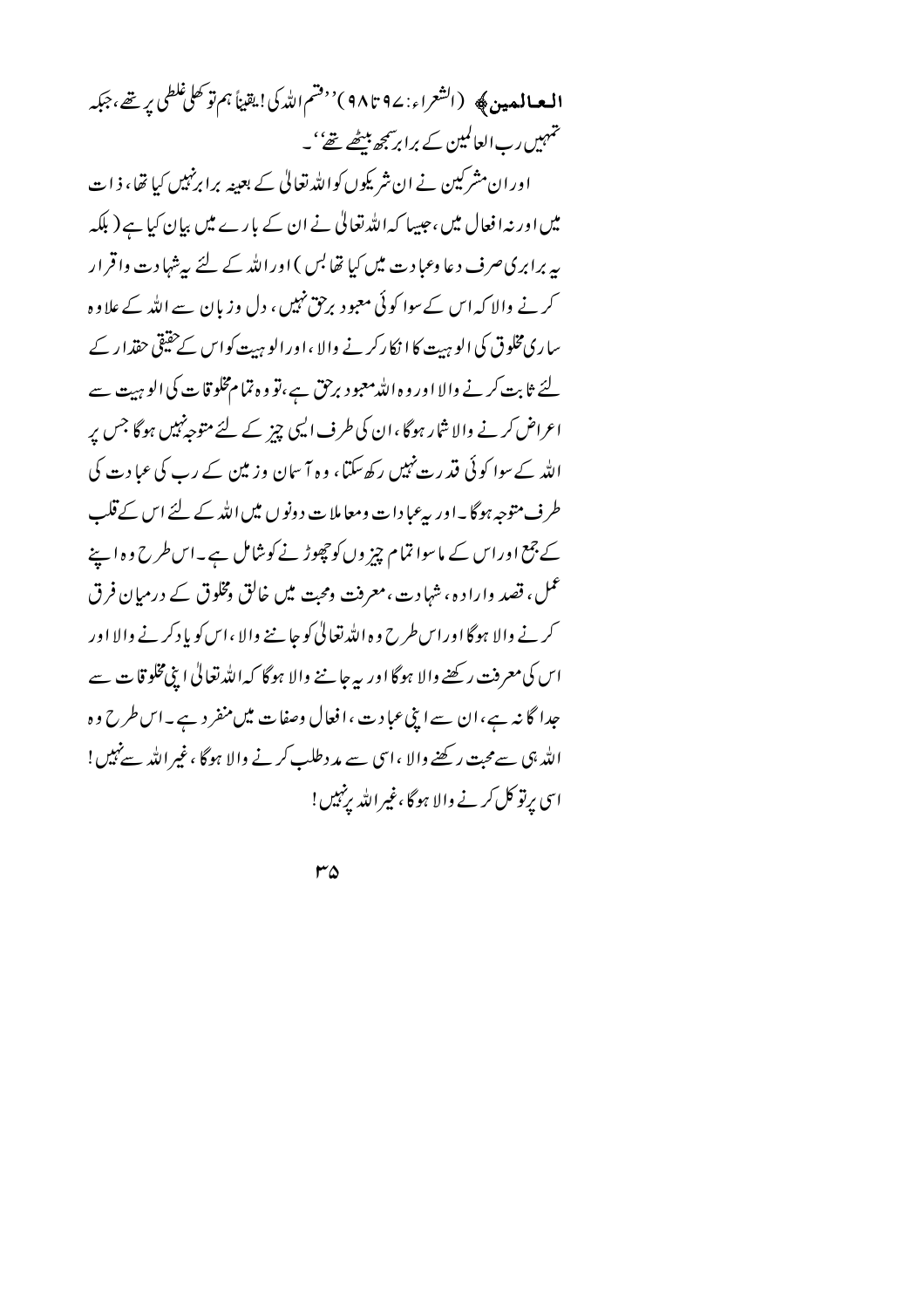اوریہی و ہ مقام ہےجس کوہم اس آیت میں بارپار پڑھتے ہیں : ﴿ إِيِّـــا ک نعبد وإياك نستعين﴾ (الفاتح:۵)''ہم صرف تیری ہیءبادت کرتے ہیں اور تھ ہی سے مد د جا ہتے ہیں''۔اور یہی الوہیت کا امتیاز ہےجس کی شہادت اللہ کےمومن بندے دیتے ہیں۔

اسی طرح بندوں کے لئے اس کی رحمت ، مدایت اور آ سانوں وزمین اور ان کے مابین کی تمام نشانیوں کی تخلیق اللہ کی رپوبیت کی خصوصیت میں سے ہے، جس کی معرفت میں مومن وکا فراور نیک و بدسب شریک ہیں ، یہاننک کہ ابلیس لعین بھی اس کا مترف ہے،ارشادر بانی ہے:﴿قال دب فأنظرني إلى يوم يبعثون﴾ (ص: 4 <sup>ے</sup> )'' شیطان کہنے لگا: میر ے رب! مجھےلوگوں کےاٹھ کھڑے ہونے کے دن تک مہلت دی''۔ نیز ارشادالٰہی ہے:﴿**قبال دب بیما أغو پ**ینبی **لأذینن لھہ فی** الأدض ولأغوينهم أجيمعين﴾ (الحجر:٣٩)''شيطان نےكها:اےميرے رے! چونکہ تونے مجھے گمراہ کیا ہے مجھے بھی فتم ہے کہ میں بھی زمین میں ان کے لئے معاصي کومز ن کروں گااوران سڀ کو بہکا ؤں گا بھي''۔

اوراس جیسےابلیس کے دیگر خطابات،جن میں وہ اس بات کااقر ارکرتا ہے کہ اللہ تعالیٰ ہی اس کا رب ، خالق و ما لک ہے،اور ہر چز کی بادشاہت اسی کے ہاتھ میں ہے۔اس نے کفرصرف حق سے تکبر وعناداورطعن کےطور پر کیا ہےاوراس کا پہ گمان تھا کہ اس نے جو کچھ دعویٰ کیا ہےاور کہا ہے وہ حق ہے ۔ نیز جاہلیت اولٰی کے مشرکین بھی اللہ تعالیٰ کی ریوبت کا اقر ارکرتے تھےاوراس کی معرفت رکھتے تھے،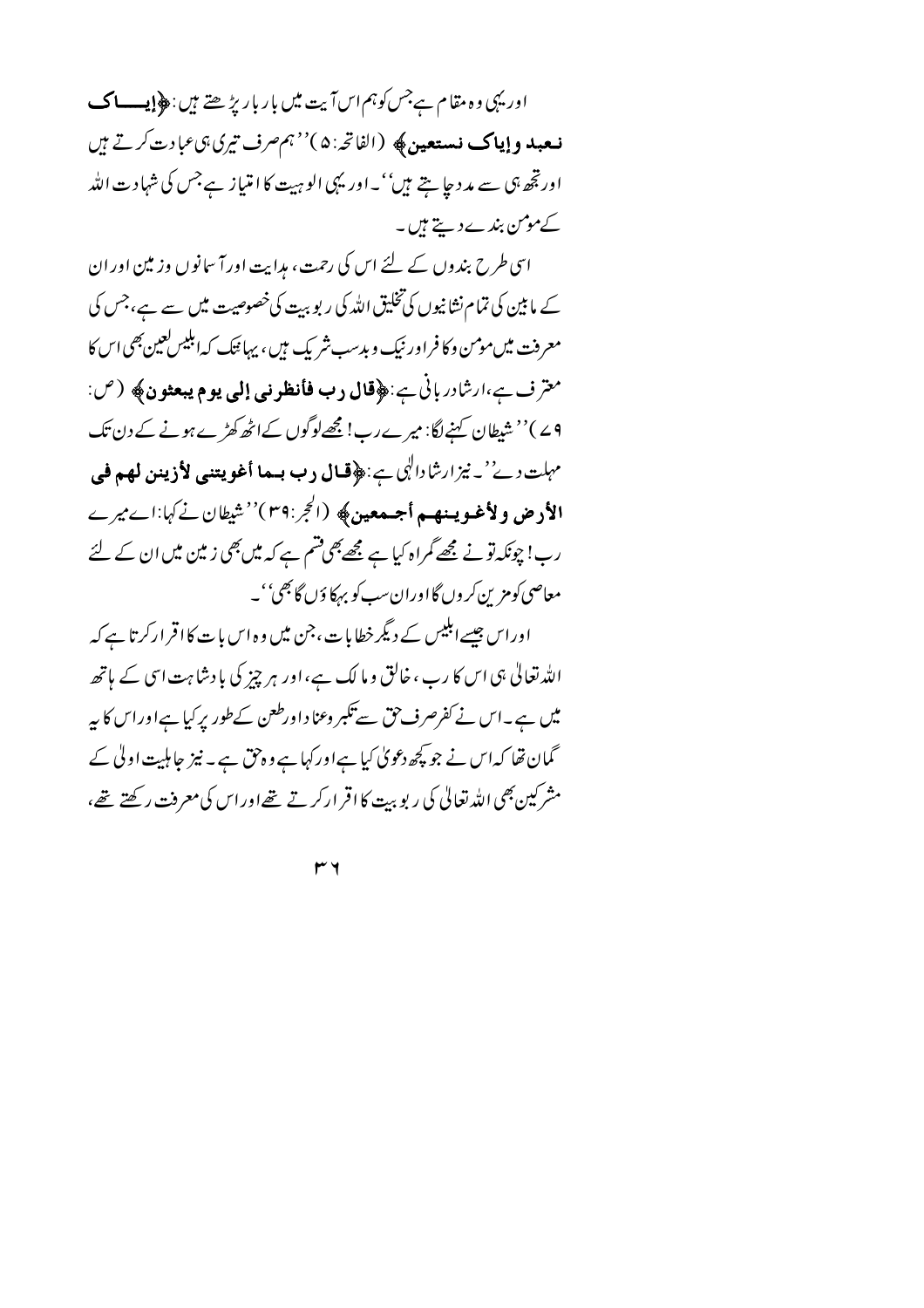ارِثَادِرِ بِانِي بِيَـ:﴿قُلْ لَيْمِينَ الأَرْضِ وَمِينَ فِيهِـاءٍ إِنْ كَتْتِيمَ تَعْلَمُونَ، مهه يقولون لله﴾ (المؤمنون:٨٥٣٨٣)'' يوچھئے توسہی کہ زمين اوراس کی کل چیزیں س کی میں؟ بتلا دَاگر جانتے ہو؟ فوراً جواب دیں گے کہ اللہ کی ۔ نیز ارشاد الى ج: ﴿ولَّـئن سـألتهـم مـن خـلـق السـموات والأرض وسخـر الشيمس والمقمر، ليقولن الله﴾ (العنكبوت: ٢١)''اوراگرآپان سے دریافت کریں کہ زمین وآ سان کا خالق اورسورج حا ندکو کام میں لگانے والا کون ہے؟ توان کا جواب یہی ہوگا کہاللہ تعالیٰ '۔ نیز ارشاد باری ہے:﴿فإِذا دِ كَبِوا في الـفلك دعوا الله مخلصين له الدين فلما نجاهم إلى البر إذا هه**م پيشسو كون ﴾ (ال<sup>ي</sup>نكبوت: ٦۵<sup>) در</sup>پس بېلوگ جب** *كشت***وں ميں سوار ہو تے** ہیں تو اللہ تعالیٰ ہی کو پکار تے ہیں اس کے لئے عبادت کو خالص کر کے، پھر جب وہ انہیں خشکی کی طرف بحالا تا ہےتواسی وقت شرک کرنے لگتے ہیں''۔ اس لئے جو څخص غیر اللہ کو پکارے وہ مخلص نہیں ہوسکتا۔ نیز ارشاد ریانی ہے: ﴿قُلْ من بيده ملكوت كل شيء وهو يجير ولا يجار عليه إن كنتم تبعليمون، سيقولون لله﴾ (المؤمنون:١٩٣٨٨)'' يوجِعَ كهُمَّام چيزوں كا اختیار *کس کے* باتھ میں ہے؟ جو پناہ دیتا ہےاور جس کے مقابلہ میں کوئی پناہ *نہیں دی*ا جا تا،اگرتم جا نتے ہوتو بتلا دو؟ یہی جواب دیں گے کہ اللہ ہی ہے''۔ نیز ارشاد الہٰی بِ :﴿واتل عليهم نبأ إبراهيم، إذ قال لأبيه وقومه ما تعبدون، قالوا نـعبـد أصـناماً فنظل لها عاكفين، قال هل يسمعونكم إذ تدعون، أو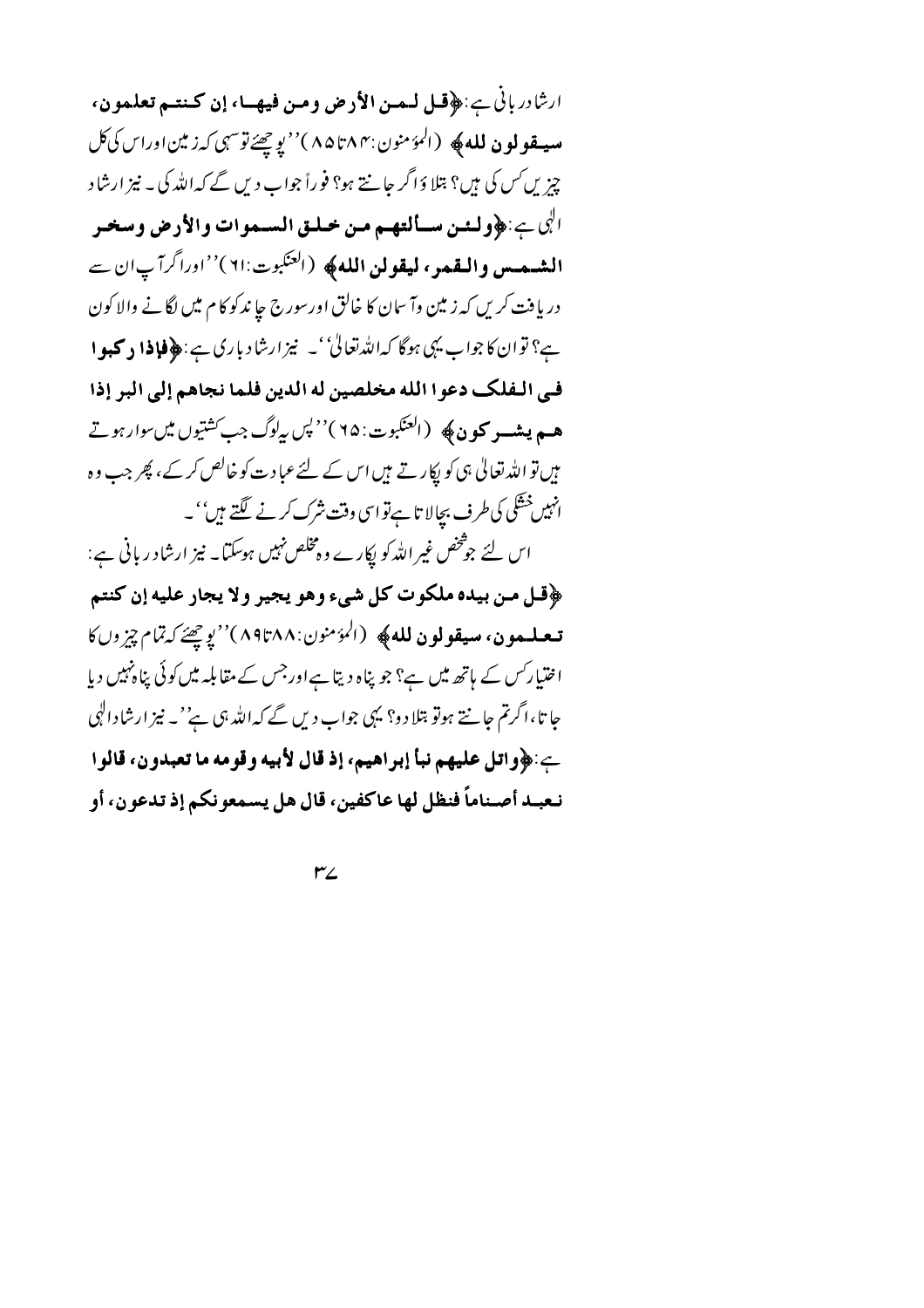يـنـفـعونكم أو يضرون، قالوا بل وجـدنـا آباء نا كذلك يفعلون﴾ (الشعراء: ٢٩ تا ٥٢ \_ `` 'نہيں ابرا تيم كا واقعہ بھى سا دو، جبكہ انہوں نے اپنے باپ اورا بِیْ قوم سےفر مایا کہ تم کس کی عبادت کرتے ہو؟ انہوں نے جواب دیا کہ عبادت کرتے ہیں بتوں کی،ہم تو برابران کےمجاور بنے بیٹھے ہیں۔آپ نےفرمایا کہ جب تم انہیں پکارتے ہوتو کیا وہ سنتے بھی ہیں؟ پاشہیں نفع نقصان بھی پہنچاسکتے ہیں؟ انہوں نے کہا بہ ہم کچھ پہین جانتے ہم نے تو اپنے باپ دادوں کواسی طرح کرتے پایا''۔اوراس معنیٰ کی اور بہت سی آبات کریمہ ہیں۔

امام احمد رحمہ اللہ نے اپنی مسند میں اور امام تر مذی نےحصین بن عبد اللہ کی حدیث روایت کی ہے کہ نبی کریمﷺ نے فر مایا: اے حصین! تم کتنے معبود پو جتے ہو؟ اس نے کہا: جوز مین میں اورایک آ سان میں ۔ آ پے ایک گھر نے دریافت فر مایا: ان میں سے کس کوتم اپنی رغبت کے لئے شارکرتے ہو؟ اس نے کہا: اس کو جوآ سان میں ہے۔آپﷺنے اس سے فرمایا: تم مسلمان ہوجاؤ ، میں تیہیں کچھ کلمات ۔<br>سکھا دوں گا جن سے اللہ جمہیں فائدہ پہنچائے گا۔ وہ مسلمان ہوگیا تو آ پﷺ نے فرماياً بو:﴿الملهيم ألهيمني دِشدي وقنبي شو نفسي﴾ ''اےاللہ! مجھ رشد و ہدایت دے اور مجھے میر نےفس کے شر سےمحفوظ فر ما'' یہ معلوم ہوا کہ کفار ومشرکین کوان کی الله کی ر بو بہت کی معرفت واقر ار نے کوئی فا کد ہنیں پہنچایااوران کواسلام میں داخل کیا، کیونکہ وہ اللہ تعالٰی کے ساتھ دوسرےمعبود وں کو پکار تے تھےاوران سےامید <sup>س</sup> وابستہ کرتے تھے کہ وہ ان کواللہ سےقریب کردیں گےاور

 $\mathsf{r}\wedge$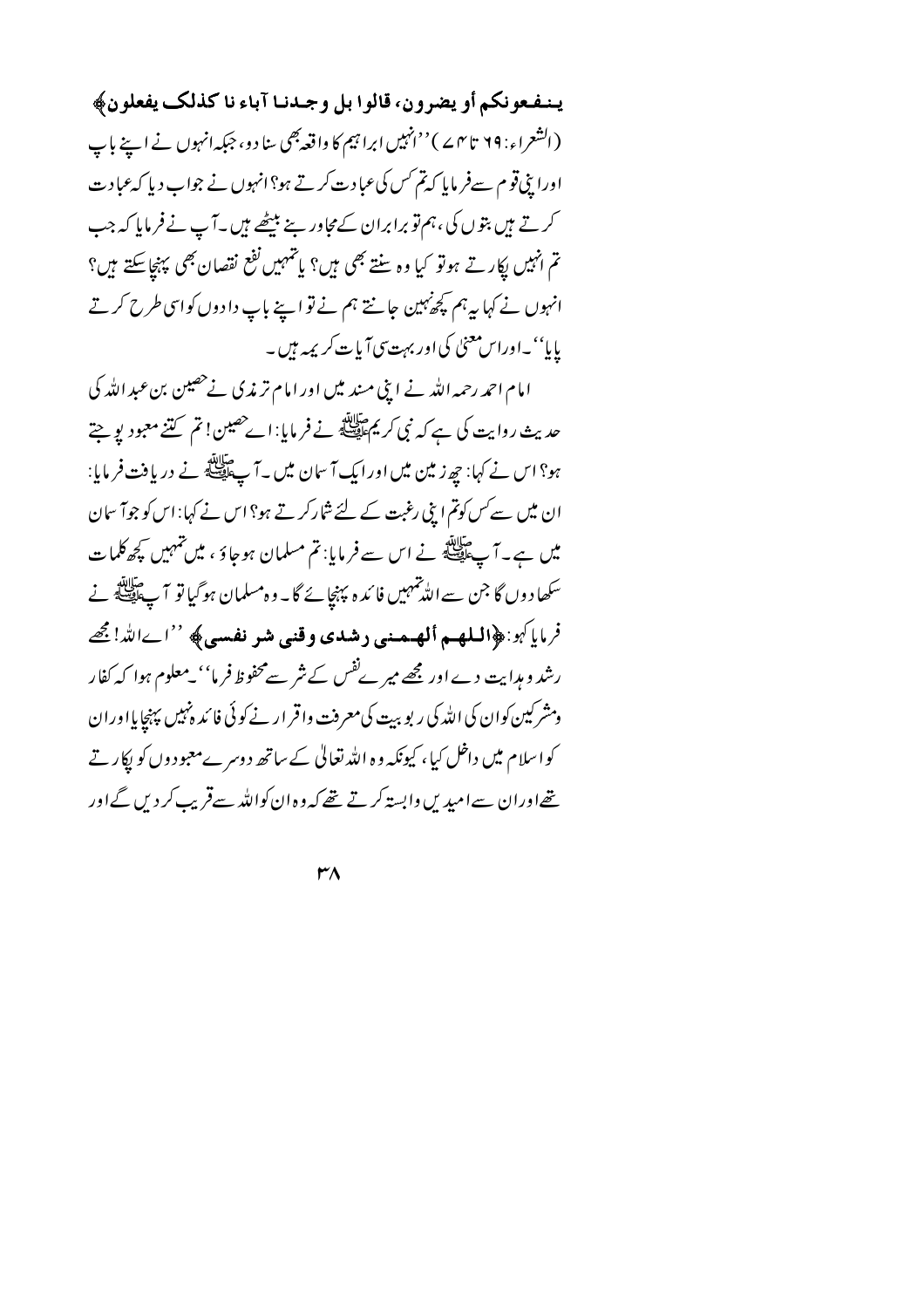اللہ کے پاس ان کی شفاعت کریں گے۔اوراسی عقیدہ کےسب وہ اپنی عبادات ومعاملات میں مشرک تھے اور اسی وجہ سے وہ اپنے تلبیہ میں کہا کرتے تھے:**''لا** شريك لك إلا شريكاً هو لك، تملكه وما ملك" "تراكولَ شر یک نہیں ، ہاں! تیراوہ شر یک جس کااورجس کی چیز وں کا بھی تو ہی ما لک ہے' ۔

آمدم برسرمطلب کتاب وسنت کے مذکور ہ دلائل اور کچھآ گے بھی آ رہے ہیں، سے مقصد ہیرہے کہ قاری ہےانچھی طرح سمجھ لے کہ'' دعا وفریاد'' عبادت ہے۔نعمان بن بشیر رضی اللہ عنهمانے روایت کیا ہے کہ رسول اللّٰہَ السَّلائِلِیَّةُ نے فرمایا: ﴿**إِن الـــــدعــــــاء هـــو الـعبادة﴾** '' يقيناً دعا<sup>ہ</sup>ی عبادت ہے''۔اورایک روایت میں ہے:﴿**الـدعاء مخ العبادة﴾** ''دعاعبادت كامغز ہے''۔ *پھر رس*ول اللّٰہﷺ نے بیرآ بیت تلاوت فر مائی: ﴿وقال ربكم ادعوني أستجب لكم، إن الذين يستكبرون عن عبادتمی سیدخلون جهنم داخرین، (المؤمن:۲۰)''اورتمهارےربکا فر مان ہے کہ مجھ سے دعا کرو ، میں تمہاری دعاؤں کوقبول کروں گا، یقین مانو کہ جو لوگ میری عبادت سے خود سری کرتے ہیں وہ ابھی ابھی ذلیل ہوکر جہنم میں پہنچ جا ئیں گے''۔اس حدیث کوامام ابودا وَداورتر مذی نے روایت کیا ہےاورامام تر مذی نے کہا ہے کہ بیرحدیث حسن صحیح ہے۔ نیز امام نسائی ،ابن ماجہ ، حاکم اوراحمہ نے بھی روایت کیا ہےاورابن الی شیبہ نے انہی الفاظ کےساتھ روایت کیا ہے ۔اور پیصیغہ ''دعا'' کو''عبادت'' پرمحصور کردیتا ہے۔ اس لئے ''دعا''، *کسی* بھی حالت

 $r q$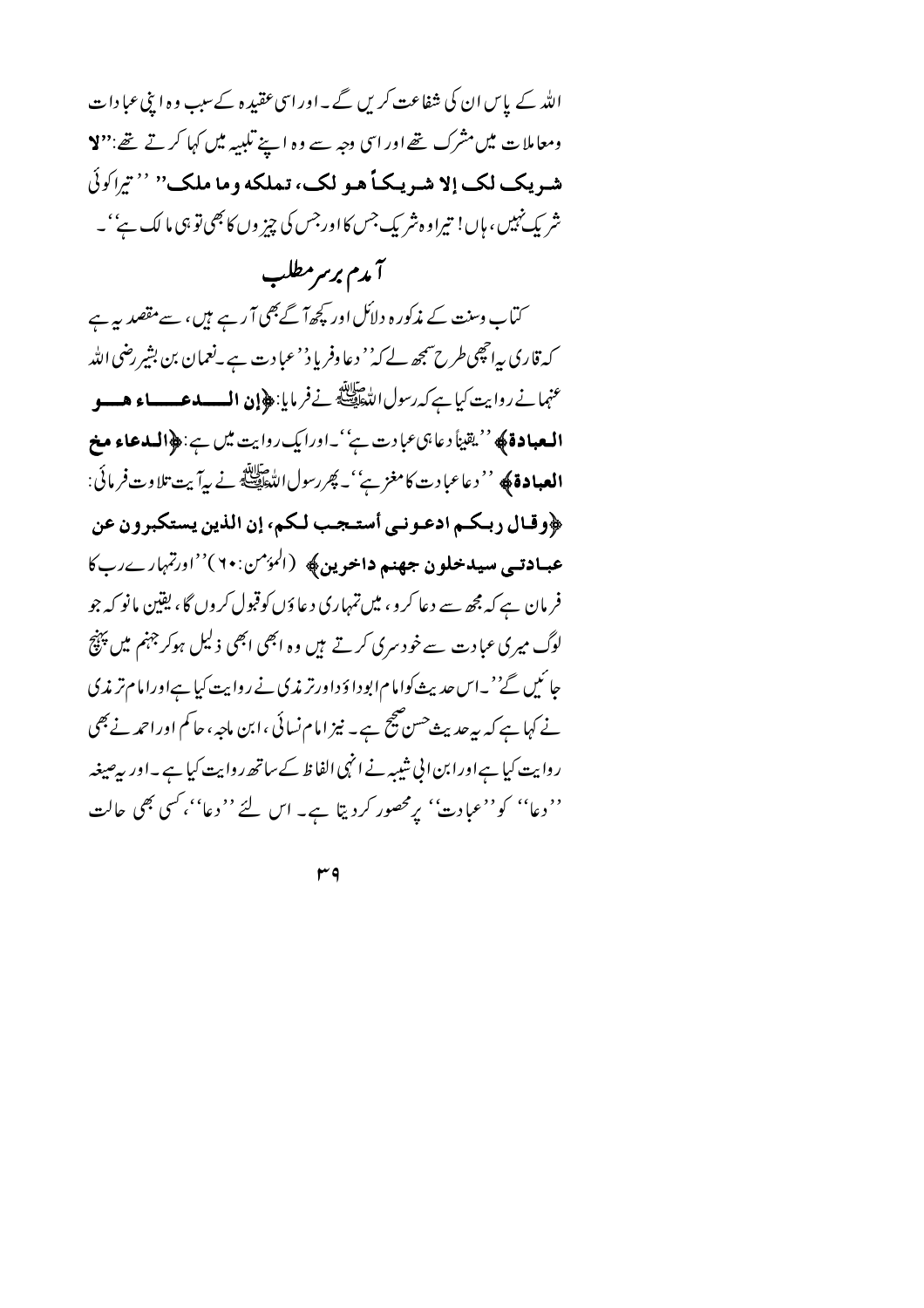میں''عبادت'' سے خارج نہیں ہوسکتا، کیونکہ بیہاس کی لا زمی صفت ہےجس کا دوسرا مفہوم نہیں ہے جوظا ہر کےخلاف ہو،حبیبا کہ درج ذیل فرمان ریانی میں ہے : ﴿ ومن يبدع مع الله إلهاً آخو لا برهان له به؟ (الْمَوْمِنُون: ١١٤)'' جَوَّضْ الله ك ساتھ کسی دوسرےمعبود کو پکارے جس کی کوئی دلیل اس کے پاس نہیں ہے''۔ کیونکہ جس کو پکارا جائے ،اسی کو''الہٰ'' کہتے ہیں،خواہ پکارنے والا اس کو''الہ''سمجھ کر پکارر ہا ہو، یا''الہٗ'سمجھ کرنہیں پکار ریاہو،اورخواہ وہ''الہٗ' مشرکین جاہلیت کا''الہٗ' ریاہو، یا نہ ر ہاہو۔اور یہاں کسی دوسرےاللہ کو بکار نے کی کوئی دلیل نہیں ہے۔ فعل

سابقہ گزارشات سے بیرواضح ہوجا تا ہے کہ اللہ تعالٰی نے مشرکین کے دین کا .<br>خلاصهاس وصف کے ساتھ بیان کیا ہے: ﴿ و**اللَّذِينِ اتَّخِذُوا مَن دونه أولياء** ، ما نعبدهم إلا ليقربونا إلى الله زلفيٰ﴾ (الزمر:٣)''اورجن لوكول نے اس کےسوااولیاء بنار کھے ہیں اور کہتے ہیں کہ ہم ان کی عبادت صرف اس لئے کرتے ہیں کہ یہ بزرگ اللہ کی نز دیکی کے مرتبہ تک ہماری رسائی کرا دیں''۔اس آیت میں اللہ تعالیٰ نے یہ بتایا کہ ان اولیاءکو پکار نے سے ان مشرکین کا مقصد صرف شفاعت كي طلب تفايه

اورضج بخاری دمسلم میںعبداللہ بن مسعود رضی اللہ عنہ سے روایت ہے ،انہوں نے کہا:''میں نے رسول اللہﷺ سے دریافت کیا کہ سب سے بڑا گناہ کون سا ہے؟ تو آپ عَلَيْتَهُ نے ارشادفرمایا:﴿**أَن تسجيعيل ليله نداً وهو خلقڪ﴾**'' كيتم

 $\mathbf{r}$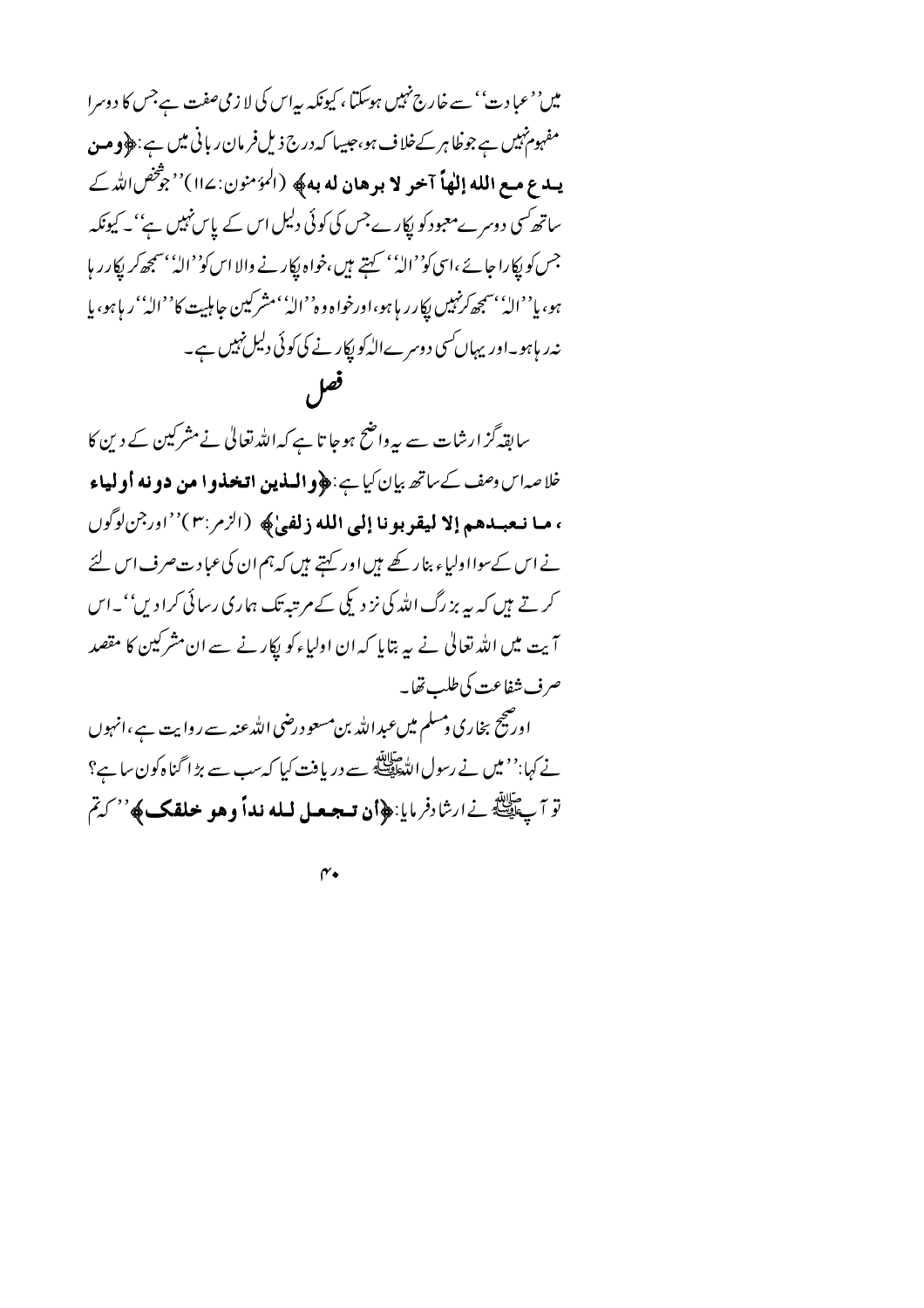اللہ تعالٰی کا شریک مُٹھہرا وَ جبکہ اسی نے تم کو پیدا کیا ہے' یہ میں نے دریافت کیا : اس كے بعدكون سابڑا گناہ ہے؟ تو آ پے اپنے نے فرمایا:﴿**أَن تقتل ولدك حشية أن یہ طبعہ معک ک**ے پھی '' کہتما ینی اولا دکواس خوف سے مارڈ الوکہ وہ تہمارے ساتھ کھانے میں شریک ہوگا''۔ میں نے یو چھا: پھرکون سا؟ تو آ پے ﷺ نے فرمایا: ﴿**أَن تزاني حليلة جادِك﴾** '' كيمّ اپنے ہمسايہ کی بيوی سےزنا کرو' -الله تعالى نے اس كى تصديق ميں بہ<sub>ا</sub>ً بيت كريمہ نازل فرمائى:﴿وا**لبذيين لا يبدعو ن** مع البله إليهاً آخر ولا يقتبلون النفس التي حرم الله إلا بالحق، **و لایسسے نسو ن ﴾** (الفرقان : ٩٨)''اوراللہ کے ساتھ کسی دوسرےمعبود کونہیں بکار تے اور کسی ایسے څخص کو جسےقل کر نااللہ تعالیٰ نے منع کر دیا ہو، بجزحق کےقل نہیں کرتے اور نہ وہ زنا کے مرتکب ہوتے ہیں''۔

اس حدیث پاک میں نبی کریمﷺ نے یہ بیان فرمایا کہ سب سے بڑا گناہ اللہ کے ساتھ شرک ہےاور وہ یہ ہے کہ اللہ کی مخلوق میں سے کچھ لوگوں کواس کا شریک بنادیا جائے اوران کو پکارا جائے ، تا کہ وہ اللّٰہ تک رسائی کرا دیں۔اور صحیح مسلم میں ابو ہریرہ رضی اللہ *عنہ سے ر*وایت ہے کہ رسول اللہﷺ نے ارشادفر مایا:﴿**إِنِ اللَّه** يرضي لكم ثلاثاً: أن تعبدوه ولاتشركوا به شيئاً، وأن تعتصموا بتحبيل الثله ولاتفرقوا، وأن تناصحوا من ولاه الله أمركم﴾ ''الله تعالیٰ تمہاری تین با توں سےخوش ہوتا ہے: ایک ہہ کہتم اسی کی عبادت کر واوراس کے ساتھ کسی بھی چیز کوشر یک نہ پھُہرا ؤ ، د وسری پیرکہ تم اللّٰہ کی رسی کومضبوطی کے ساتھ

 $\gamma$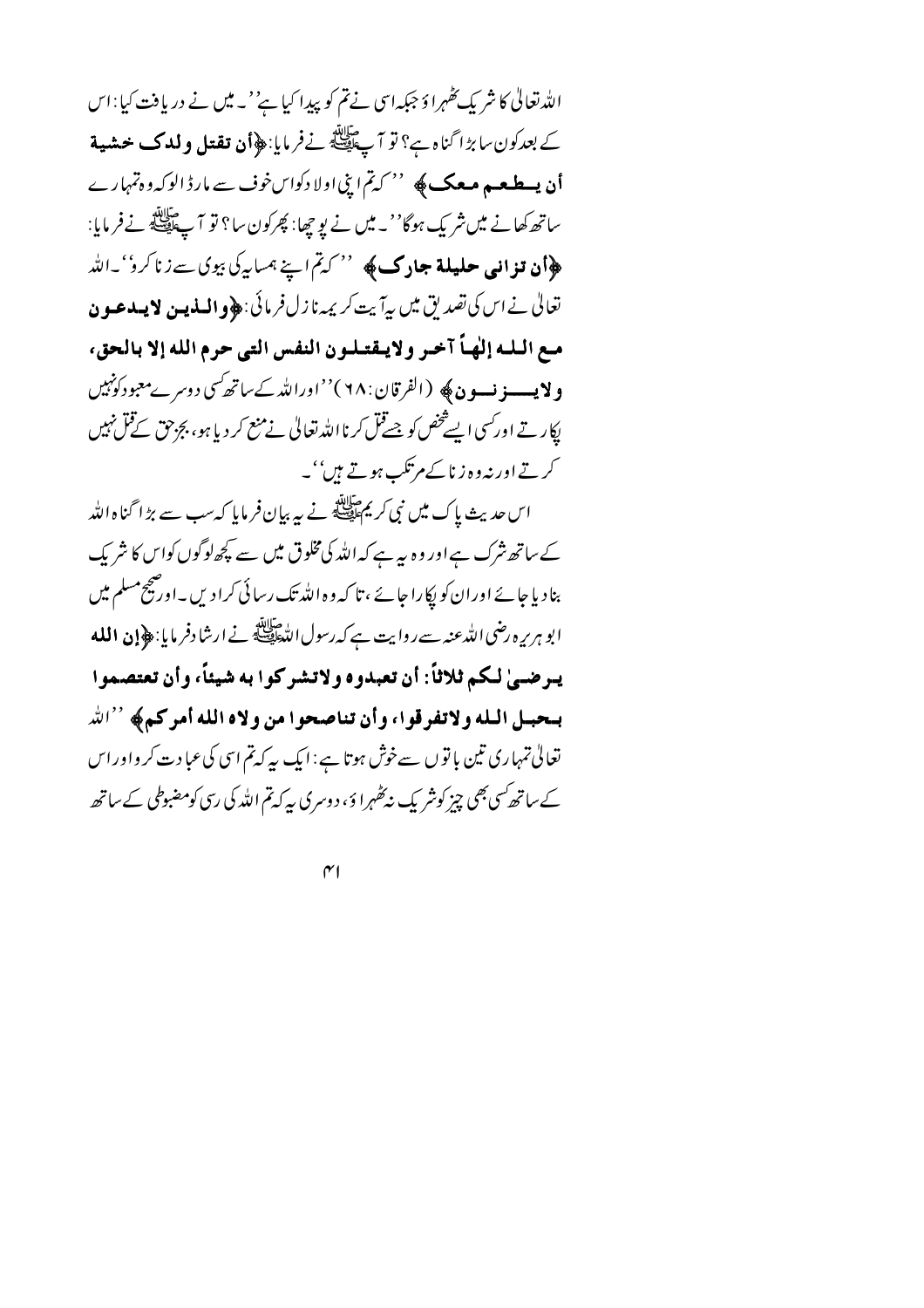پکڑ لواورآ پس میں فرقوں میں نہ بٹ جاؤ، اور تیسری پہ کہ تمہارا جو جا کم ہواس کی خمرخواہی کرو''۔ اس سےمعلوم ہوا کہ اللہ کا بیرد ین نہایت ہی معتدل دین ہے،اس میں نہ بہت زيا د ه غلووافراط ہےاور نہ حد درجہ تقصیروتفریط۔ فعل اورشرک کی دوشمیں ہیں : ایک شرک اکبرجس کی بہت ساری اقسام ہیں اور ان میں سے ایک فتم وہ شرک ہے جس کا بیان پچھلےصفحات میں گز ربچکا ہے۔اور د وسری قسم شرک اصغر ہے ، جیسے ریا کا ری وشہرت طلبی ۔ جیسا کہ ابو ہریر ہ رضی اللہ عنہ <sub>سے</sub>روایت ہے کہ نبی کریم علاقة نے ارشادفر مایا:﴿**قبالِ الله تعالمیٰ: أنا أغنى**ٰ الشير كياء عين الشيرك، مين عيميل عملاً أشرك معي فيه غيري تسو **کتبه و شیر که ﴾** ''الله تعالیٰ نےفرمایا: میں سب شریکوں میں سب سے زیادہ نثرک سے بے نیاز ہوں، جو شخص کوئی عمل کرےاوراس میں میرےساتھ دوسرے کو شر یک کر لے،تو میں اس کواوراس کے شریک کوچھوڑ دیتا ہوں''۔ اورشرک اصغرمیں ایک شرک غیراللہ کی قسم کھا نا ہے ، کیونکہ عبداللہ بن عمر رضی الله عنهمانے رسول اللہ اسلام ہے۔<br>اللہ عنہمانے رسول اللہ ﷺ سے روایت کیا ہے کہ آپ نے فر مایا: ﴿ **مِسنِ حسلف** بہغیو الملبہ فیقد اُشوک ک $\llcorner$ ''جس نے غیراللّٰہ کی قسم کھائی ،اس نے شرک کیا''۔اس حدیث کوامام احمہ ،ابودا ؤ د ،تر مذی اور حا کم نے روایت کیا ہےاور ابن حیان نے اسے صحیح کہا ہے ۔

 $\gamma$ r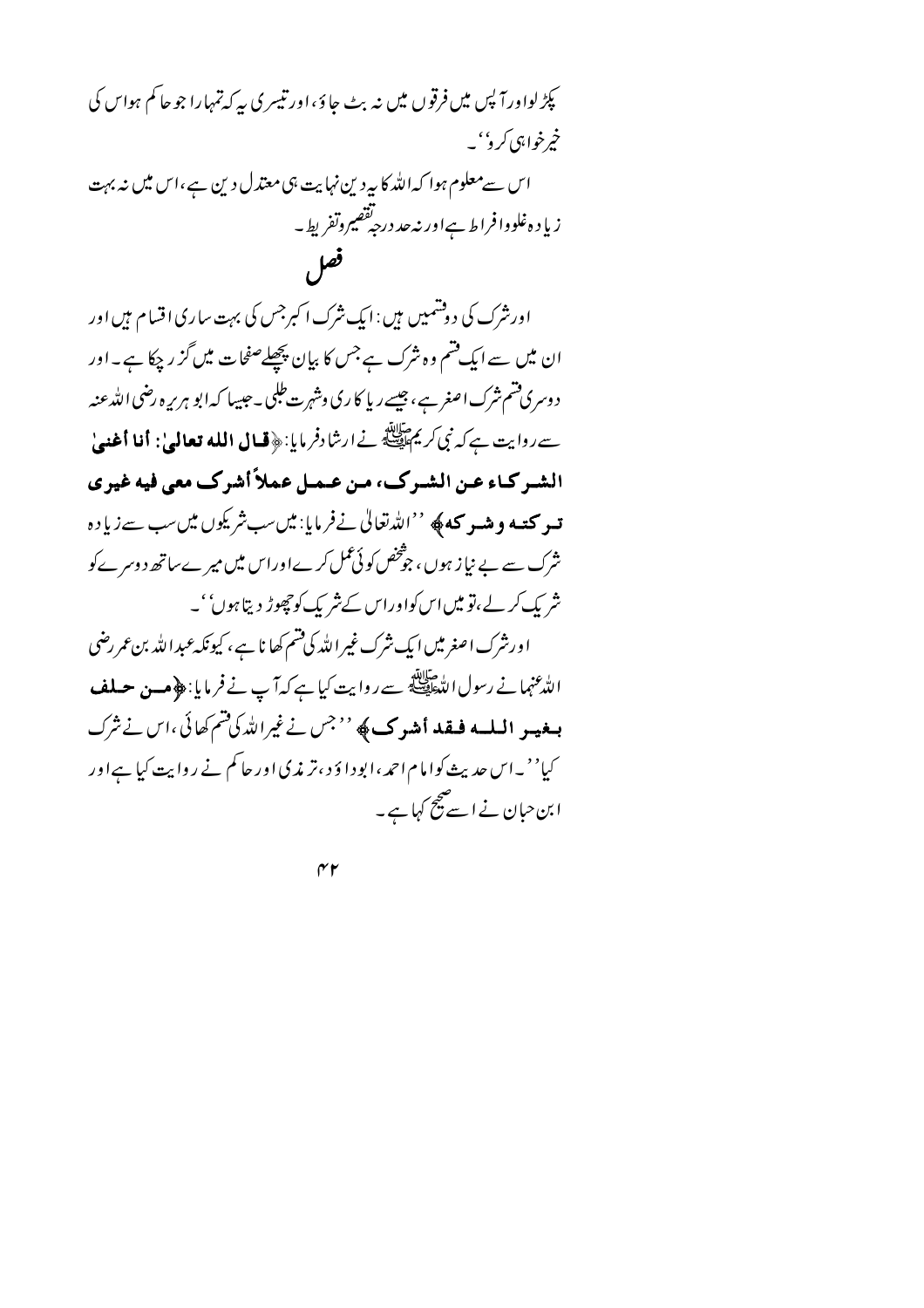اور نبي كريم الله في السلام السلام السلام العامل عن العام العام المسلم المسلم المسلم المسلم المسلم ا فمن كان حالفاً فليحلف بالله أو ليصمت؟ ''الدُّرْقالُيِّمَ كِلَّاسِ!ت سے منع کرتا ہے کہ تم اپنے باپ کی قسم کھاؤ، جوقسم کھانے والا ہو، وہ یا تو اللہ تعالیٰ کی قسم کھائے، یا خاموثنی اختیارکر ۓ''۔اس حدیث کو بخاری دسلم نے روایت کیا ہےاور امام احمد وابودا دَ د نے عبد اللہ بن عمر رضی اللہ عنہما سے روایت کیا ہے کہ نبی کر یم علائقہ سے ایک آ دی نے کہا:''جواللہ تعالیٰ اور آپ جا ہیں''۔ پیریں کر نبی کریم عالِقہ نے فرمايا:﴿أجعلتنبي لله نداً؟ قل ما شاء الله و حده﴾ '' كياتم نے مجھےالله تعالىٰ کا شر یک بنادیا؟ کہو جواللہ تعالیٰ تنہا جا ہے بس''۔اورشرک اصغرآ دمی کواسلام سے خارج نہیں کرتااورتو بہ شرک اصغراورسار ے گناہوں کومٹادیتی ہے۔ فعل

اب صرف اعمال صالحہ کا وسیلہ باقی رہ گیا، جیسے مومن اپنے ایمان کا وسیلہ پکڑتے سٍ،ارشادرباني بِ: ﴿وَبِينا إننا سمعنا منادياً ينادي للإيمان أن آمنوا بربكم فآمنا، ربنا فاغفر لنا ذنوبنا وكفر عنا سيئاتنا وتوفنا مع **الأبسواد ﴾** ( آل عمران:۱۹۳)''اے ہمارےرب! ہم نے بنا کہ منادی کرنے والا باً واز بلندا پمان کی طرف بلا ریا ہے کہ لوگو!ا پنے رب پراپمان لا ؤ، پس ہم ایمان لا ئے ، یا الٰہی!اب تو ہمارے گناہ معاف فر مااور ہماری برائیاں ہم سے دورکردے اور ہماری موت نیکوں کے ساتھ کر''۔اور جیسے غار میں پھنسے نتیوں آ دمیوں نے اپنے اپنے اعمال صالحہ کا وسیلہ پکڑ ا۔ بیرحدیث صحیح بخاری میں ہے۔

 $\gamma$ r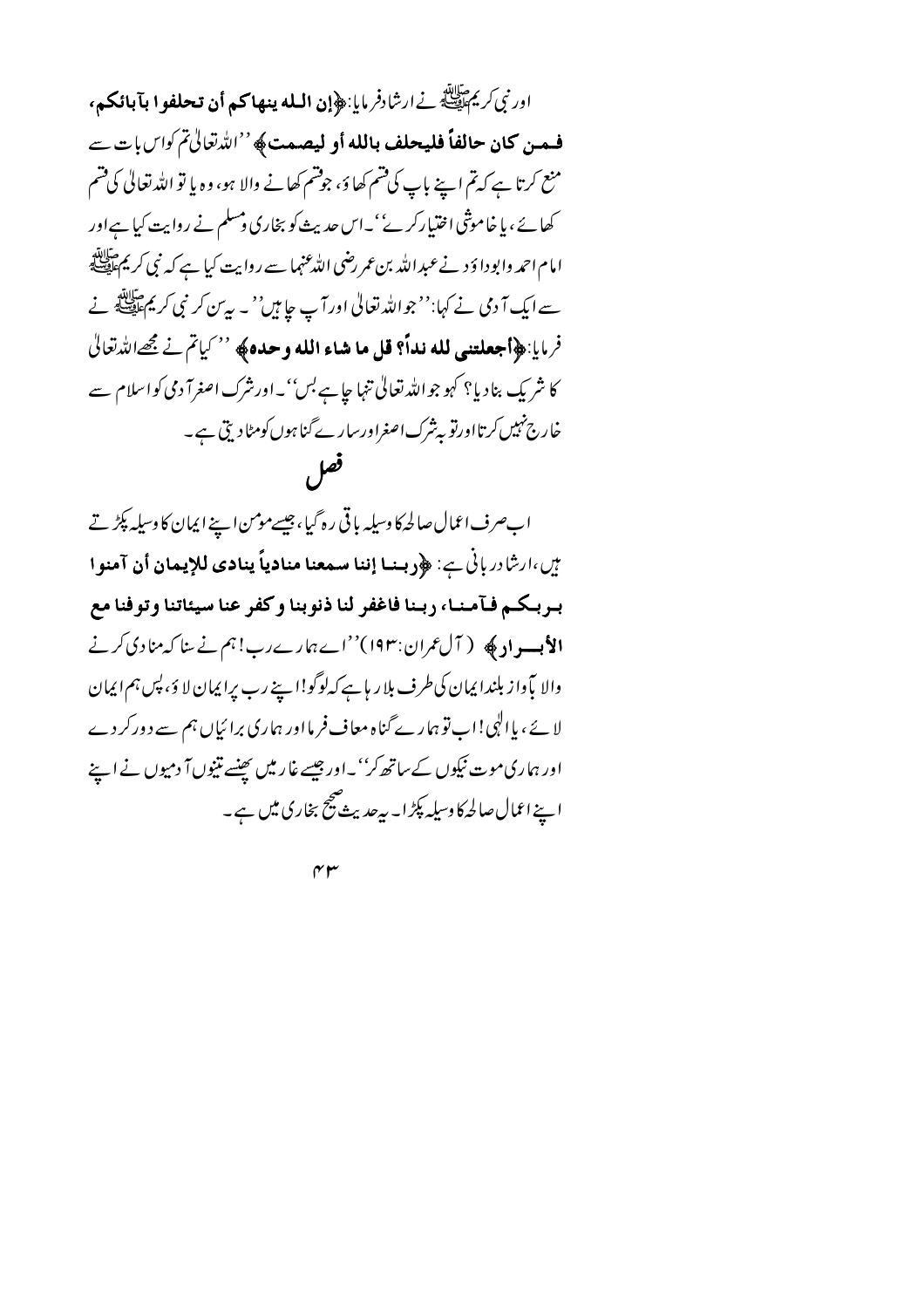اوراللہ تعالٰی نے وعدہ کیا ہے کہ ایمان والوں اورعمل صالح کرنے والوں کی د عا سنے گا اورا پنےفضل سےان کو زیا د ہ دے گا ۔اور جیسےاللہ تعالیٰ کےا ساءحنیٰ کے وسیلہ سے دعا کرنا،ارشادر بانی ہے:﴿ولسلسه الأميسمياء المحسسنييٰ فیا**دعوہ ہیا ک**چھ (الاعراف: ۱۸۰)''اورا پ<u>تھ</u> اچھے نام اللہ ہی کے لئے ہیں ، سوان ناموں ہی سےاللّٰہ کو ایکارا کر و' ۔

اور جیسے جدیث میں وار دیا ثو ر دعا ؤں کے ذیر بعیراللہ سے دعا کرنا،مثلاً ایک دعا ~>:﴿اللهم إني أسألك بأن لك الحمد، لا إله إلا أنت المنان ببدييع السموات والأرض يا ذا الجلال والإكرام؟ ''اےالله! يس تِج سےاس واسطہ سےسوال کرتا ہوں کہ ساری حمد وثنا تیرے ہی لئے ہے، تیرےسوا کوئی معبود برحق نہیں، تو منان (احسان کرنے والا ) ہے، آ سانوں اور زمین کو ازسر نو بنانے والا ،اے جلال واکرام والے''۔ نیز اس جیسی دوسری دعائمیں احادیث یاک میں بکثر ت آئی ہیں،اوراللہ تعالیٰ کے درج ذیل قول کا صحیح معنیٰ یہی ہے : ﴿ بِسا أيُها البذين آمنوا اتقوا الله وابتغوا إليه الوسيلة﴾ (المائده:٣٥)'' مسلمانو!الله تعالى سے ڈرتے رہواوراس کا قرب تلاش کرو'۔

اور'' وسیلہ'' اس قر ب کو کہتے ہیں جس کے ذیر بعیہ اللہ تعالیٰ کا تقر ب حاصل کیا جا تا ہے،اور وسیلہ پکڑ نے والےکواس کوقریب کر دیتا ہے۔اور وہ بندوں کےاعمال صالحہ ہی ہوتے ہیں، کیونکہ امام بخاری رحمہ اللّٰہ نے اپنی ضج بخاری میں ابو ہر پر ہ رضی الله عنه سے روایت کیا ہے کہ رسول اللہﷺ نے ارشادفر مایا:'' اللہ تعالیٰ نے کہا:

 $\gamma \gamma$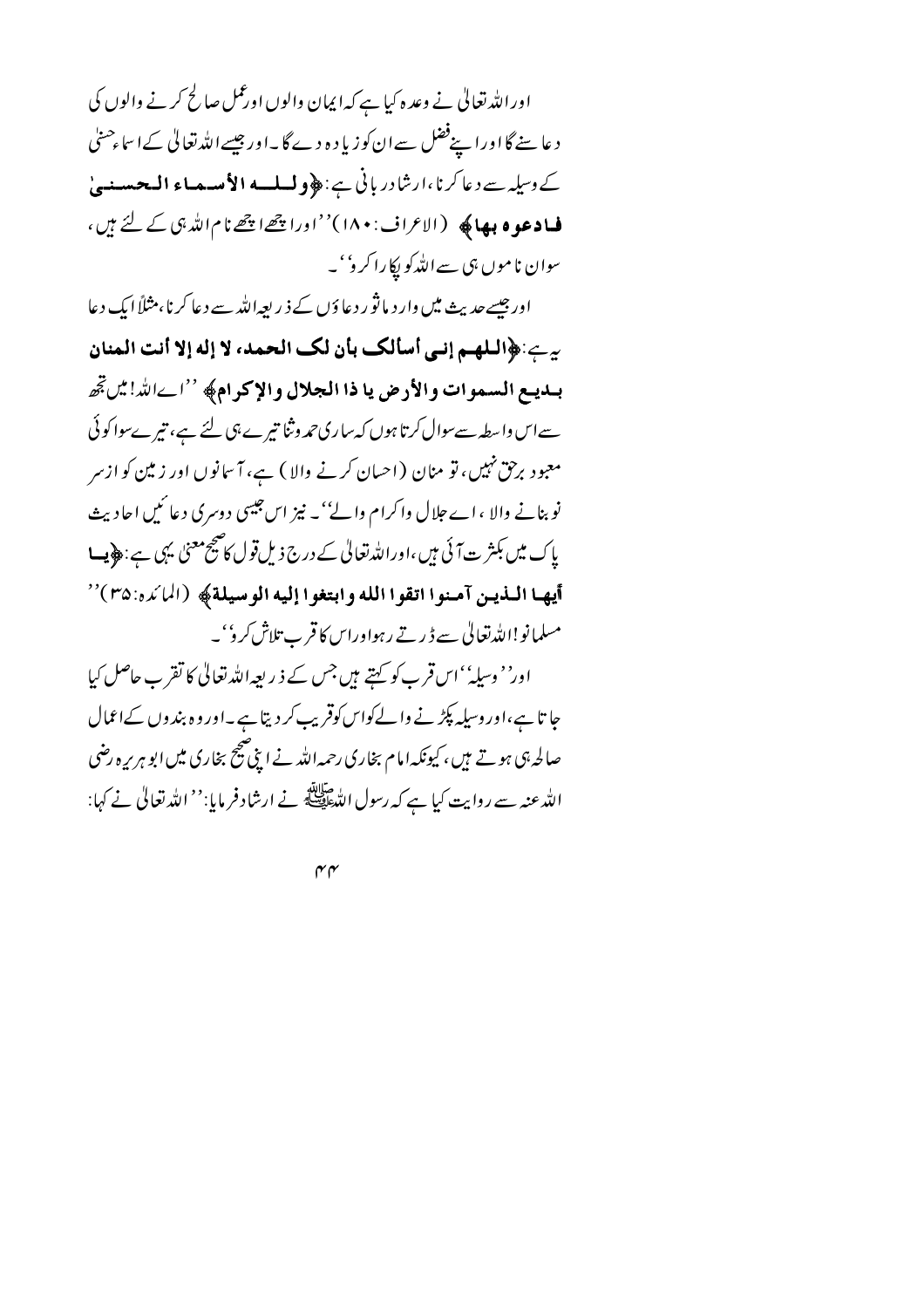میر ی دجہ سے جومیر کے سی ولی سے عداوت ورشنی رکھے،تواس کے ساتھ میں اعلان جنگ کرتا ہوں ، اور میرا بندہ مجھ سے کسی چز کے ذ ریعہ تقر ب حاصل نہیں کرتا، جو میر ےنز دیک زیا دہ پسند ہواس چیز سے بڑھ کر جو میں نے اس پرفرض کیا ہےاور میرا بندہ مجھ سےنوافل کے ذیر بعیرقرب حاصل کرتار ہتا ہے، یہائنک کہ میں اس سےمحبت کرنے لگتا ہوں اور جب میں اس سےمحبت کرنے لگتا ہوں ،تو میں اس کا کان بن جا تا ہوں جس سے و ہنتتا ہے،اوراس کی آ نکھ بن جا تا ہوں جس سے وہ دیکھتا ہےاور اس کا ہاتھ بن جا تا ہوں جس سے وہ پکڑ تا ہے ،اوراس کا پیر بن جا تا ہوں جس سے وہ چلتا ہے ۔اگر وہ مجھ سے مانگے تو میں اسے دیتا ہوں اوراگر وہ مجھ سے پناہ طلب کر پےتو میںا سے پناہ دے دیتا ہوں''۔(الحدیث)۔

اور یہی سب ہے کہ جب نبی کر یم عقلاتی کوکوئی دشوار معاملہ در پیش ہوتا ،تو آ ب ۔<br>علیہ میں زکی طرف پیش قد می کرتے تھے، کیونکہ نماز اللہ تعالٰی کی قربت کا سب سے بڑا وسلہ ہے،ارشادر بانی ہے:﴿واستعصنوا بالصبو والصلاۃ﴾ (البقرہ: ۴۵)''اورصبراورنماز کے ساتھ مد دطلب کر و''۔

البیتہ مخلوق کےساتھ وسیلہ پکڑ نااوراس کواللہ اور بندہ کے مابین واسطہ بنانا،تو بیہ بعینہ وہی عمل ہے جس سے اللہ تعالیٰ نے قر آن کریم میں منع فرمایا ہے، اور جس کی قباحت بتانے کے لئے کتابیں نازل فرمائی ہیں اور رسولوں کومبعوث فرمایا ہے۔ان میں سےایک بات ہہ ہے جو بنی اسرائیل نے موّیٰ علیہ السلام سے کہی تھی: ﴿**اجعل لَنا الله) كـهـالهم آلهة﴾ (**الاعراف:١٣٨)''ہمارے لئے بھى ايك''الہٰ'' بنادو،

 $\mathsf{r}\Delta$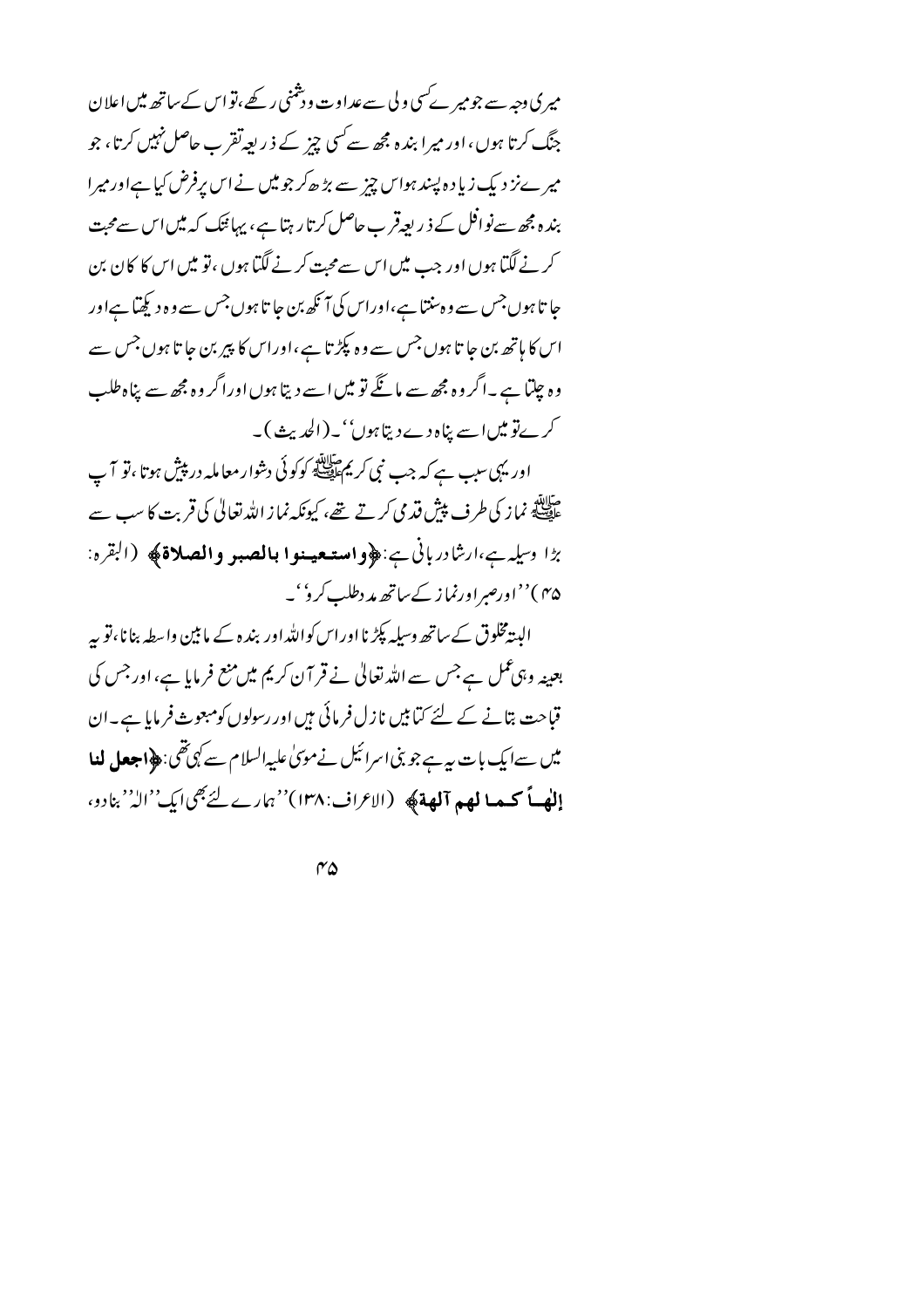## جیسےان کےاللہ ہیں''۔اوران کامقصداس اللہ کے ذیر بعیراللّٰہ کا قر ب حاصل کرنا تھا۔ قصل

اورمخلوق کے ذیر بعداللہ تعالیٰ یرفتم کھا نا،تو پہ با تفاق علاءممنوع ہے۔اور کیا بی<sup>ن</sup>ی تنز یہی ہے پاتح یمی؟اس میں دواقوال ہیں ،اوضج قول بہ ہے کہ نہی تحریمی ہے۔اسی کوعلا مہ عز بن عبدالسلام نے اپنے فیآوی میں اختیار کیا ہے۔ بشر بن الولید کہتے ہیں کہ میں نے امام ابو پوسف رحمہ اللہ سے بنا ،آپ فر مارہے تھے کہ امام ابوحنیفہ رحمہ الله نفريايا: "لايسبغيي لأحيد أن يبدعبو اللبه إلا ببه وأكره أن يقول بیعاقد الع; من عرشک ، او بحق حلقک '' <sup>''کس</sup> کے لئے درست<sup>نہیں</sup> ہے کہ وہ اللّٰہ کو ایکار ےگرصرف اسی کے ذیر بعیہ،اور میں مکر وہ جا نتا ہوں کہآ دمی کہے : ( میں تیر ےعرش کی عزت کی بندش گاہ کی قسم دے کرسوال کرتا ہوں ، یا تیر بےمخلوق کے بق کی قسم دے کر د عا مانگیا ہوں'' یہ امام ابو پوسف رحمہ اللہ فر ماتے ہیں کہ'' میں تیر ےعرش کی عزت کی بندش گا ہ کی قسم دے کرسوال کرتا ہوں'' کو میں مکر وہ نہیں سمجھتا کیونکہ عرش کی عزت کو با ندھنے والا خود اللہ تعالٰی ہی ہے۔ البتہ'' میں فلاںمخلوق (ولی) کے پیؒ کے واسطہ سے سوال کرتا ہوں''، یا تیرےانبیاءورسل کے پیؒ کی قسم، یا بیت اللہ الحرام کےحق کی قسم، پامشحرحرام کےحق کی قسم'' کو میں مکر وہ جا نتا ہوں ۔ علامہ قد وری رحمہ اللہ نے فر مایا: اسی وجہ سے کسی بھی مخلوق کے حق کے وسیلہ سے سوال کرنا جا ئزنہیں ہے،اس لئے اس طرح کہنا درست نہیں : "اســـــالمک بيفلان وبملائكتك وأنبيائك ونحو ذلك، لأنه لاحق لمخلوق

 $\gamma$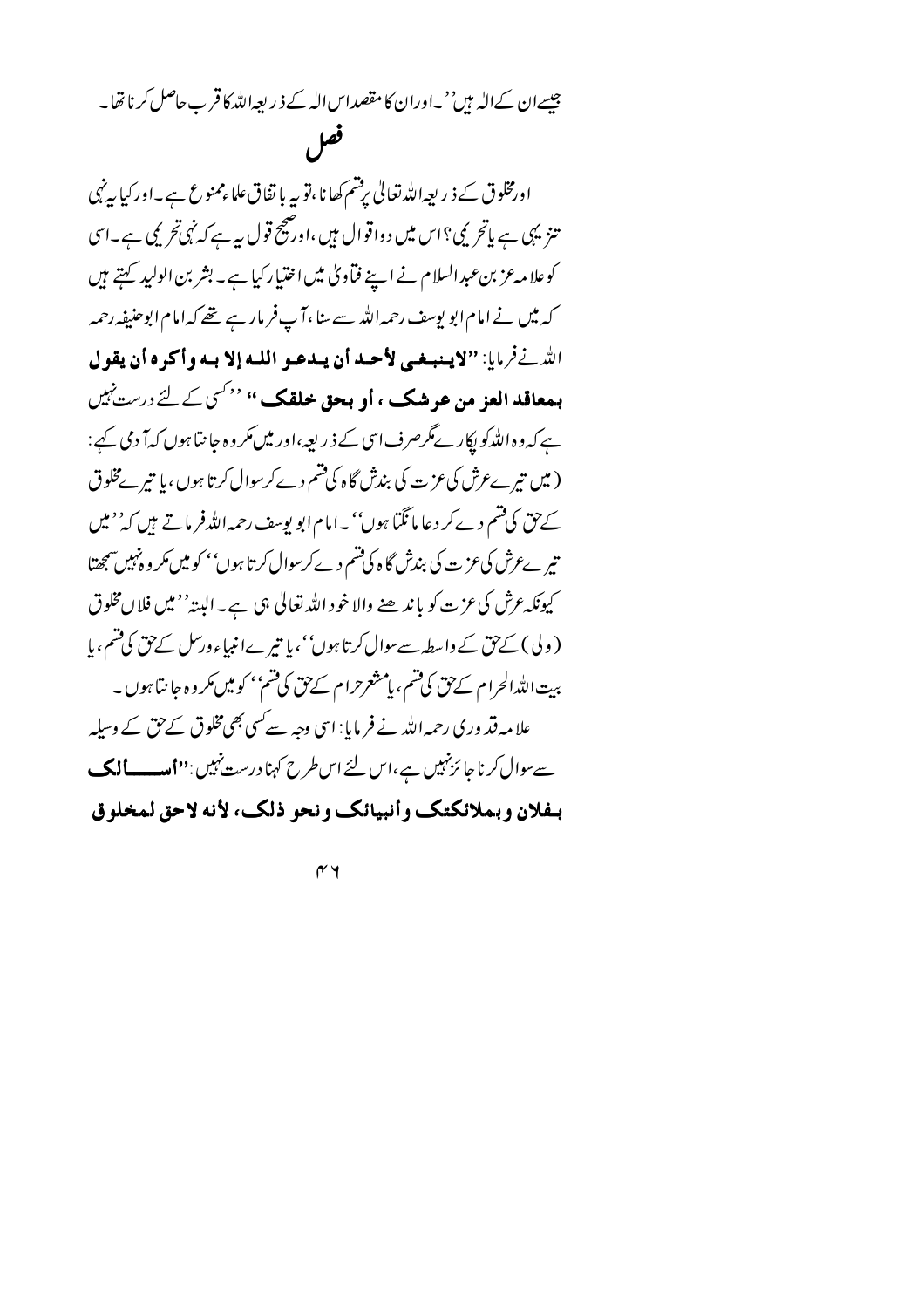علمی **المخالق''' می**ں تجھ سےفلاں ( و لی ) کے داسطہ سے، ماملا ئکہ کے داسطہ سے، یاا نیماء کے وسیلہ سےسوال کرتا ہوں ، پااس جیسےالفاظ استعال کرے۔ کیونکہ خالق رمخلوق کا کوئی حق نہیں ہوتا''۔(جسے یورا کرنااللہ تعالٰی پرلا زم کھُہرے )۔ ہاں!''**ہے۔ق المسائلین علیک''** ''تجھ پرسائلین کے پش کے وسیلہ سے سوال کرتا ہوں'' والی حدیث ،'تو پہ ضعیف ہے۔ کیونکہ اس میں ایک راوی عطیہ العوفي ہے جوضعیف ہے۔اگر بالفرض اس حدیث کو صحیح مان لبا جائے ،'تو اس کامعنیٰ ''میری دعا کے وسیلہ سے مانگما ہوں'' ہوگا۔ کیونکہ بندوں پراللہ کا حق اس کی اطاعت و بندگی ہےاور بندوں کااللہ برحق اسے قبول کرنااورثواب دینا ہے۔اور الله تعالیٰ نے وعد ہ کیا ہے کہ وہ ایمان والوں اور نیک عمل کرنے والوں کی دعا سنے گا اورانہیں مزیدا ہےنفل وکرم سےنواز ے گا۔اور دعا نیک عمل ہےاور جائز وسیلہ بھی تفصیل پچھلےصفحات میں گز رچکی ہے۔

اور جب بندہ صرف اپنے رب سے دوئتی رکھتا ہے تو اللہ تعالیٰ اس کے لئے شفاعت کرنے والوں میں سے سی نیک بند ہ ( و لی یا نبی ) کومقرر کر دیتا ہے،اور یہی اللہ تعالیٰ اوراس کےمومن بندوں کے درمیان موالا ت و دوسی ہے۔اس طرح وہ اللہ کے لئے اس کے دوست بن جاتے ہیں۔ اس کے برعکس جو شخص اللہ تعالیٰ کےسواکسی مخلوق کو د وست بنا تا ہے ، با اس کے ساتھ سی مخلوق کوشر یک بنا تا ہے ،تو بہ پہلی صورت سے بالکل مخلف ہے۔ ثابت ہوا که به دوئتی الگ نوعیت کی ہےاور وہ دوئتی جدا گا نہ حیثیت کی ۔

 $\gamma_{\angle}$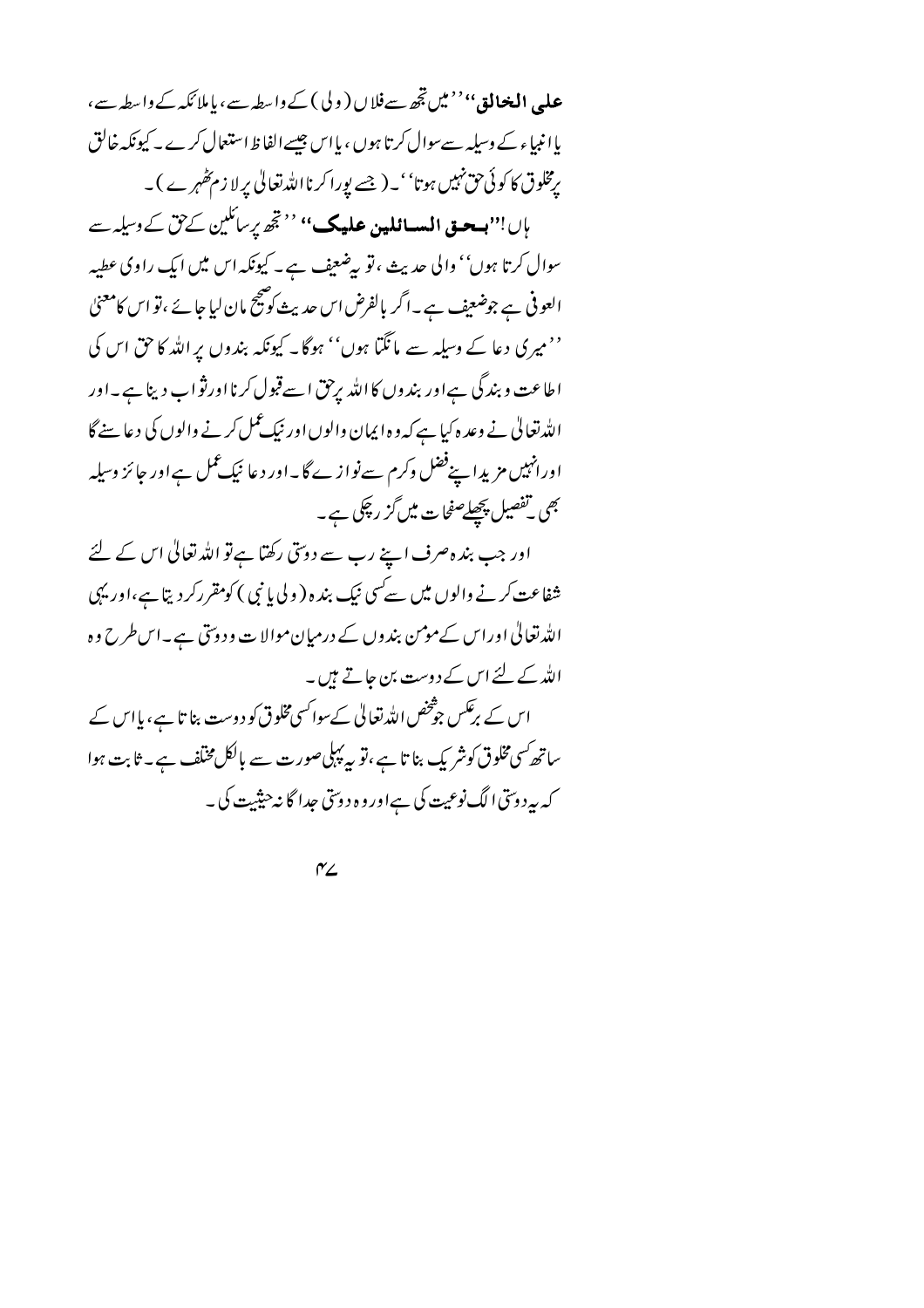اسی طرح باطل اور شرکیه شفاعت الگ ہے اور ثابت وحق شفاعت بالکل جدا گا نہ نوعیت کی ہے، جواہل تو حید ہی کوحاصل ہوگی ۔ فعل

اور ہما رے مخالفین نے ہما رے خلا ف جو دلیل قائم کی اور پہ عقید ہ بنالیا کہ غیر الله كو يكارنا'' وسيله'' ہے،اس سلسلہ كى ايك حديث بہ ہے: ﴿الْمِسْلِمِيْسِمْ إِنسْسِي أسألك وأتوجه إليك بنبيك محمد ظلِّ بي الرحمة ، يا محمد إني أتوجه بك إلى ربي في حاجتي هذه لتقضيٰ اللهم **شفعه في ﴾ ''ا**ےاللہ! ميں تجھ سے سوال کر تا ہوں اور تیری طرف تیر بے نبی محمہ ۔<br>علاق پر جو نبی رحمت ہیں ،کو لے کرمتوجہ ہوتا ہوں ،اے محمہ! میں آ پ کو ساتھ لے کر ا ہے رب کی طرف متوجہ ہوتا ہوں میر کی اس ضرورت میں ، تا کہ وہ یور کی ہوجائے ، اےاللہ! تواسیۓ نبی کومیراشفیع بناد ۓ''۔اس حدیث کوامام تر مذی، حاکم اورابن ماجہ نے عثان بن حنیف سے روایت کیا ہے۔اس حدیث کا جواب چند وجوہ سے  $\frac{1}{\sqrt{2}}$ ا۔ بیرحد بیٹ محل نزاع نہیں ہے ، کیونکہ اس میں نبی کر یم اللہ سے سوال ہی نہیں

ہے،اس میں تو صرف اللہ وحدہ سے سوال ہے کہ وہ اپنے نبی کواس کاشفیع بنا دے۔ مذکورہ حدیث میں کہیں پر یہ دلیل نہیں ہے کہ قبروں پر عمارتیں وقبے بنوائے جا ئیں ،اس پر جا در چڑ ھائی جائے ،اسے چراغاں کیا جائے اوراس پرموم بتی جلا ئی جائے ۔ جبکہ ان چیز وں کی حرمت پر صحیح حدیث اورصر پیج نصوص وار د ہوئے ہیں ،

 $\gamma$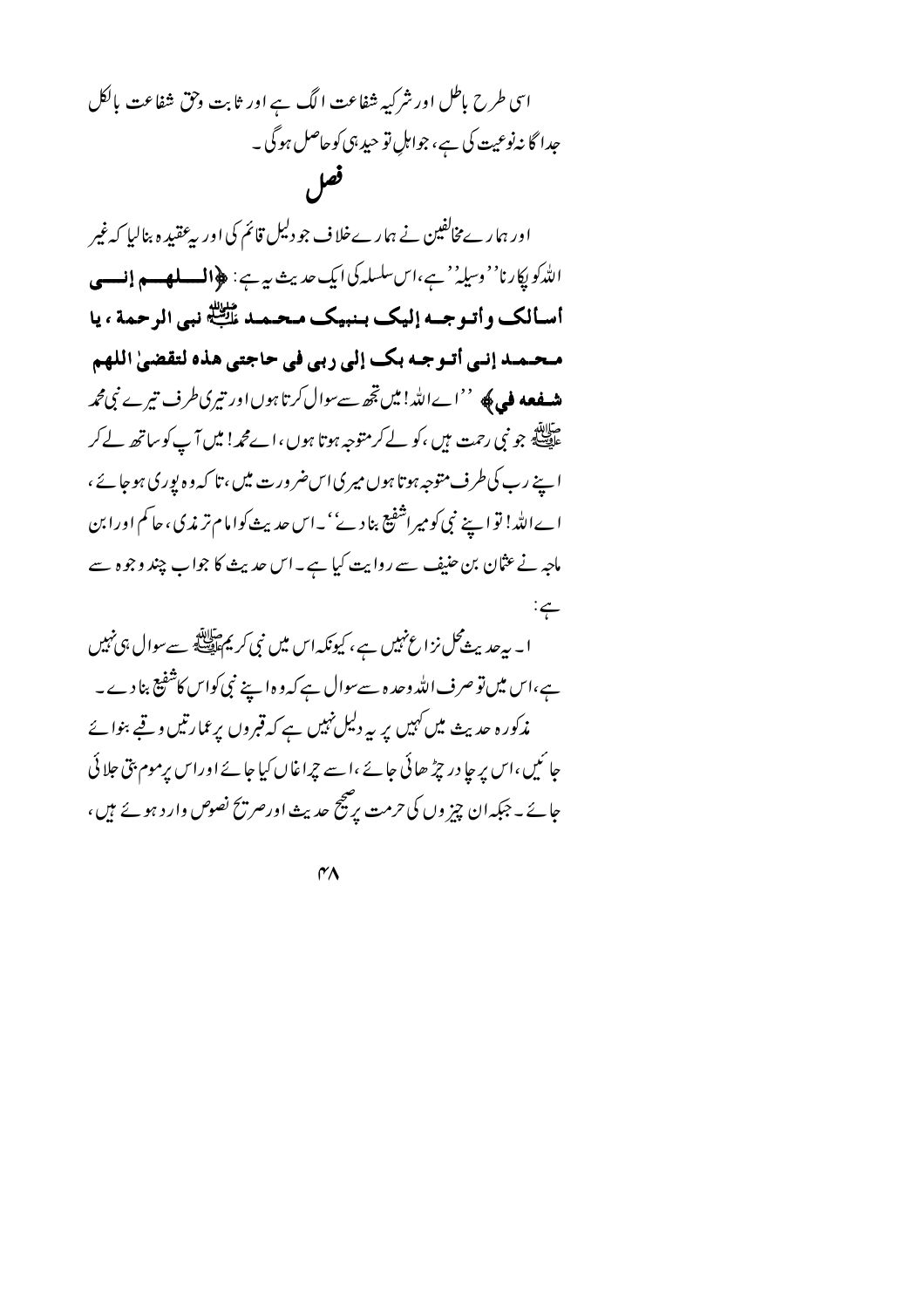عِيبا كَيْتَنْ مِين ہےكہ نِي كَرِيمَ اللَّهِ فِي ذَهِيلَ فِي السَّعْرِ السَّعْرِ اتَّ السَّقْبِسُور والممتخلين عليها المساجد والسرج ﴾ '' تبرول كي زيارت كرنے والی عورتوں اور قبروں پر مسجد یں بنانے اور چراغ حلانے والوں پر لعنت بھیجی ہے''۔اور بیرسارےاعمال کبیر ہ گناہ ہیں،حبیبا کہ اہل علم نے کہا ہے، پہائنک کہ علامہ ابن حجر میٹمی رحمہ اللہ نے کبیر ہ گناہ کی بی<sup>تع</sup>ریف کی ہے کہ'' کبیر ہ'' اس گناہ کو کہتے ہیں جس کے بارے میں''لعنت ،غضب یاجہنم'' کالفظا ٓ یا ہو۔ قبر وں پرعمارت بنانے کی حرمت پر صحیحین میں بہت ساری اچادیث آئی ہیں ، ان احادیث کی خلاف ورزی کرکے قبروں پرعمارت وقبے بنانے کے عمل نے امت مسلمہ کو بہت بڑی آ ز مائش میں مبتلا کر دیا ہے۔صاحب قبر سے مانگنا، اس سے امیدیں وابستہ کرنا،اس سے التجا کرنا،اس کے لئے نذ ریں ماننا،اس کے نام یر چہاں لکھنا، اس سے درخواست کرنا کہ اے آ قا! تو میری فلاں فلاں بگڑ ی بنادے وغیرہ با تیںعوام میں رائج وعام ہوگئی ہیں۔اوراس حقیقت سے آئکھیں نہیں موندھ لینا جا ہئے کہ''لا ت وعز پیٰ'' کی یوجا اسی طرح شروع ہوئی تھی۔ ہمارے مخالفین کے نز دیک ساری برائی اور تمام خرا پی ان لوگوں کے لئے ہے جو ان با توں کو برا بتائےاوران سے منع کرے۔ جوثخص قبر وں کی زیا رت کے سلسلہ میں نبی کر یم ایک کچھ کی سنت اورصحابہ کرا م رضی اللّٰہ عنہم کے تعامل کا نقابل آج کے دور کےلوگوں کےاعمال کے ساتھ کرے گا، وہ جان لے گا کہ یہ د ونوں عمل آ پس میں ایک د وسرے کی ضد ومنا فی ہیں ۔

 $r<sub>q</sub>$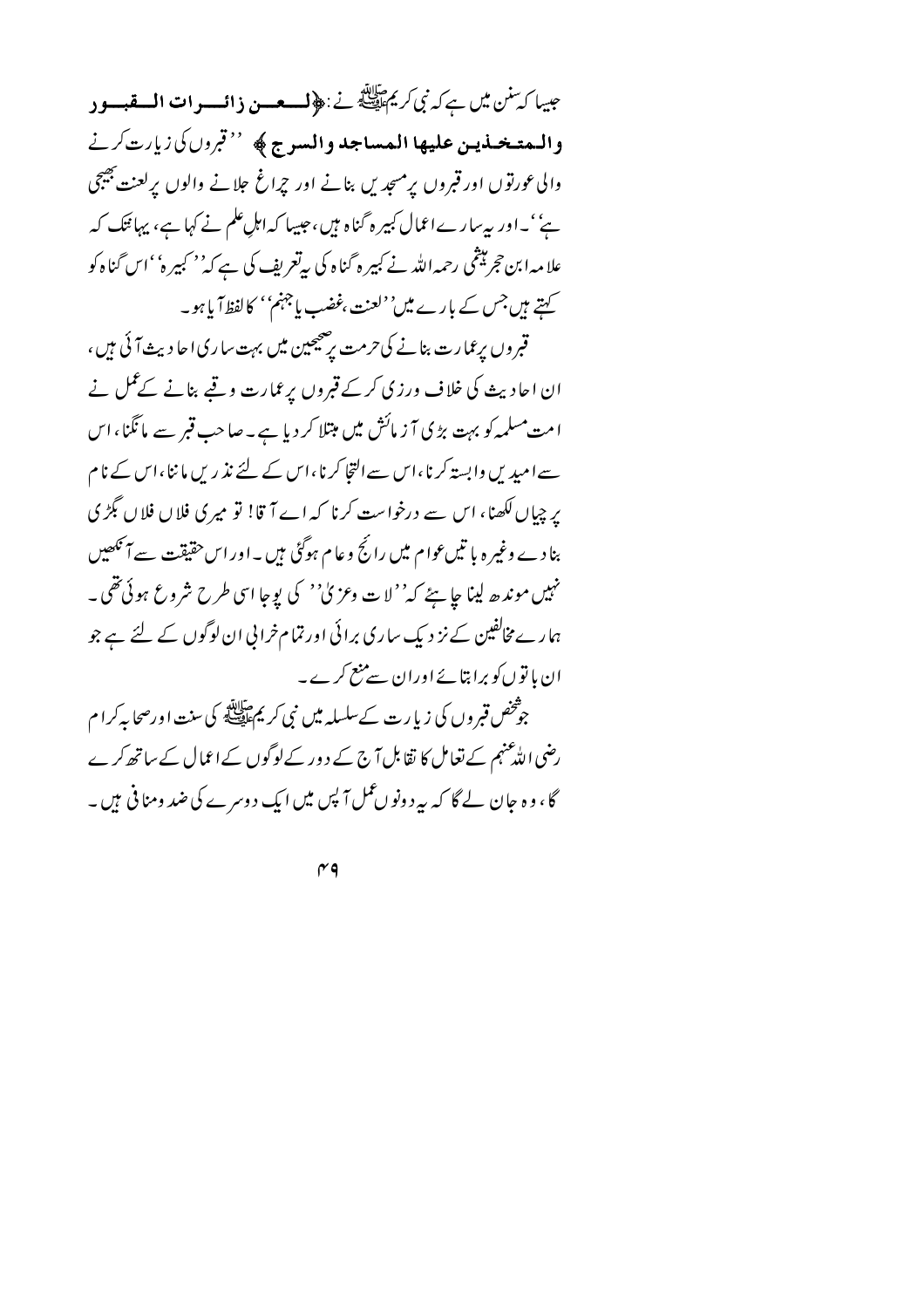فا ناپلٌد وا ناالبه را جعون په

اورآيت كريمه ﴿فَلا تِجْعَلُوا لَلَّهُ أَنْدَاداً وأنتم تعلَّمُونَ﴾ (القره: ۲۲)''خبر دار باوجود جاننے کےاللہ کے نثر یک مقرر نہ کرو''۔کا شان نز ول ہی بہ تھا کہ ایک یہودی عالم رسول اللّٰہِ اسلّٰہ اللّٰہِ علی اللّٰہ اللّٰہ کے پاس آیا،اس نے کہا:''اگرتم اللہ تعالیٰ کے ساتھ د وسروں کوشر یک نہ بناتے ،تو تم کتنی بہترین قوم ہو تے''،تم کتے ہو:"**ماشاء الله وشاء فلان**" ''جواللّٰہ تعالٰی عا<sup>ے</sup> اورفلاں عائے'۔ یہ سَ كَرنِي كَرِيمَ السَّلَامِيَّةِ نَے ارشادفر مايا:﴿**أما إنه قبد قبال حقاً﴾** ''يادركھو!اس یہودی نے حق ودرست بات کہی ہے' ۔اس پراللہ تعالٰی نے مذکورہ آیت کر یمہ نا ز ل فر مائی ۔اس جدید یک کوروایت کر نے والوں میں علا مہ جلال الدین سیوطی بھی ہیں۔( د تکھئےان کی تفسیر درمنثور )۔

اور بہ لوگ عملاً اپنے عقیدت والے بز رگوں سے اللہ تعالٰی کے مقابلہ میں زیا د ہ محت رکھتے ہیں،گر چہ وہ زبان سے کہتے ہیں کہ وہ ان سے اللہ تعالیٰ جیسی محبت نہیں رکھتے ،ان کے حالا ت اس بات کی شہادت دیتے ہیں ، کیونکہ بہ مشاہدہ ہے کہ و ہ قبر وں کی کعبہ شریف سے بڑ ھ کرتغظیم کر تے ہیں ، و ہ اللہ تعالیٰ کی حجھو ٹی فتیم تو کھا سکتے ہیں،مگر اپنے عقیدت والے بز رگوں کی قتم ہرگزنہیں کھا سکتے۔ ثابت ہوگیا کہ انہوں نے ہمارےخلاف جو دلیل قائم کی ہے اور ہم نے جس چیز سے منع کر دیا ہے،ان د ونو ں کے ما بین کو ئی تعلق نہیں ہے ۔ ۲۔ مذکورہ حدیث ہماری دلیل اور ہماری تائبدِ کرتی ہے کہ'' غیر اللّٰہ کو ایکارنا

 $\Delta \bullet$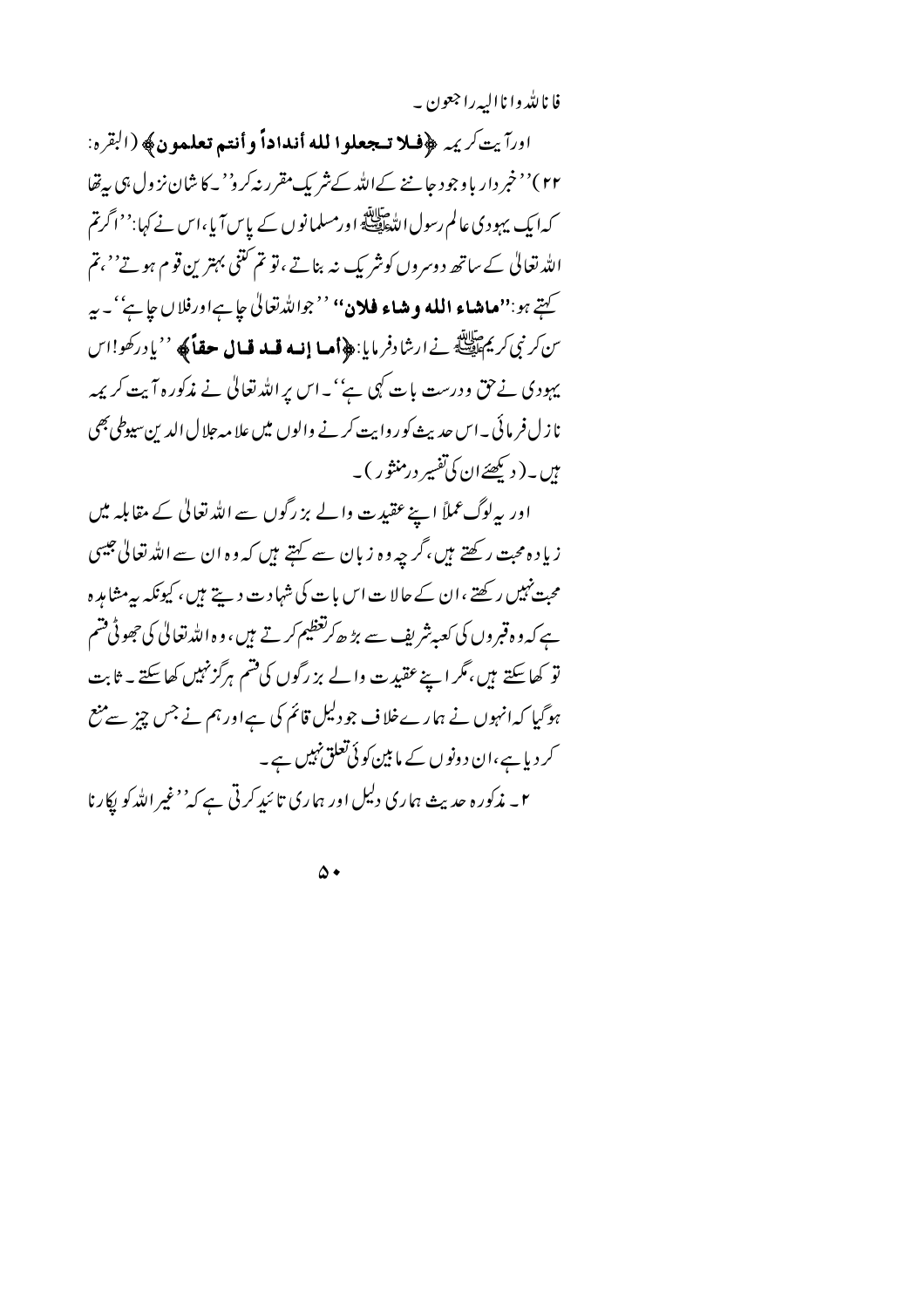عِائِزْتَهِيْسِ يُهْ'، كِيوْنَدِ:'﴿الْمَلْصُمْ إِنِّسِي أَمْسَأَلَمَكَ وِأَتَوْجِهِ إِلَيْكَ بِنْبِيك معصد الطالق.<br>معصد عَلَيْتَ نبي الموحمة ﴾ ''اےاللہ! میں تم سے سوال کرتا ہوں اور تیری طرف تیرے نبی محم<sup>طاللہ</sup> ہو نبی رحمت ہیں ،کو لے کرمتوجہ ہوتا ہوں'' میں سوال اللہ تعالیٰ سے ہے،مخلوق سےنہیں ہے۔اوراللہ تعالیٰ کی طرف متوجہ ہونا زندہ نبی کی دعا وشفاعت کے واسطہ سے جائز ہے۔اس کی دلیل آ گےآ رہی ہے۔اور **﴿پا محصد** إنسي أتـوجـه بك إلـي ربي في حاجتي هذه لتقضيٰ﴾ كاصحح مطلب به ہے کہ:''اےاللہ! میں تیری طرف تیرے نبی محمد اللہ کی دعا وشفاعت لے کرمتوجہ ہوتا ہوں''، جوآ پے اپنے کی حیات مبار کہ میں آ پ کی دعا ہی ہے۔اور یہی وجہ ہے كەجدىث كەنخمرمىن : ﴿**السلام شىفعە فى ﴾** كالفظ استعمال كيا گيا ہے جس كا مطلب ہے کہ''اےاللہ! تو اپنے نبی کی دعا وشفاعت میر حصؓ میں قبول فر ما''۔ اوراس جائز ہونے میں سب کا اتفاق ہے، کیونکہ زندہ وحاضرشخص سے وہ ساری چیزیںطلب کرناجائز ودرست ہےجن پروہ قدرت رکھتاہے۔ لیکن مُر د ہ اور غا ئب زند ہ سے مد دطلب کرنا قطعاً جا ئزنہیں ہے،اور نہ اس سے ایپی چیز کی درخواست جائز ہے جس پر وہ قادرنہیں ہے، ارشاد ریانی ہے: ﴿قل إِن الأمو كله لله﴾ ( آل عمران:١٥٣)''اے نبي! آپ کہ دیجئے کا مکل کاکل اللہ کےاختیار میں ہے''۔ اوراس صحابی کا مقصد زندہ نبی سے دعا طلب کرنااوراللہ کے پاس آ ﷺ کی شفاعت کی قبولیت کےسوا اور کچھ نہ تھا۔اوراب نمی کریم ماللہ سے کہا ۔وسنت اور

 $\Delta$  |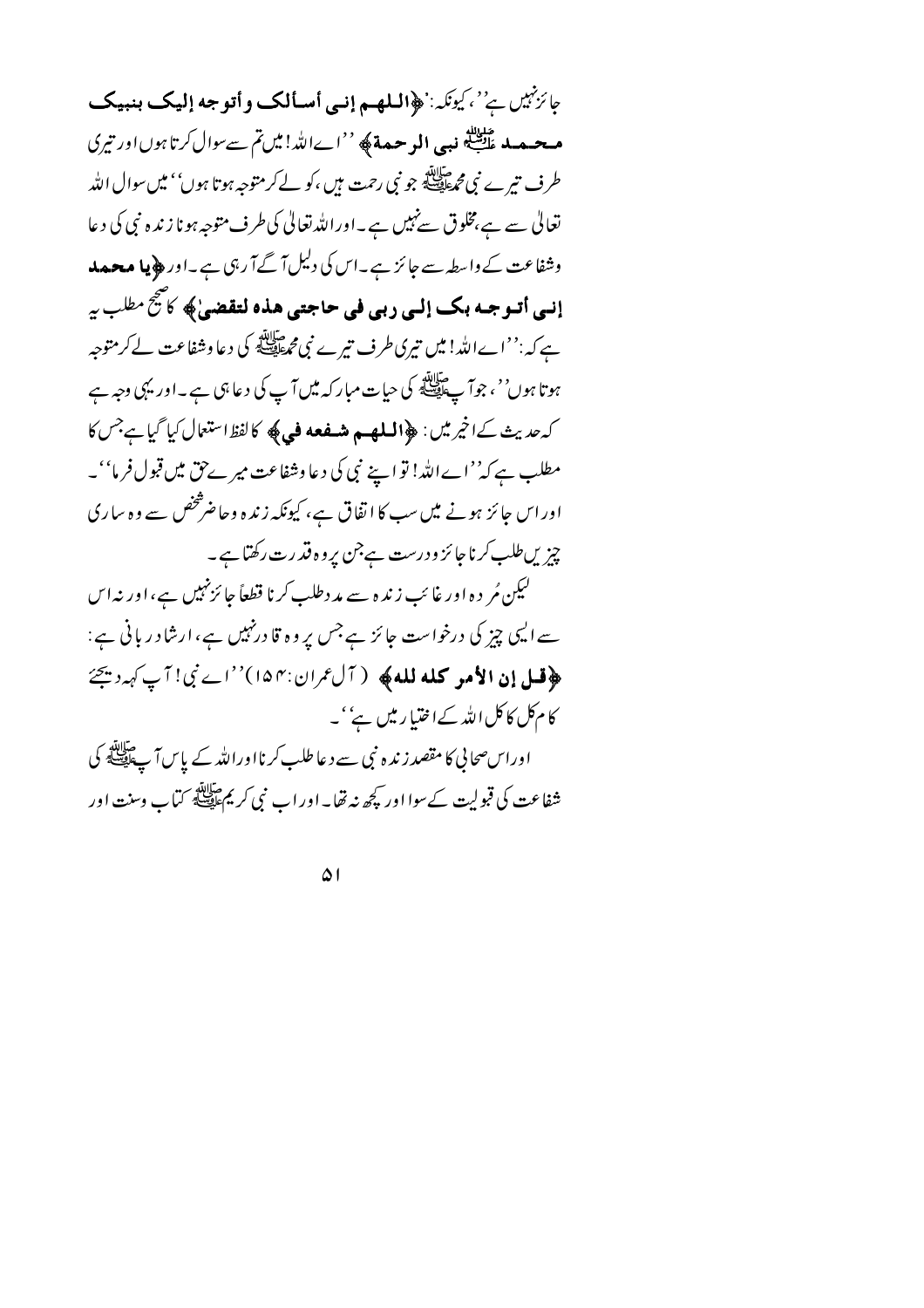اجماع امت کے دلائل کےمطابق اس دیبا سے دار بقا کوسد ھار گئے ہیں۔ اوراسی سبب سے نبی کر یمﷺ کی وفات کے بعدصحا بہ کرام رضی اللّٰهِ عنهم نے آپ کے چچاعباس بنء بدالمطلب رضی اللہ عنہ سے پانی کے لئے دعا کرائی تھی اور قحط سالی کے سال ان سے بپردرخواست کی تھی کہ وہ ان کے لئے استیقاء کی دعا کرد پں۔اس جدیث کوامام بخاری رحمہ اللہ نے انس بن ما لک رضی اللہ عنہ سے روایت کیا ہے ۔صحابہ کرام رضوان اللّٰہ علیہم اجمعین نہ آ پے ایک کی قبر کے پاس آ ئے اور نہ وہاں دست بستہ کھڑے ہوئے اور نہ آ ب سےاستیقاء کی درخواست کی ، جبکہ نې کريم الله کې قبر کې زندگې' <sup>د</sup> حيات برزخې'' ہے، د نيا جيسي حيات *نہيں ہے ۔* اور دعاایک عبا دت ہےاورعبا دت میں اصل تو قیف وانتاع ہوتی ہے۔اگر یہ عام عبادات کی طرح ہوتی ، تو نبی کریمﷺ اسے جائز قرار دیتے اور آپ کے اصحاب اسے زیادہ بہتر طور پر جانتے اور اس پرعمل کرتے ۔اور یہی سب ہے کہ صحابہ کرام اور تا بعین عظام میں سے *کس*ی نے بھی ایپانمل نہیں کیا ، جبکہ وہ اس کے ۔<br>سخت مختاج تھے اور جبکہ وہ دوسروں کے مقابلہ میں کتاب اللہ اورسنت رسول اللہ *ک*و زیادہ جانتے تھےاورآ پے پہلائے کی شریعت کےا تاع کےزیاد ہ *7 یص تھے۔*اس کے برنگس ان سے منقول ہے کہ وہ اس سے منع کرتے تھےاور آ پﷺ کی قبر کے پاس کھڑے ہوکر د عا کرنے کوًتخی سے منع کرتے تھےاور وہ خپرالقر ون کےلوگ تھے جس کے خیر القرون ہونے کی شہادت خود نبی کریمﷺ نے دی تھی ، آپ نے فرمایا تما:﴿ حَيهو كبه قبونسي، ثبه الذين يلونهم﴾ ''تم ميں بہترين لوگ ميرے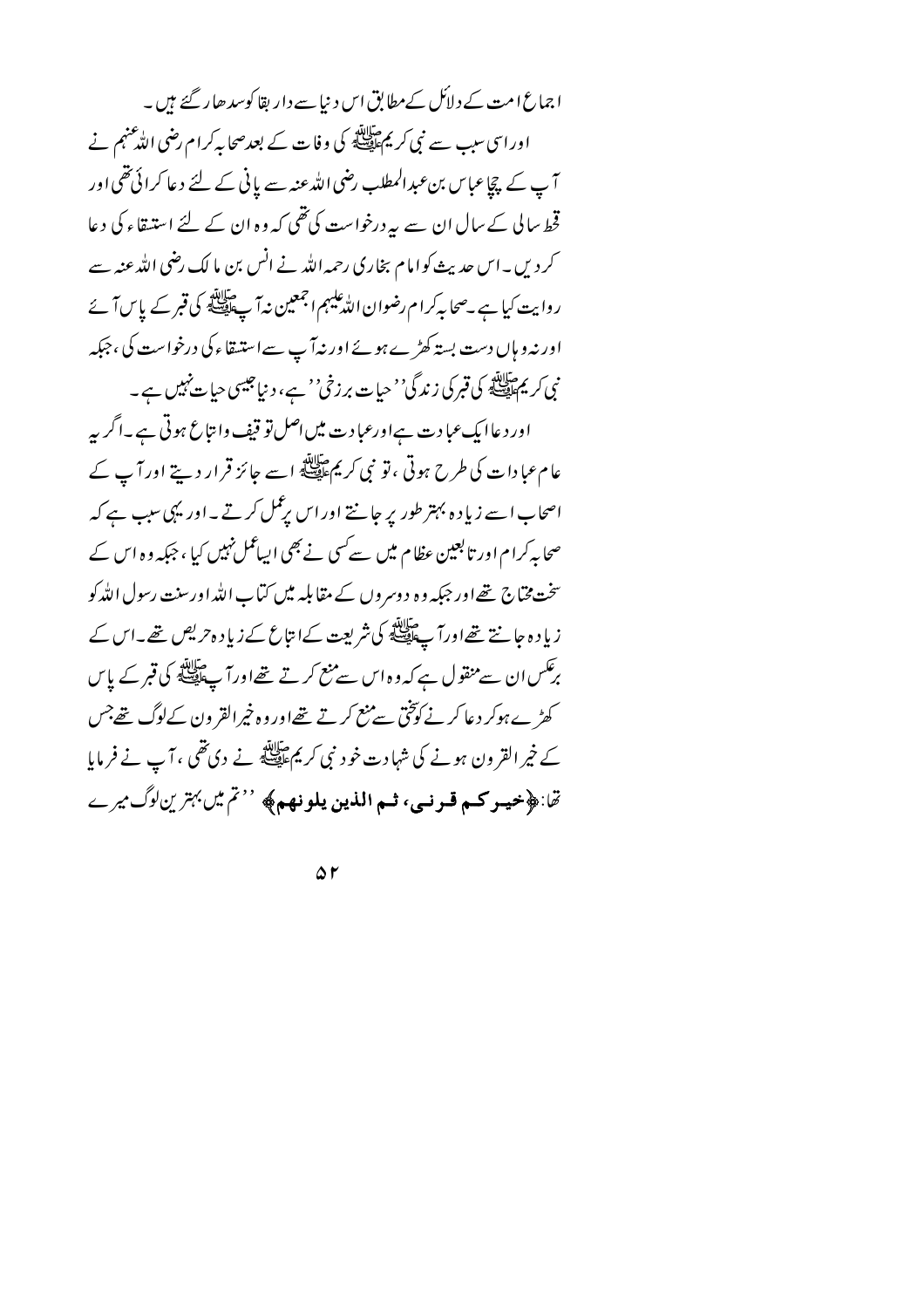ز مانہ کےلوگ ہیں، پھر وہ لوگ جوان کے بعد ہیں'' بحمران ( راوی ) نے کہا: میں نہیں جا نتا کہ آپ پیلائے نے آپ کے زمانہ کے بعد دوقرن کا ذکر کیا ، یا نتین کا ۔اس حدیث کوا مام بخاری رحمہ اللہ نے اپنی ضج بخاری میں ذکر کیا ہے۔ ۳۔ان لوگوں نے پہ خیال کرلیا کہ بہ حدیث نبی کریم علاقہ کے علاوہ دوسرے لوگوں سے وسیلہ پکڑنے کی دلیل ہے۔اس طرح وہ محل نزاع سے دوسری بات کی طرف نکل گئے اور وہ ہے نبی کریمﷺ کے علاوہ دوسروں کا وسیلہ پکڑیا، جبکہ اس حدیث میں سرے سےاس کی کوئی دلیل نہیں ہے ۔ کیونکہ فقہاءکرام نے پیصراحت کی ہے کہ فارق کی موجود گی میں قیاس جائز نہیں ہے۔اس لئے ہمارے لئے بیرکہنا: "البلهم إنا نسألك ونتوجه إليك برسولك نوح، يا رسول الله ف و ح<sup>،،</sup> ''اےاللہ! ہم تم سے سوال کرتے ہیں اور تیری طرف متوجہ ہوتے ہیں ، تیرے رسول نوح کے واسطہ سے،اےاللہ کے رسول نوح!'' ہرگز جائز ودرست نہیں،اور نہ یہ کہنا جائز ہے:اےاللہ! ہم تھ سے سوال کرتے ہیں اور تیری طرف متوجہ ہو تے ہیں تیر نے خلیل ابرا ہیم علیہ السلام کے واسطہ سے ، یا تیر کے کیم موںیٰ علیہ السلام کے واسطہ سے، یا تیری روح عیسیٰ علیہ السلام کے واسطہ سے''۔ حالانکہ ہمارے نبی محم<sup>حقالِق</sup>َة اورنوح علیہ السلام میں جامع ''رسالت'' ہے اور ابرا تیم اور ہمارے نبی علیہاالسلام میں ان کے غلیل ہونے کے ساتھ جامع '' رسول ہو نا'' ہے ۔ اسی طرح موںیٰ علیہ السلام میں کلام کے ساتھ رسالت ہے اورعیسیٰ علیہ السلام میں ان کےاللہ کےکلمہ وروح ہونے کےساتھ رسالت ہے۔اس لئے ہمارے لئے اس

 $\Delta r$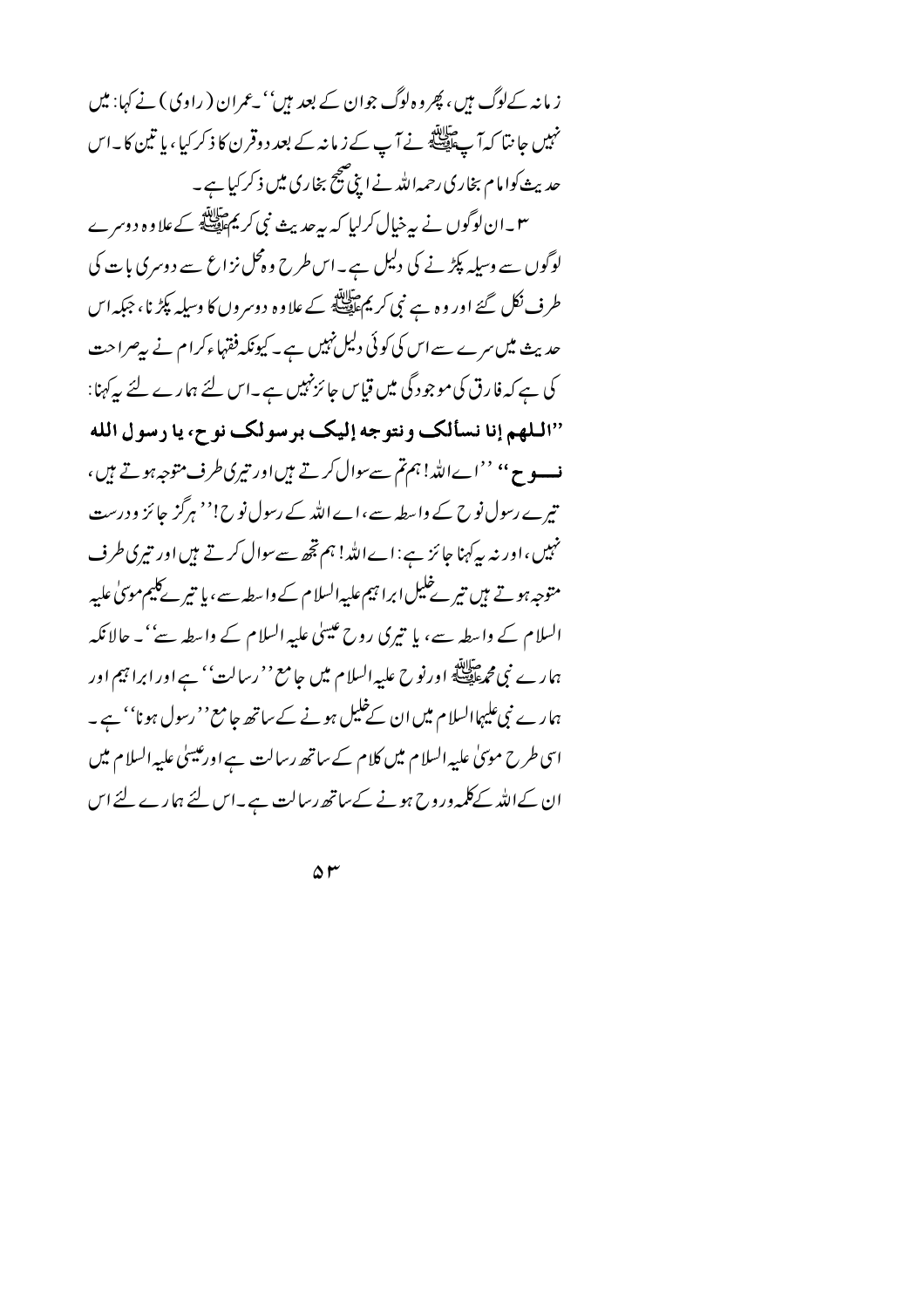طرح کہنا جائز و درست نہیں ہے، کیونکہ یہ چز واردنہیں ہے۔اور وہ کام کرنے کی ہمیں کوئی حاجت نہیں جو حدیث میں وارد نہ ہو۔اور بوقت ضرورت اس حکم میں قیاس کرنا جائز ہوتا ہے جس میں کوئی نص موجود نہ ہو ۔اور جب نص موجود ہو، تو قیاس کو جائز کہنے والوں کے نز دیک بھی قیاس کرنا جائز ودرست نہیں ہے ۔ پھر ہمارے لئے ایسےقول کواپنی طرف سے گھڑ لینے کی کوئی ضرورت نہیں جوشرک تک لے جائے ، خاص طور سے جبکہ اس میں وہ بات پائی جائے جواس حدیث میں وار د ہے۔اور جبکہ شرک اس امت میں چیونٹی کے چلنے کی آ واز سے بھی خفیف ترشکل میں داخل ہوجائے گااور پہ امت تہتر فرقوں میں بٹ جائے گی اور ایک فرقہ کے علاوہ سار ےجہنمی ہوں گےاورنجات یانے والاصرف وہ فرقہ ہوگا جو نبی کریم ایسے اور آپ کےصحابہ کرام کےنقش قدم اورطریقہ پر ہوگا۔ ۶۔ وسیلہ اس بات کا نامنہیں ہے کہ بندہ غیر اللہ کو پکارے اور اس سے اپنی

حاجت طلب کرے،جس برسوائے اللہ رب العز ت کے کوئی قدرت نہیں رکھتااور جو خودا پنےنفس کے لئے نفع ونقصان کا مختار ہےاور نہ موت وحیات اور بعث کا ما لک ۔ اورا گرکھیاں ان سےکوئی چیز اڑ الے جا ئیں ،تو وہ ان سے واپس چچین نہیں سکتے ۔ فعل

مشکلات ومصائب کے وقت غیر اللّٰہ کو ایکار نے کے جواز پر ہمارے خلاف جو دلیل قائم کی گئی ہے،ان میں سےایک حدیث عبداللہ بن مسعود رضی اللہ عنہ کی ہے، جس میں نبی کریم اللہ نے ارشادفر مایا: ﴿**إِذا انسفیلیت داہة أحید کی فی** 

 $\Delta \Gamma$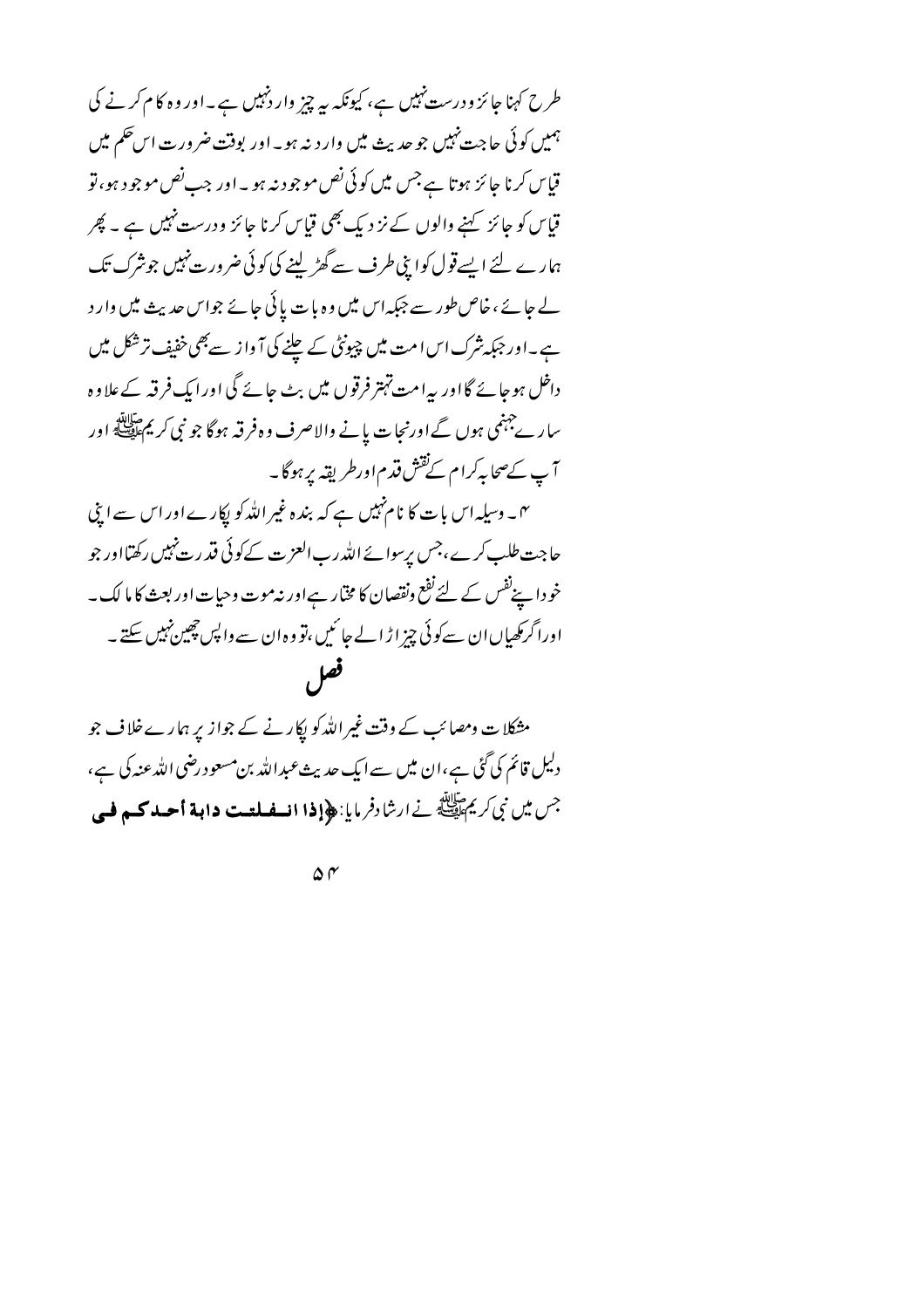أد حل فيلا-ة فيلهنهاد يبا عباد الله احبهبوا﴾ ''جب سي كاعانورسي دسيع بیابان میں بدک جائے ،تو وہ بیآ واز دے کہا ےاللہ کے بندو!اسےروک رکھو' ۔ اورایک دوسری روایت میں ہے:﴿إِذا أَعيت فِيلِينِهادِ يِبا عِبادِ اللَّه **أعيه مو ا ﴾** ''جب جانو رتھکا کرعا جز کر دے،تو بہآ واز لگائے کہا ےاللہ کے بندو! مدد کر د'' منجملہ جہالت وگمراہی کے ایک پہنچی ہے اور اصل معنیٰ کواس کے مقصد سے پھیر دیا گیا ہے۔

اولاً: یہ بات سرے سے وسیلہ ہی نہیں ہے ۔ کیونکہ'' وسیلہ'' ان اعمال کو کہتے ہیں جن کے ذریعہ اللہ تعالیٰ کا قرب حاصل کیا جا تا ہے، اور مذکورہ بات قرب حاصل کرنے والےاعمال میں سے ہے ہی نہیں۔

ثانیاً: مذکور ہ د ونوں ا حا دیثے پیچ نہیں ہیں ۔ پہلی حدیث کوا مام طبرانی نے اپنی پیچم کبیر میں عقبہ رضی اللہ عنہ سے بسندمنقطع روایت کیا ہے ۔ اور جانور بد کنے والی حدیث کوامام نو وی رحمہ اللہ نے امام ابن ایسنی کی طرف منسوب کیا ہےاوراس کی سند میں معروف بن حسان راوی ہےجس کے بارے میں امام ابن عدی نے کہا کہ وہ منکر الحدیث ہے۔اور مذکورہ دونوں حدیثوں میں اور نہان سے پہلی والی حدیث میں قبر والوں کو پکار نے کی دلیل ہے، جیسے دور دراز مقام سے شخ عبدالقا در جیلا نی کو پکارنا، نیز نہان کےعلاوہ دیگرانبیاء، یااولپاءکو پکارنے کی ان حدیثوں میں کوئی دلیل ہے۔ زیا دہ سے زیا دہ ان حدیثوں سے بیرثابت ہوتا ہے کہاوران کا مطلب بھی یہی ہے کہ اللہ تعالیٰ نے اپنےمخلوق میں سے کچھ ملائکہ کوجن کوصرف اللہ تعالیٰ ہی جا نتا ہے،اس

 $\Delta \Delta$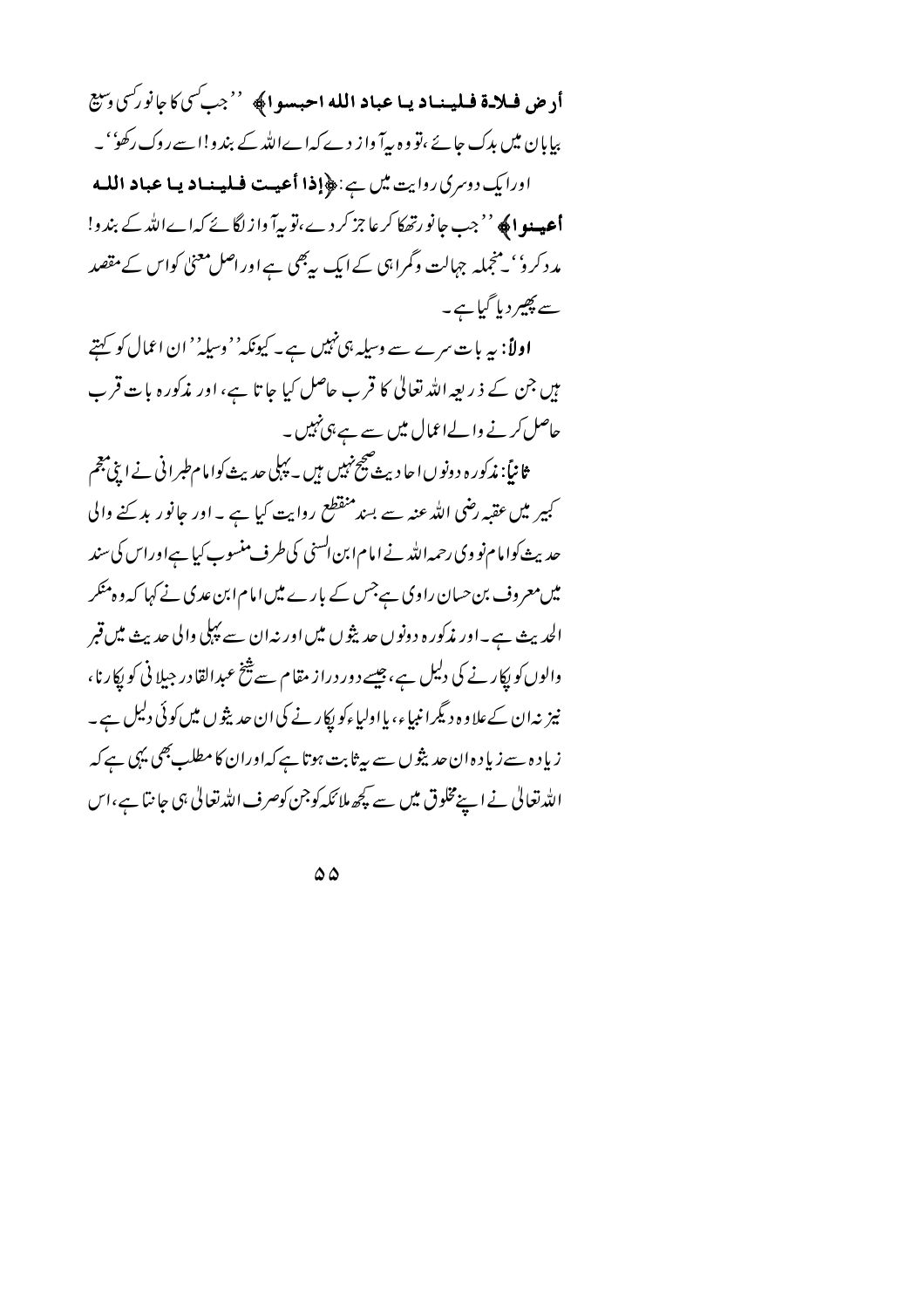كام كے لئے مقرر كياہے۔ ﴿ وما يعلم جنود دبك إلا هو ﴾ (المدثر:٣١) ''اور تیر ے رب کےلشکر وں کواس کےسوا کوئی نہیں جا نتا''۔اب اگراس حدیث کو دلیل بنا کر<sup>کس</sup>ی معین شخص کواس کا نام لے کر ایکارا جا تا ہے ،تو پہ اللہ کے رسولﷺ پر حجھوٹ با ندھنا ہےاورالیںمخلوق کو پکارنا ہےجس کو پکار نے کاحکم نہیں دیا گیا ہے۔اور اس حدیث کا مطلب ہرحرکت وسکون اور ہر قیام وقعود میں پکار نانہیں ہے، بلکہاس کی صرف اس وقت اجازت ہے، جب سامان اٹھانے ، یا جانور بد کئے کے وقت مدد کا ارا د ہ کرے۔اور و ہجی اس وقت جب ہم اس حدیث کو صحیح و ثابت مان لیں ۔

ثالثًا:الدُّتوالي نےفرمايا:﴿المهومِ أكـمـلت لـكـم دينكم و أتـممت عليكم نعمتي ورضيت لكم الإسلام ديناً﴾ (المائده:٣)'' آج مي نے تہمارے لئے دین کو کامل کر دیااورتم پراپناانعام کبر پورکر دیااورتمہارے لئے اسلام کے دین ہونے پر رضامند ہوگیا''۔اب اللہ کےفضل وکرم سے دین کمل ہوجانے کے بعد ہمارے لئے یہ بالکل جائزنہیں ہے کہ ہم اس میں ایپی چز ابنی طرف سے داخل کر دیں جو دین میں سےنہیں ہےاوراس کے لئے ایپی چیز پر قیاس کریں جس پر قیاس کرنا ہرگز درست نہیں ہے۔ **رابعاً**: جب صحیح حدیث قواعدشر بعت کے مخالف ہو،تو اس برعمل متر وک ہوجا تا

ہے، کیونکہ محدیثن کرام نے کہا ہے کہ صحیح حدیث جو قابل عمل ہو، وہ ہے'' جسے عادل ضابط اپنے ہی جیسے عا دل ضابط سے روایت کرےاوراس میں کوئی خفیہ علت ہو،اور نہ کسی فسم کا شذوذ''،نو پھراس حدیث پر کسے عمل درست ہوگا جس پر کلام ہے اور جو

 $\Delta$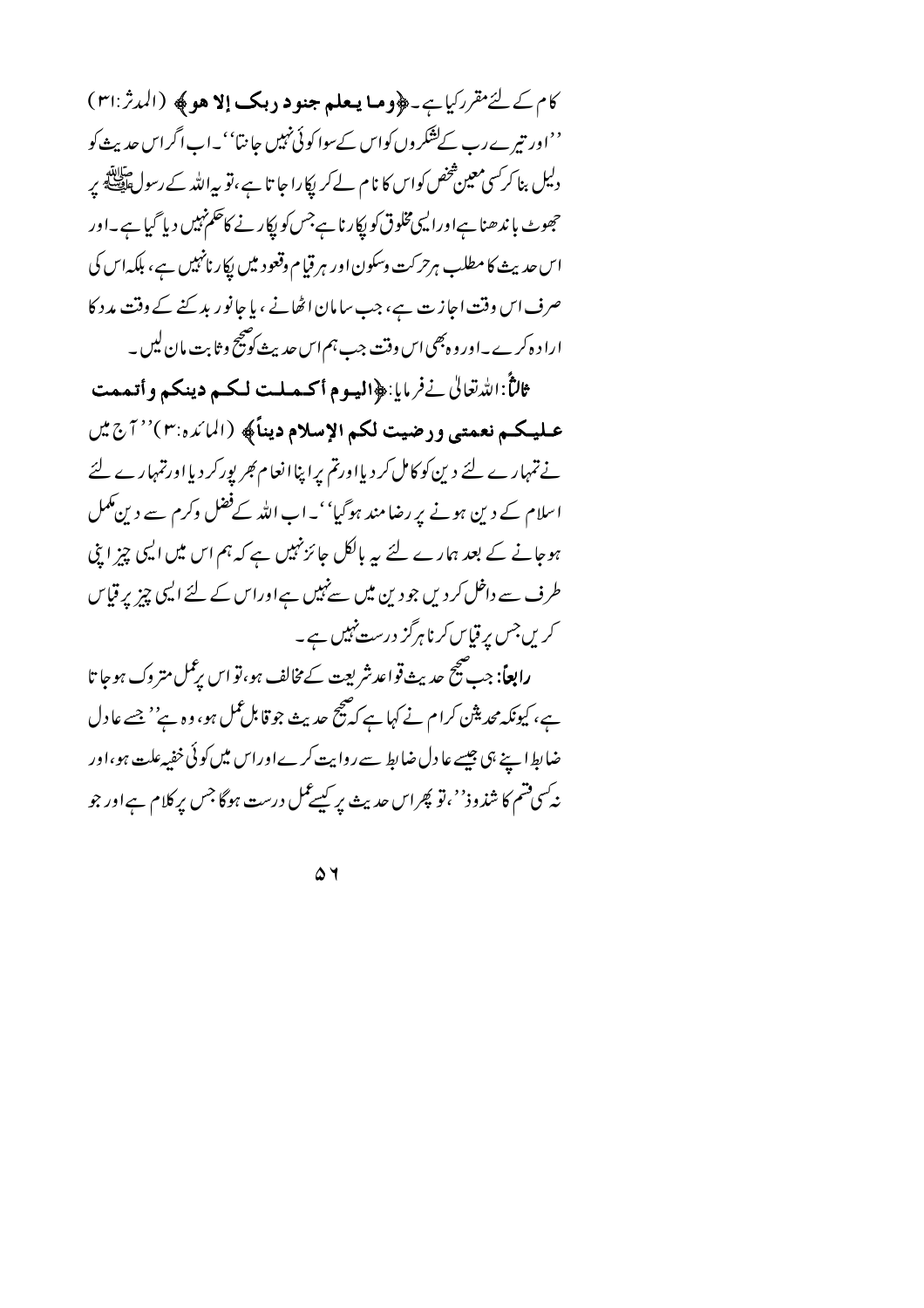اس بات بر دلالت بھی نہیں کرتی جو پہلوگ ثابت کرنا جا ہتے ہیں، نہ دلالت مطابقی ، نە<br>نەھىمنى اور نەالتزامى بەيجرىيەاللەك رسول قاپلىنىچە يرسراسر بېتان ئېيس تواور كىيا ہے؟ خامساً: بہادگ ابنی مقبولیت کوان بز رگوں کے تذکرہ سے تفویت پہنچانے کی کوشش کرتے ہیں جن سے ان کوعقیدت ہے اور سارے کارنامے انہی کی طرف منسوب کرتے ہیں۔اور ہر څنص اپنا واقعہ بیان کرتا ہے کہ اس نے فلاں شخ سے استغا شہ کیا تھا، تو انہوں نے اس کی مد د کی تھی اور اس کواس کی اس پر بیثانی وتکلیف سےنجات دے دی تھی۔اگر کوئی کیے کہ بڑی پاک ذات اس کی ہے جس کے ہاتھ میں ہر چیز کی بادشاہت ہے،سبحان اللہ! بیاتو بہتان عظیم ہے، تو وہ لوگ اس پر بل پڑیں گے،اسے خار جی قرار دیں گے،اسے بدعتی موسوم کریں گےاورکہیں گے کہ تم کومعلوم نہیں کہ اولیاءکرام کوکوئی خوف نہیں ہوتا اور نہ وہ ٹمگین ہوتے ہیں۔ پھراگر وہ یہ کہے کہ یہ چیج ہے،لیکن کسی کے لئے بھی ایک رائی کے دانہ برابر بادشا ہت نہیں ہے،ارشادر بانی ہے:﴿ذلكم البله دبكم، له المملك والذين تدعون من دونه مايملكون من قطمير، إن تدعوهم لايسمعوا دعاء كم وليو سيمتعوا ما استجابوا لكم ويوم القيامة يكفرون بشرككم﴾ ( فاطر : ١٣ تا١٣) '' يہى ہےاللہ تم سب كا يالنے والا ،اسى كى سلطنت ہے ۔جنہيں تم اس کےسوا پکار رہے ہو وہ تو تھجور کی تحصل کے حیلکے کے بھی ما لک نہیں ۔اگرتم انہیں بکار و ، تو و ہ تمہاری پکار سنتے ہی نہیں اور اگرس بھی لیں ، تو فریا د ری نہیں کریں گے ، بلکہ قیامت کے دن تمہارےاس شرک کا صاف ا نکارکر جائیں گے' ۔

 $\Delta 2$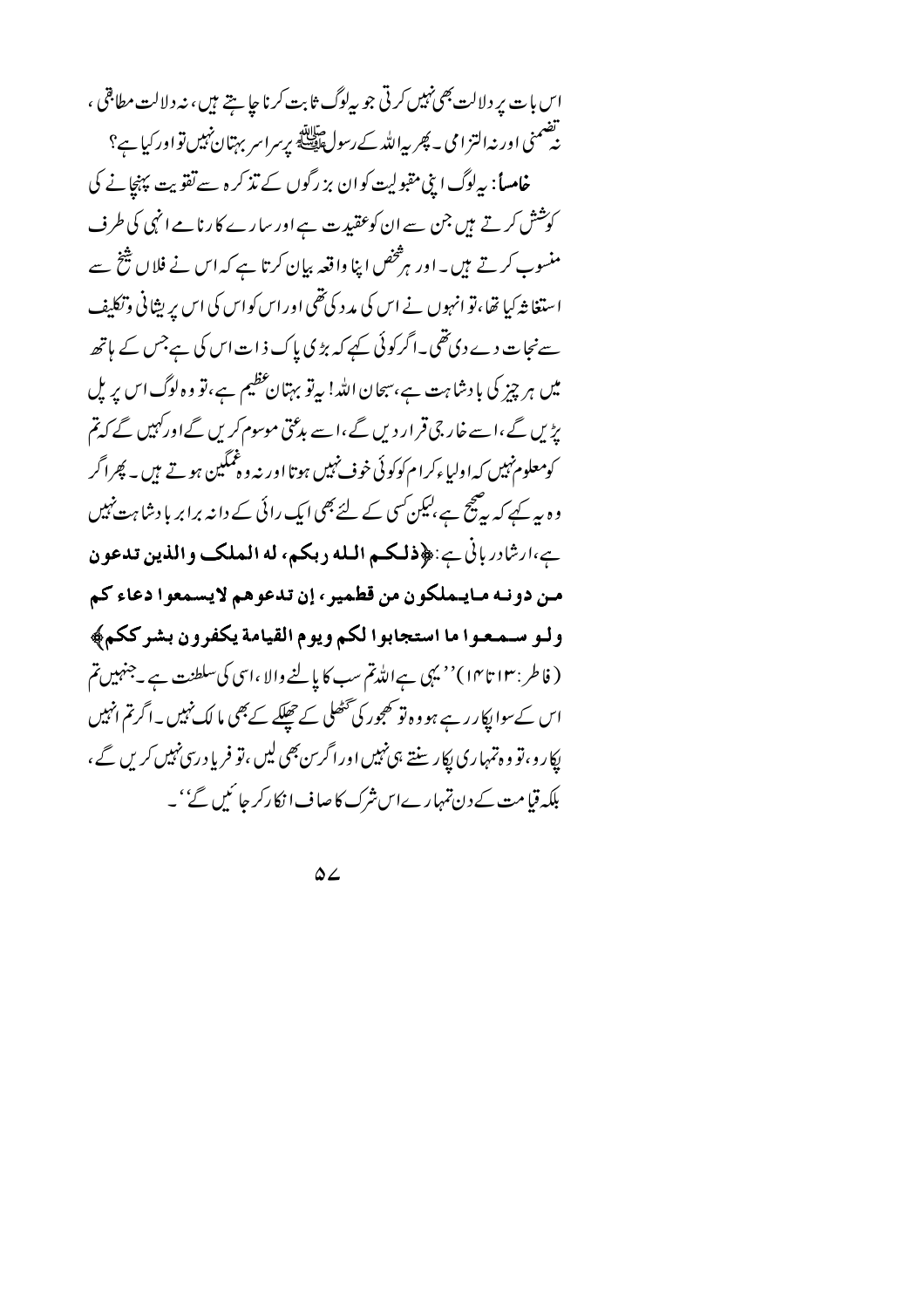توعلم وانصاف کے مدعی کا جواب بیرہوگا کہ بیہآ بیت بتوں کی یوجا کے بارے میں نا ز ل ہوئی ہے ،تو اس کا جواب ہیر ہے کہ لفظ کے عموم کا اعتبار ہو تا ہے ، خاص سب کااعتیا رنہیں ہوتا۔

اوراس سے بڑی ڈ ھیٹ اور کیا ہوسکتی ہے کہ ایک شخص بعینہ مشر کین جیسا ، پااس سے بدترعمل کرتا ہے ، پھر وہ دعویٰ کرتا ہے کہ میں مشرک نہیں ہوں ۔اب اس کے یاس اس کےسوااورکوئی دلیل نہیں رہ جاتی ہے کہ امت کا اس پرا تفاق ہےاور پہ امت گمراہی پرجمع نہیں ہوسکتی ،اس سے تو پوری امت اسلا میہ کو گمراہ بنا نااورا ہنے آباءوا جدا دکواحمق سمجھنالا زم آتا ہے۔

اس کا جواب ہہ ہے کہ پیامت مسلمہ پر بہتان ہے ۔ بیرعدیث وتفسیر کی کتابیں بول رہی ہیں کہ غیر اللہ کوالیں چیز کے لئے پکارنا جائزنہیں ہے، جس پر وہ قدرت نہیں رکھتا،اور نہ سپ<sup>ر</sup> میں جائز ہوسکتا ہے، کیونکہ آیات قر آ نیہاوراحادیث نبو بیراور علاءکرام کےاقوال واضح طور پر بیہ بتاتے ہیں کہ یہی اصلی شرک ہے،اوراللہ تعالیٰ اپنے *عبیب محمد رسو*ل اللّٰہِ ا<del>لسَّلاَلِیَّ کے</del> خرما تاہے: ﴿ **فَسَلَّ تعالَوا أَتَيْلَ ما حرم دبکم** عليكم ألا تشركوا به شيئاً﴾ (الانعام:١٥١)'' آپ كَيْرَكَهْ دَمِينِمْ كُودِهِ چزیں پڑھ کر بناؤں جن کوتمہارے رب نے تم پرحرام فرمادیا ہے، وہ پیرکہ اللہ کے ساتھ *کسی چیز کوشریک مت کھہر*اؤ''۔ نیز ارشادر بانی ہے: ﴿ **وقسصے یٰ دیک اَلا تسعبدوا إلا إياه﴾** (الاسراء:٢٣)''اور تيرايروردگارصاف صاف حكم ديج كا ہے کہ تم اس کے سواکسی اور کی عمادت نہ کرنا''۔

 $\Delta \Lambda$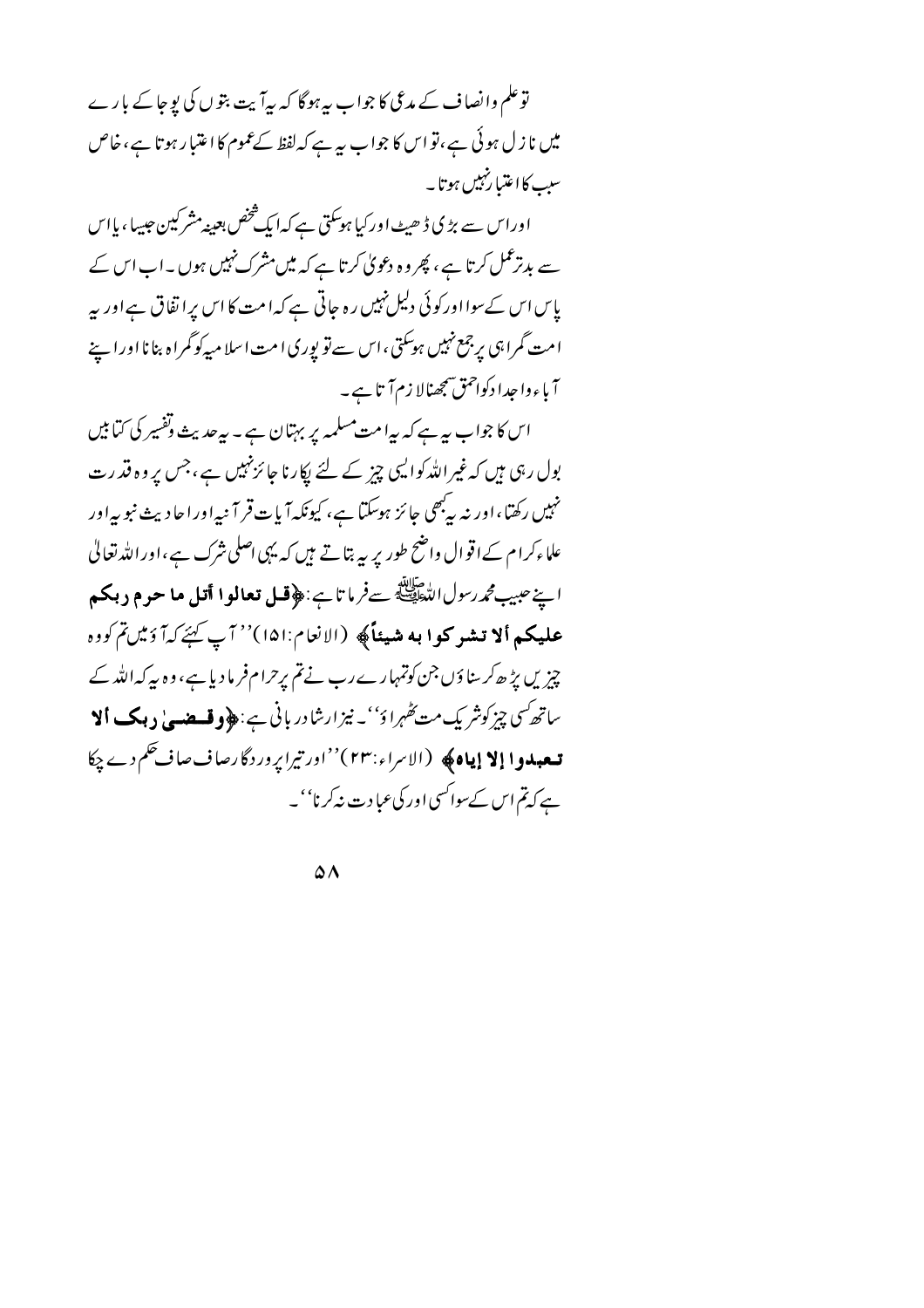سا دساً: اہلِ علم کا اس بارے میں اختلاف ہے کہ اللہ کی مخلوق میں سے کسی مخلوق کا وسیلہ پکڑ نا مکر وہ ہے، یا حرام ہے۔اورضج دمشہورقول کے مطابق بیرحرام ہے، جیسا کہ علا مہ ابو<del>م</del>حمرعز بن *عبد السلا*م نے اپنے فماویٰ میں کہا ہے کہ<sup>: ''</sup> اللہ کی مخلوق میں سے سی مخلوق کا وسیلہ پکڑنا جائز نہیں ہے ، نہ انبیائے کرام کا اور نہ کسی دوسرے کا''۔اورانہوں نے ہمارے نبی کریمﷺ کے بارے میں تو قف کیا ہے کہ آ پ کا وسیلہ پکڑ ناحرام ہے، پا مکر وہ ہے۔اوراس سلسلہ میں امام ابوحنیفہ رحمہ اللہ اورآپ کےاصحاب کا قول پہلےگز رچکا ہے۔

<mark>سابعاً: بی</mark>لوگ اپنےعقیدت کےلوگوں سے جن کے بارے میں وہ راز وبرکت کاعقیدہ رکھتے ہیں،ابنی اولا دکونیچ دیتے ہیں،اوران سےان کی عبادت کراتے ہیںاور ان کے لئے خانقا ہیں بنواتے ہیں اور ان خانقا ہوں میں لہو وطرب کے اسباب مہیا کرتے ہیں، اور لوہے کے ہتھوڑے اپنے آپ پر مارتے ہیں۔ان لوگوں میں''علوانہ''،'' قادر بہ''' رفاعیہ'' جماعت زیادہ مشہور ہیںاور پہ ایسے نام ہیں جن کے لئے اللہ تعالیٰ نے کوئی سند و دلیل نہیں ا تاری ہے۔ الله تعالىٰ نے ہمارا نام''مسلمان' 'رکھا ہےارشادر بانی ہے: ﴿ م**سلة أبي يحسى** إبىراهيم هو سىماكم الىمسلمين من قبل وفي هذا﴾ (الحُ:٤٨)

'' دین اپنے باپ ابرا ہیم کا قائم رکھو ،اسی اللہ نے تمہارا نام مسلمان رکھا ہے اس قر آن سے پہلےاوراس میں بھی''۔ اورا پنےعقیدت والے څض سے بیچا ہوا بچہ جب بیار پڑ تا ہے،تواس کے گھر

 $\Delta$ 9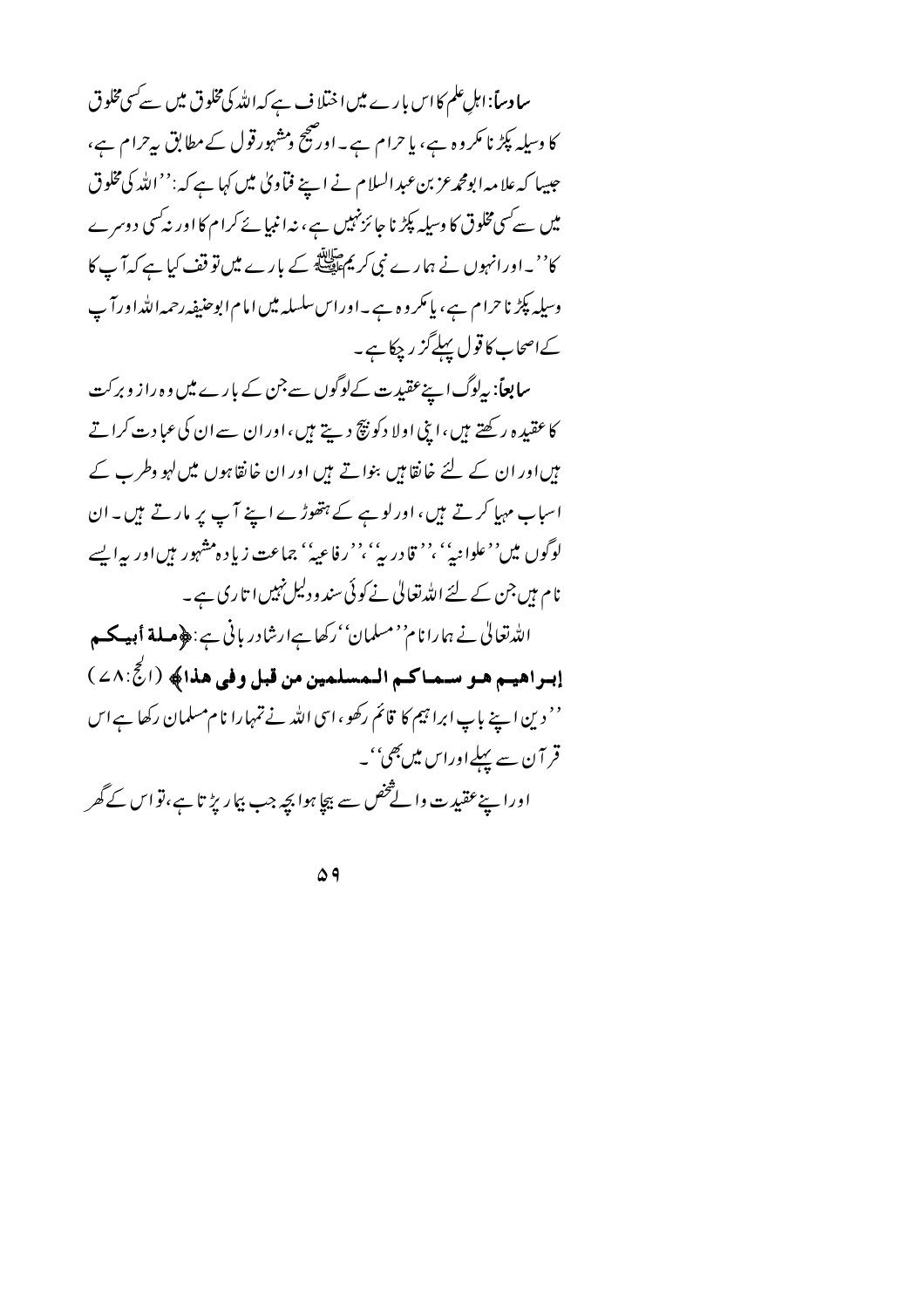والے اس عقید ت والے شخ کے لئے نذ ر مانتے ہیں اوراس سے مد دطلب کرتے میں کہ وہ اس کو بیاری سے شفا دے دےاوراس کی پریشانی دورکر دے۔اور پہ بات علماء و جہلا ء سب طبقہ میں سرایت کرگئی ہے، ایبا لگیا ہے کہ علماء بھی رسم ور واج اور عا دا ت ونقالید کے سا منے اپنے گھٹنے ٹیک دیئے ہیں اور پسائی اختیار کر گئے ہیں اور ان کی عقلیں کتاب وسنت اور اقوال ائمہ کے مراد ومقصد کو پیچھنے سے مار دی گئی ہیں ۔الا ماشاءاللہ ۔

## فعل

اس سے یہ بات واضح ہوگئی ہے کہ شیطان کعین نے اہل بدعت و جہالت کو دھوکہ میں مبتلا کر رکھا ہے،جس کےسبب وہ قبر یں کھڑی کئے ہوئے ہیں ،ان کی تعظیم کرتے ہیں اوراللہ کےعلاوہ ان کی عبادت کرتے ہیں ۔ پھر شیطان ملعون نے اپنے اولیاء کے کا نوں میں یہ بات بھی ڈال رکھی ہے کہ جوشخص قبروں کی یوجااوران کے عرسوں سے منع کرے وہ صاحب قبر کے حق میں گساخی کاار تکا ب کرر پاہے،اس کے مقام ومرتبہ کو گھٹار ہاہے۔ پھر کیامشرک جاہل اس سےلڑنے اورا سے سز ا دینے میں یک جٹ نہیں ہوجا ئیں گے؟

جېکەاس غریب کا جرم صرف یہ ہے کہ اس نے ان کوخالص تو حید کی دعوت دی اوران کوشرک اوراس کی اقسام سےمنع کیااور پہ واضح کر دیا کہ شرک باطل ہے،تو پیٹرک کے دلدا د ہ اس سے ناراض ہو گئے ،ان کا دل کڑھنے لگااورننگ ہوگیااور و ہ کہنے لگے کہ اس نے تو اہلِ مقام ومرتبہ کی تنقیص کی ہے ،اس لئے بپہ مزا وعمّاب کا

7.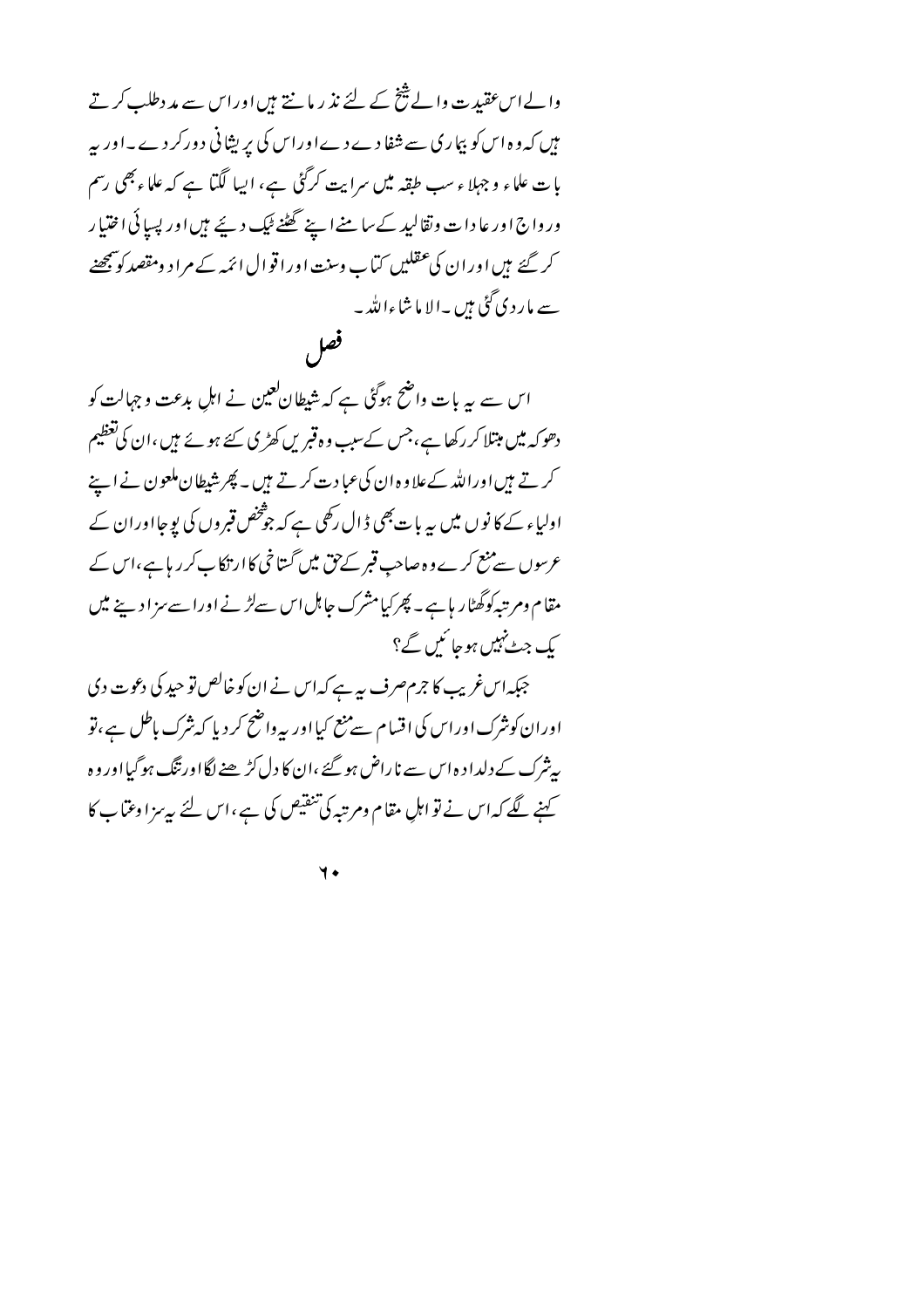مستحق ہے۔اور انہوں نے یہ باور کرلیا کہ ہم اولیاء وصالحین کا احترام *نہ*یں کر تے اوران سےمحبت نہیں رکھتے ۔ یہائنک کہ ہیربات جاہل عوام کور بنے دیجئے ، بہت سے اہل علم ود ین کے دل ود ماغ میں بیٹھی ہوئی ہے۔اس وجہ سے انہوں نے ہم سے عداوت رکھی اور ہم پر بے بنیا دالزام وتہمت لگائے اور ہر برائی کو ہماری طرف منسوب کر دیااورعوام و بیاک کے دل ود ماغ میں ہم سے اور ہماری دعوت سے نفر ت بھر دی ۔اہل شرک سے دوسی رکھی اور ہمارے خلاف ان کا تعاون کیا اور انہوں نے پہ یقین کرلیا کہ وہی لوگ اللہ کےاولیاءاوراس کے دین ورسول وکتاب کے مددگار ہیں، جبکہ اللہ تعالیٰ ان کی اس بات سے انکاری ہے۔ کیونکہ اللہ کے اولیاءتو صرف منقی وصالح لوگ ہوتے ہیں، جواس کی شریعت کی تائیدکرتے ہیں، اس کےاوراس کی شریعت کی معرفت رکھنے والے ،اس رعمل کرنے والےاوراس کی دعوت دینے والے ہوتے ہیں۔ وہ ظاہری وضعدارنہیں ہوتے، وہ حجھوٹے لباس میں نظر نہیں آتے ، جوعوا م کوا بنے نبی کے دین ، ہدایت اور آ پﷺ کی سنت سے منع کرتے ہیں اوراس میں بالکل کجی پیدا کر دیناجا ہتے ہیں ۔اورلطف کی بات ہہ ہے کہ د ہ یہ باور کئے ہوئے میں کہ د ہ بہت اچھا کا م کرر ہے ہیں ۔ جبکہ حقیقت ہیرہے کہ انبیاءکرام اور اولیاءعظام کی اصل تعظیم اور ان سے سچی محبت صرف ان کےنقش قدم پر چلنے ہی میں ہے جو کا م انہیں پسند تھااور جس کا و ہحکم دیتے تھے۔اوران تمام باتوں سےاجتناب کرنے میں ہے جو وہ ناپسند کرتے تھے اورجن سےلوگوں کو منع کرتے تھے۔ارشادر بانی ہے :﴿ **قبل إِن كے نتيو تبحبو ن** 

 $\mathbf{H}$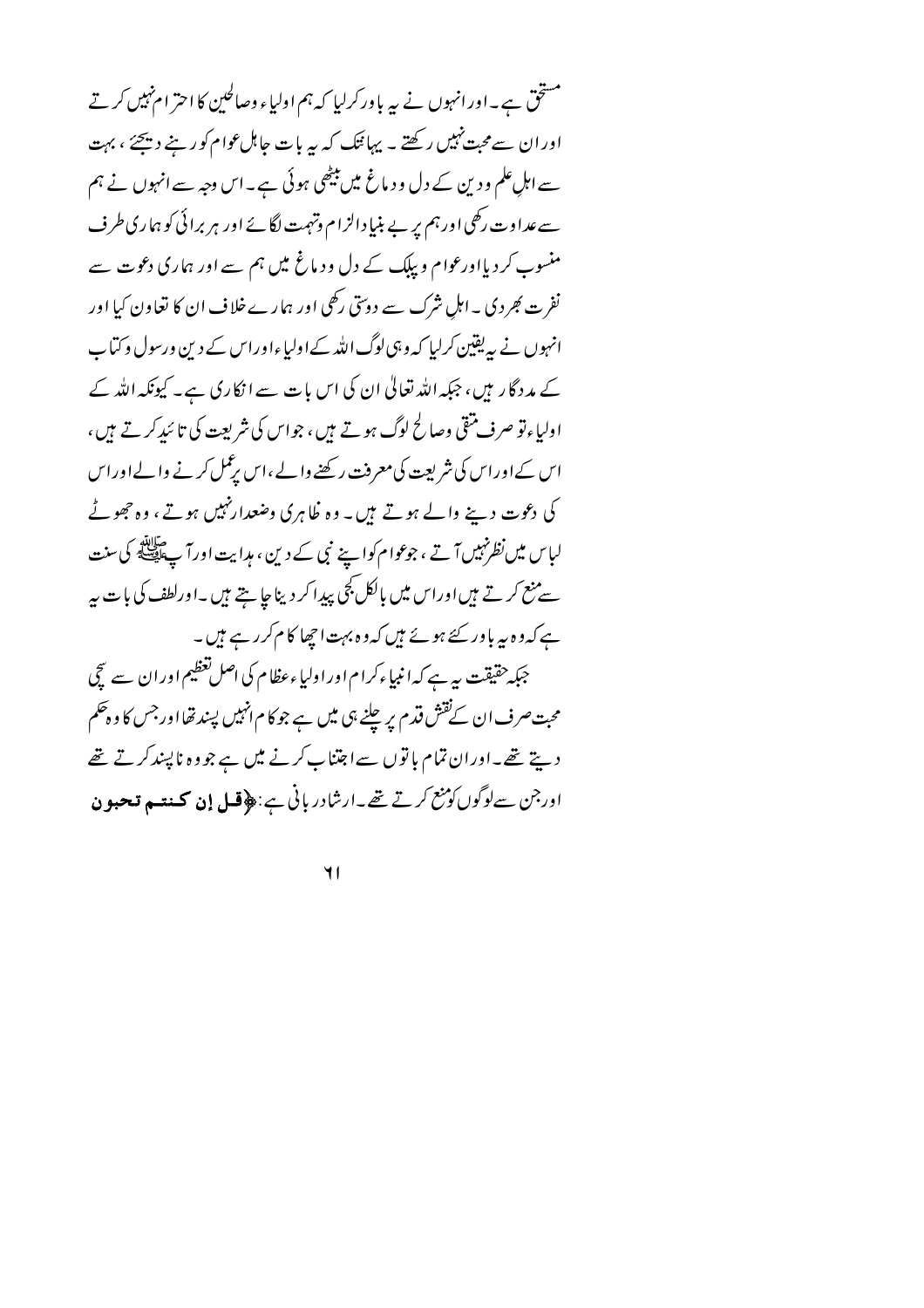الله فاتبعوني يحببكم الله﴾ ( آلعمران:٣١ )'' كهرديجَ اكرتم الله ت محبت رکھتے ہو،تو میر کی تا بعداری کر و،خو داللہ تعالیٰ تم سےمحبت کرے گا''۔ اہل تو حید جہاں بھی ہوں وہ انبیاء واولیاء کے زیادہ قریب ہوتے ہیں،ان سے زیاد ہ محبت رکھتے ہیں ،ان کے طریقہ،سنت ، مہرایت ونج کی زیاد ہ مدد کرتے ہیں ،اوران بدعتیوں کے مقابلہ میں قولاً دعملاً حق سے زیاد ہ قریب تر ہوتے ہیں جو ان کی سب سے زیادہ نافر مانی کرنے والے ہیں،ان کی مدایت و پیروی سے سب سے زیا د ہ دور ہیں۔اور ان کا معاملہ ان انبیاء واولیاء کے ساتھ بعینہ ویبا ہی ہے جیپا معاملہ نصاریٰ نے عیسیٰ علیہ السلام کے ساتھ اور یہودیوں نے موئیٰ علیہ السلام کے ساتھ اور رافضو ں نےعلی رضی اللہ عنہ کے ساتھ کیا تھا۔ اور جو شخص قر آن حکیم کو پورے قلب کی گہرائی کے ساتھ پڑھے ، اس پر غور ویڈ برکر ےاورا سےانچھی طرح صمحھے،تو وہ شباطین کےا نتاع اورنثرک سے بے نیاز ہو جائے گا، جس کا مقصد ہی آ دمی کواللہ کے ذکر ونما ز سے روکنا ہےاوران کے قلوب میں نفاق پیدا کرنا ہے۔ اسی طرح جوشخص قر آن وحدیث رسول ایلانی<sub>ه</sub> کی طرف اینی تمام تر توجه مرکوز کرد ےاوران سےعلم و ہدایت چننے کی انتقک کوشش کرے ،تو وہ شرک و بدعات وخرافات ،لوگوں کے آ راء وتر جیھیات ، خیالا ت وشطحات سے بے نیاز ہوجائے گا جو کہ شطا نی وسوسہ کےسوااور کچھ جھی نہیں ۔ نیز جوشخص اپنے قلب میں اللہ تعالیٰ کی محبت ،اس کا خوف وڈ راوراس پرتو کل

 $4r$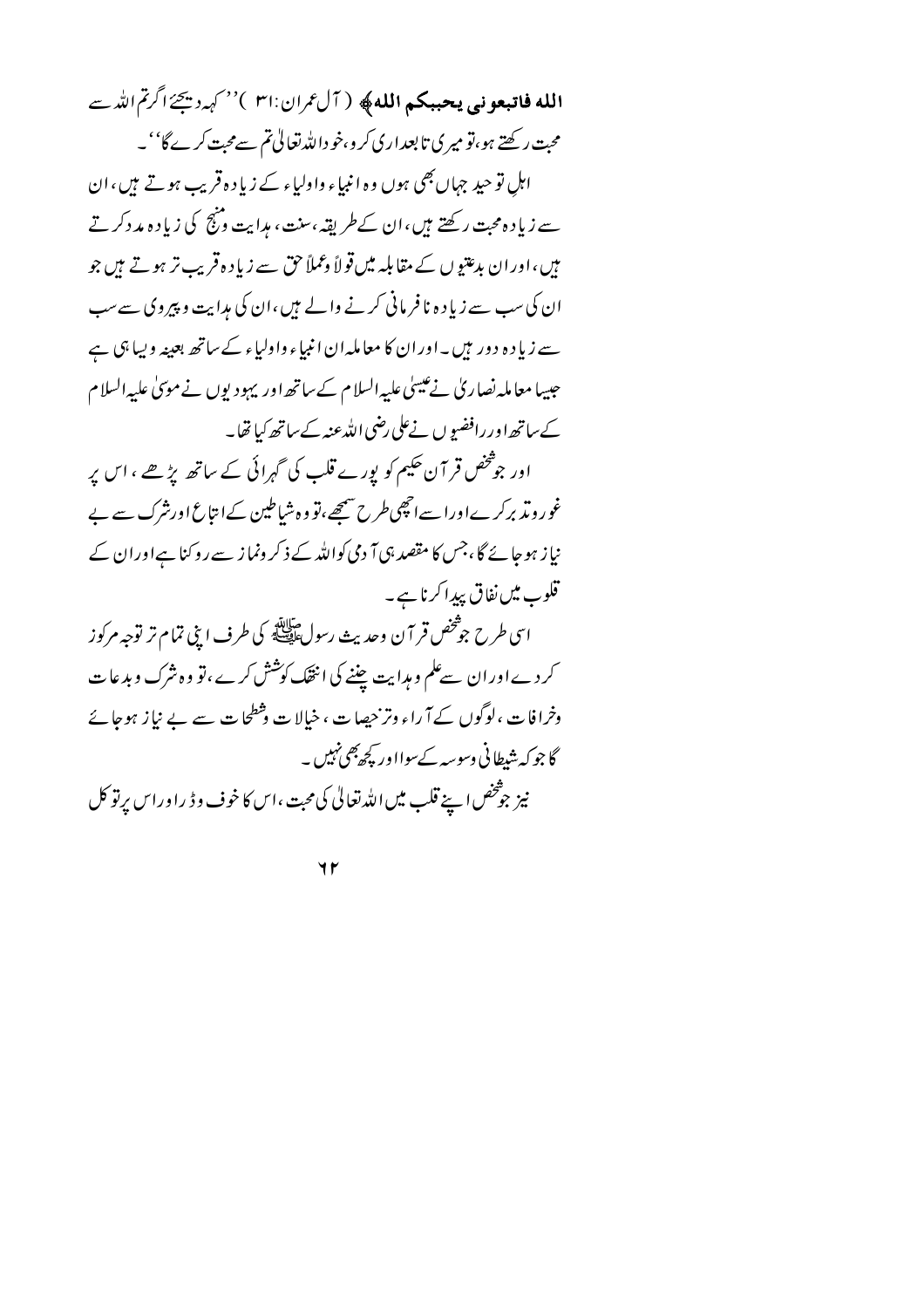وںجروسہ آباد کر لے ، وہ ظاہری صورتوں کےعشق اور مظاہر پر تق سے بے نباز ہوجائے گا۔اور بیجی ایک حقیقت ہے کہ جب قلب اللہ کے ذکر سے خالی ہو،تو پھر وہ اپنی خواہشات کا غلام بن جا تا ہے، جو چیز اسے بھلی لگے وہ اس کا بند ہ اوراس کا اسپر بن جا تا ہے۔

اس لئے تو حید سے اعراض اور منہ پھیر نے والا ، درحقیقت شیطان کا پجاری اور پکامشرک ہےخواہ وہ اس کا زبان سے اقر ارکرے ، یاا نکار ۔جیپا کہ صحیح مسلم میں اپوالہا ج حیان بن حصین اسدی سے روایت ہے،انہوں نے کہا کہ مجھ سےعلی رضي الدُّعنه نَّے فرمایا: ﴿ أَمَّا أَبِعِثْكَ عَبْلَى مِنَا بِبِعِثْنِي عَلَيْهِ رِسُولِ اللَّهِ ميس<br>عَلَيْتِهِ أَنْ لا أدع تـمشالاً إلا طـمستـه، ولا قبـراً مشـرفاً إلا سويته﴾ '' کیا میں تہہیں اس مہم پر نہ بھیجوں جس مہم پر نبی کر یمﷺ نے مجھے بھیجا تھا ، و ہ سہ کہ میں کسی مور ٹی کو چھوڑ وں،مگر اسے مسمار کر ڈالوں، اور کسی اونچی قبر کو بنہ ترک کر وں ،مگرا سے زمیں بوں کر د وں''۔

اور صحیح میں ثمامہ بن شفی ہمدانی سے روایت ہے،انہوں نے کہا:'' ہم فضالہ بن عبید رضی اللہ عنہ کے ساتھ سرز مین روم میں تھے کہ ہمارے ایک ساتھی کی وفات ہوگئی،تو فضالہ بن عبید نے ہمیں حکم دیا کہ اس کی قبرکوز مین کے برابرکر دیا جائے اور فر مایا کہ میں نے رسول اللّٰہﷺ سے قبر وں کو برابر کرنے کاحکم دیتے ہوئے سا''۔ اس کاحکم نبی کریم حالقہ نے دیا اوراس پرصحابہ کرام اور تابعین عظام نے اورائمہ مجتہدین نے عمل درآ مدکیا۔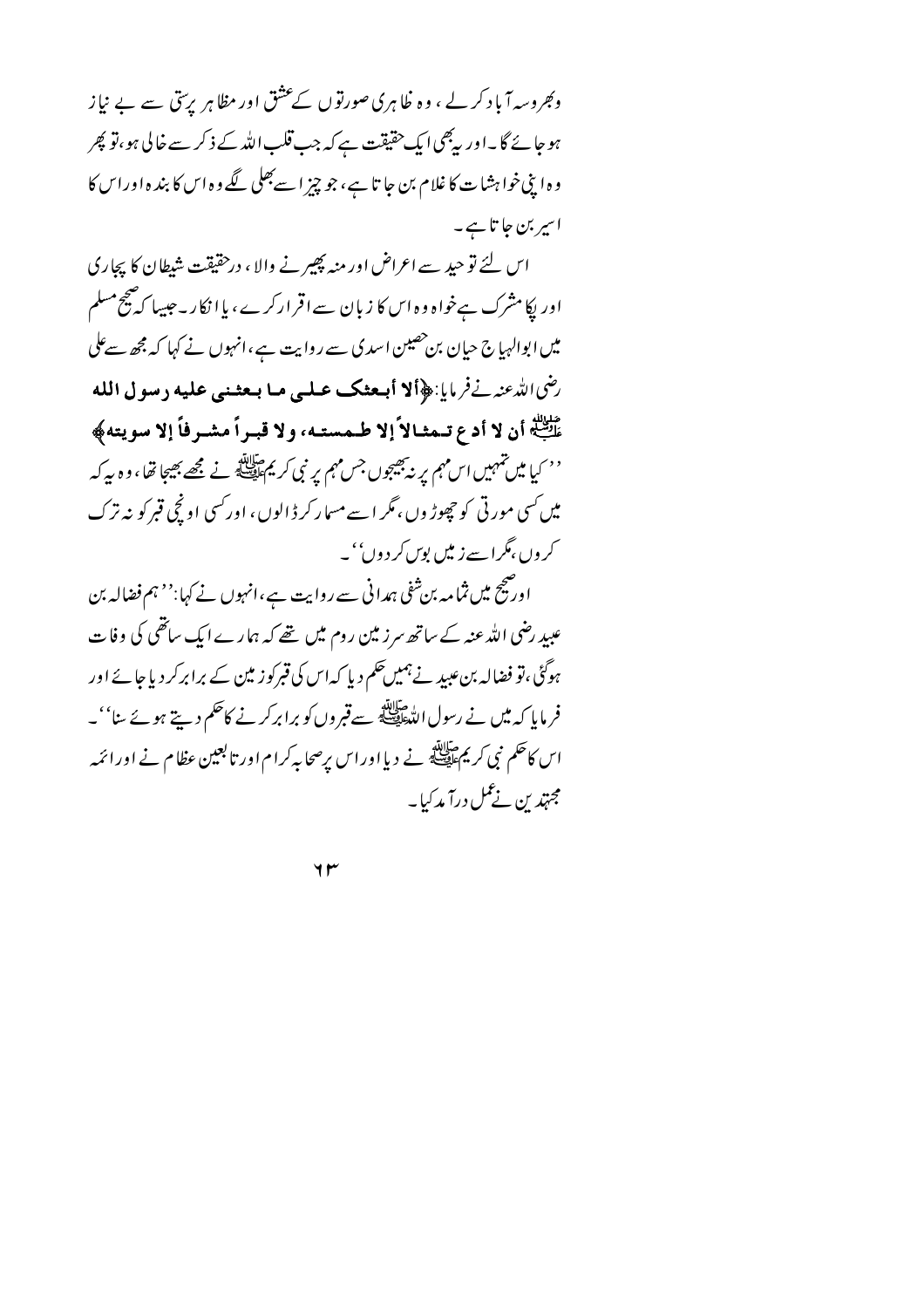امام شافعی رحمہ اللہ نے اپنی کتاب ''الأہ'' میںفر مایا کہ میں نے مکہ میں اماموں کودیکھا کہ وہ قبروں پر بنائے گئے ممارتوںکو ڈھانے کاحکم دےرہے تھے۔اورقبروں برعمارت کوڈ ھانے کی تا ئیدعلی بن اپی طالب رضی اللہ عنہ کےاس قول سے ہوتی ہے کہ: <sup>د د</sup> کسی اونچی قبر کو نی**ر**زک کروں ،مگرا سے زییں بوس کردوں''۔اور جابر رضی اللہ عنہ کی حديث جوشيج مسلم ميں ہے كہ:﴿ فَصِبِي دِمِسولِ الْمَلْسِهِ عَلَيْتِ عِنِ الْبِسَاءِ عِلْيِ، **السقبسو دی** پر '' نبی کریم ﷺ نے قبروں پرعمارت بنانے سے منع فرمایا ہے''۔اوراس سبب سے بھی کہ پہ رسول اللہﷺ کی نافر مانی میں بنائی گئی ہے، کیونکہ آ پﷺ نے قبروں پر عمارت بنانے سے منع فرمایا ہے اور اسے زمین کے برابرکردینے کاحکم دیا ہے۔اس لئے جوعمارت رسول اللہﷺ کی نافر مانی اورآ پ کی مخالفت میں بنائی جائے ،اس کی کوئی حرمت نہیں ہےاور نہ وہ قابل احترام ہے۔اورقطعی طور پرتو حید کی نصرت وحمایت میں غاصب کی عمارت ڈ ھاد بنے کے مقابلہ میں ڈ ھاد یئے جانے کے زیادہ لائق ہے، نیز مسجد ضرار کے مقابلہ میں ڈھادیئے جانے کے زیادہ لائق ہے، جسے ڈ ھاد پنے کاحکم شریعت نے دیا ہے۔ کیونکہ اس کی متاہ کاریاں اور مفاسدان سے کہیں زیادہ ہے۔اوراللہ تعالیٰ ہی سے نصرت وتا ئیدِطلب کی جاتی ہےاوراسی پر بھروسہ کیا جا تا ہے،وہی ہمارے لئے کافی ہےاوروہ کتنا بہترین کارساز ہے۔ وصلبي البله عبلى أفضل المرسلين سيدنا ونبينا محمد وعلى آله وأصحابه أجمعين، وسلام على المرسلين والحمد لله رب العالمين. تر جمہ: مثباتی احمدکر یمی فراغت : جمعہ ۲۵/ ۷/ ۱۹۹۷ء بوقت رات گیا رہ بجے

 $4<sub>\alpha</sub>$